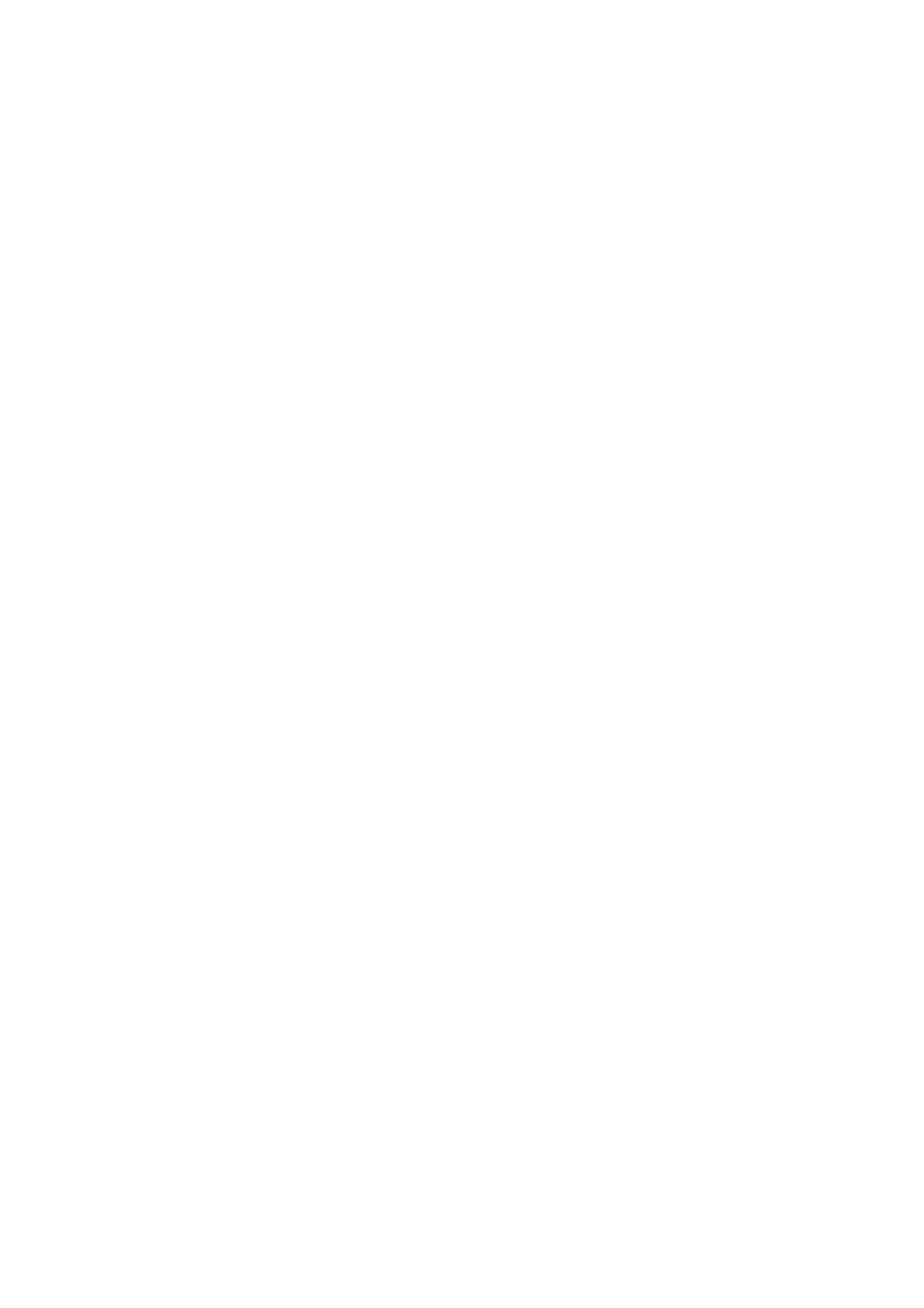# **Contents**

| Section |                                                 | Page           |
|---------|-------------------------------------------------|----------------|
|         | <b>Part One: Introduction</b>                   | 1              |
|         | 1. Why licence?                                 | $\overline{2}$ |
|         | 2. Types of interference                        | 4              |
|         | 3. Different approaches to licensing            | 8              |
|         | 4. Which licensing approaches to use where      | 12             |
|         | <b>Part Two: Transmitter Restrictions</b>       | 16             |
|         | 5. Block edge masks                             | 17             |
|         | 6. Transmitter density controls                 | 19             |
|         | <b>Part Three: Interference restrictions</b>    | 22             |
|         | 7. An introduction to interference restrictions | 23             |
|         | 8. Specifying the PFD limits                    | 28             |
|         | 9. Changing the use of the spectrum             | 33             |
|         | 10. Measurement or modelling?                   | 36             |
|         | 11. Verification by modelling in detail         | 39             |
|         | 12. Using SURs in practice                      | 48             |
|         | 13. Summary                                     | 52             |
|         |                                                 |                |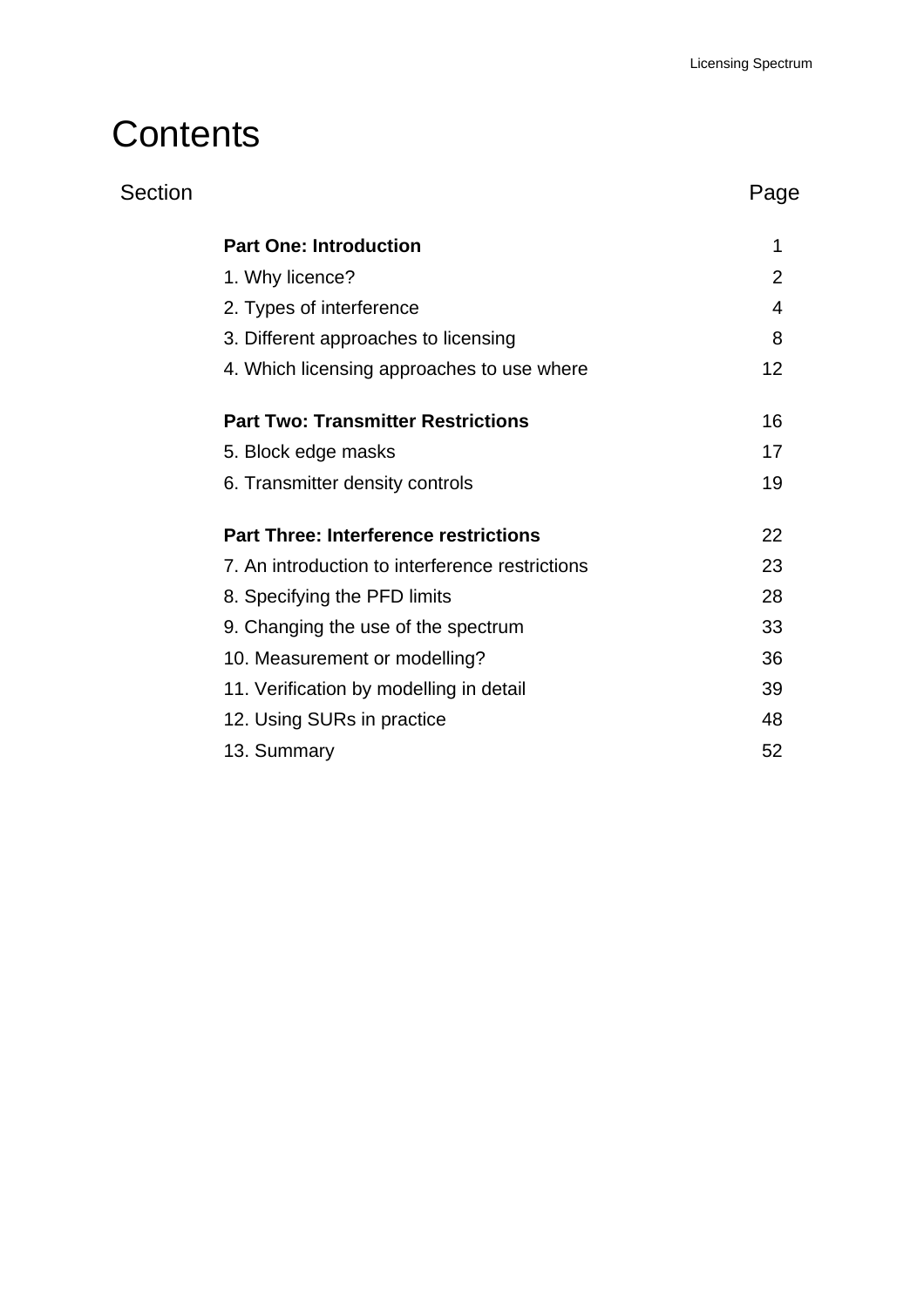# <span id="page-3-0"></span>Part One: Introduction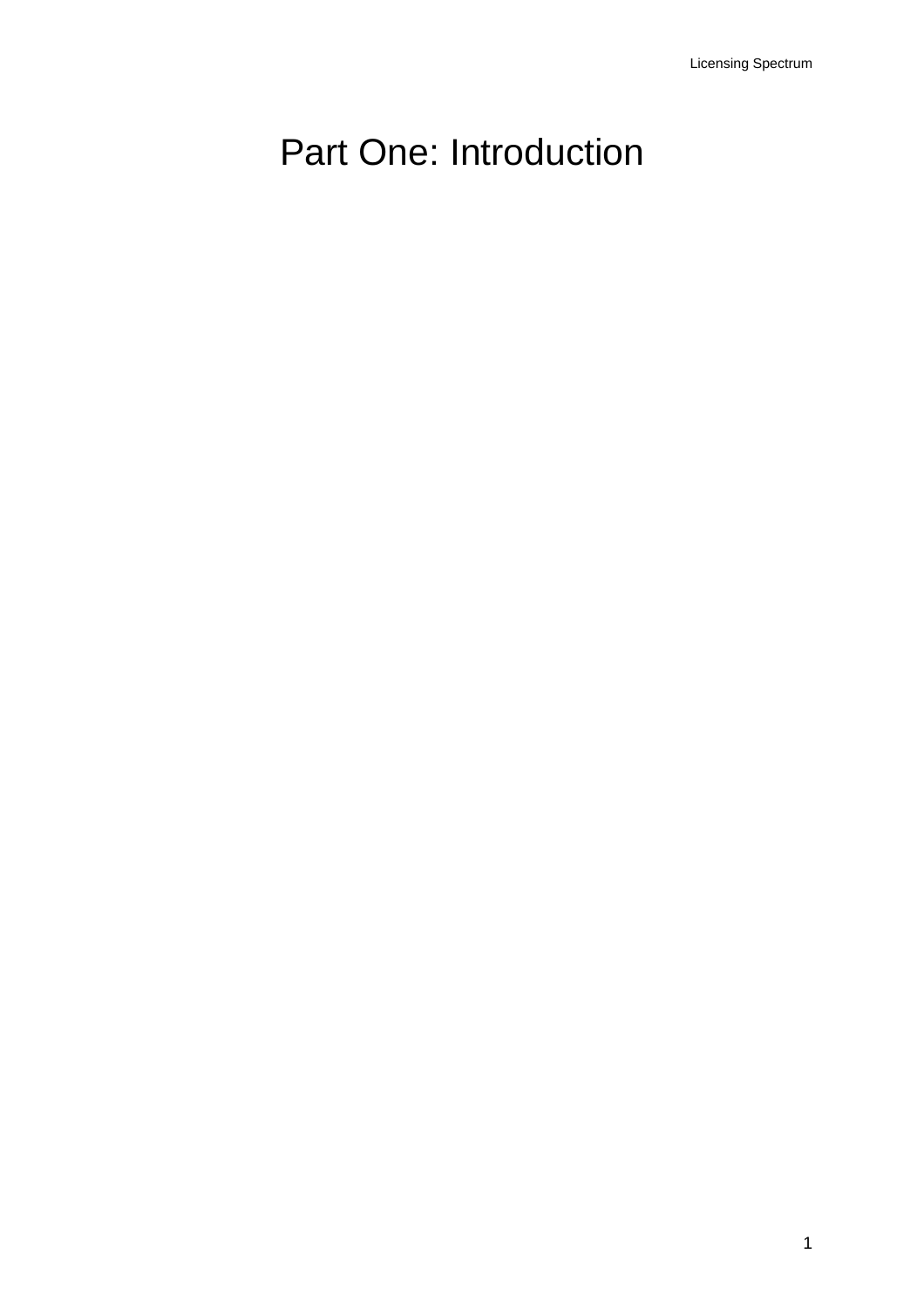# <span id="page-4-0"></span>1. Why licence?

# **The need for licensing restrictions**

A key reason for managing spectrum is to ensure that licence holders, such as cellular operators, do not suffer harmful interference. To avoid interference users are given licences which set out in some form their 'usage rights'<sup>[3](#page-4-1)</sup>. It is important that neighbours both in geography and in spectrum are given compatible licences – i.e. that they do not cause excessive interference to each other.

In granting a licence, rights to transmit are capped in some form or other to limit the risk licence holders suffer significant interference. For example, if users have no restriction on the signal levels they are allowed to transmit outside of their designated bands, they may transmit high levels, to the detriment of neighbouring users.

However, restrictions tend to reduce flexibility by preventing particular types of deployments or particular technologies. Hence, it is important to find the right balance between preventing interference and restricting alternative uses.

# **Historical licence restrictions[4](#page-4-2)**

Historically, licences have controlled transmitter parameters such as the maximum power that can be transmitted from any given transmitter. They might do this directly, by providing a so-called "mask" that shows the maximum power levels that can be transmitted both inside of the band that a licence holder has been assigned and also outside of this. Alternatively, they can be stated in terms of a particular technology (e.g. 'GSM') where the technology specifications themselves then provide a transmitter mask that must not be exceeded.

Transmitter parameters provide some guide as to the interference caused since all the interference can only be generated by the transmitters in the network. However, they are only a loose guide. The interference that a neighbour will experience will depend on factors such as how close they are to the base station, the height of the base station, the antennas in use and perhaps most importantly, the density of the base stations. For example, the total interference experienced from a network of TV transmitters is much lower than from a network of cellular base stations, despite the fact that many of the TV transmitters use much higher power than the cellular base stations. This is because the density of the cellular base stations is at least an order of magnitude greater than for the TV transmitters. Because transmitter masks say nothing about base station density, and often nothing about other parameters such as height, the level of interference that might be experienced by a neighbour can vary dramatically for any given transmitter restriction.

Despite this shortcoming, transmitter restrictions have worked adequately for around 100 years. This is because regulators have ensured that like uses and technologies are placed adjacent to each other. Further, like uses tend to have a similar density of deployment. So, to take an example, in the case of cellular networks, as subscriber numbers have grown, the number of base stations deployed has also increased. In practice, this increased density has generally not caused interference problems<sup>[5](#page-4-3)</sup> because neighbouring licences are also

<span id="page-4-1"></span> $3$  These are sometimes termed "property rights" because there are many analogies with the rights that land owners have. However, there are also some differences and to avoid confusion the term "usage rights" is preferred here.

<span id="page-4-3"></span><span id="page-4-2"></span> $^{4}$  This section is based predominantly on part of Section 2 of the SUR Guide published by Ofcom.<br> $^{5}$  An avenation to this is Navtal in the US which was adjacent to public asfaty was As Navtal because <sup>5</sup> An exception to this is Nextel in the US which was adjacent to public safety use. As Nextel became successful it increased its transmitter density, however the public safety organisation had no need to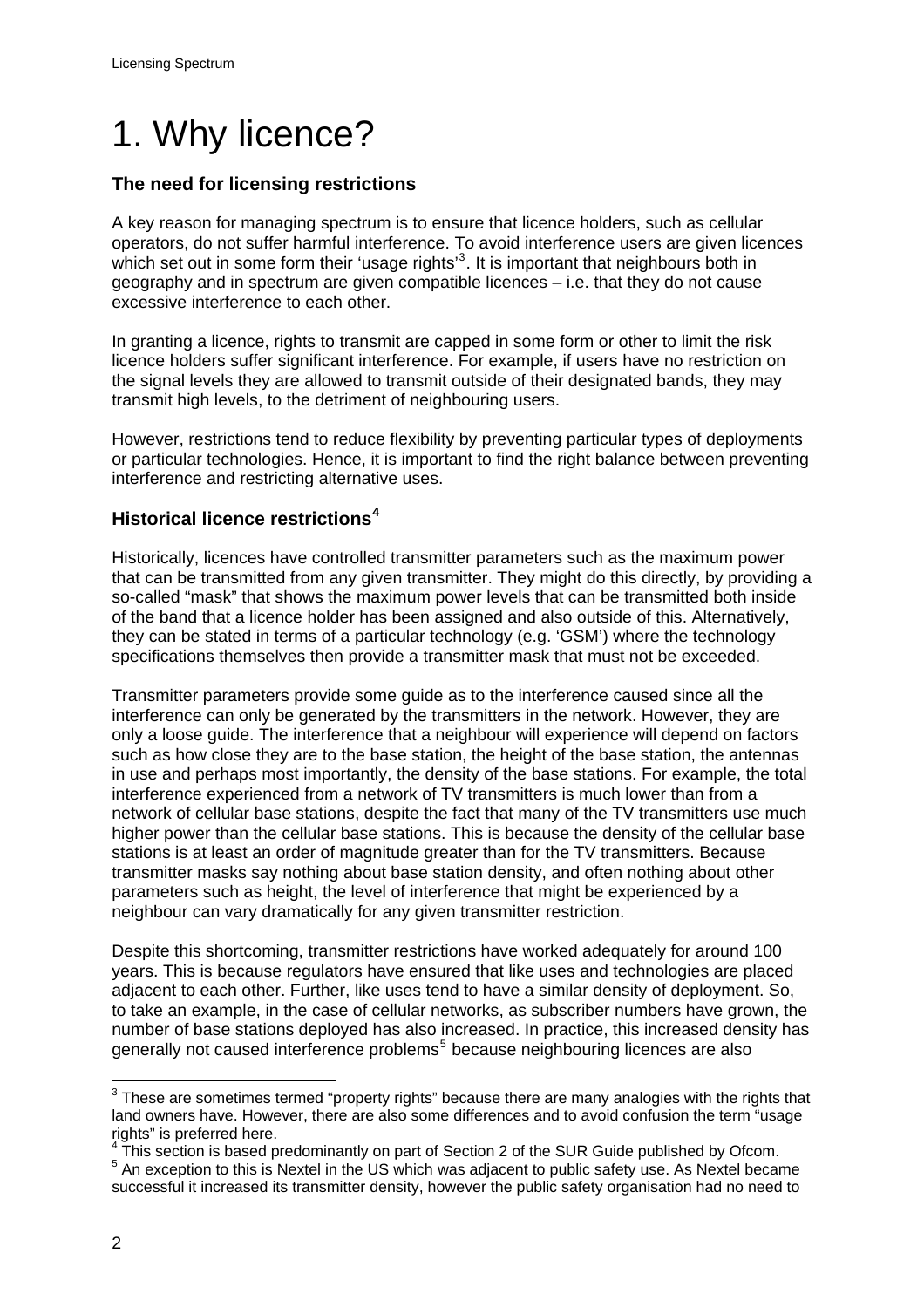specified in the same manner and as one operator has increased the number of base stations, so have all the others. Also, operators have tended to coordinate deployments with their geographic and spectrum neighbours to reduce the impact of interference. This 'symmetry' of use turns out to be inherently resistant to interference because technologies are typically designed to work well when neighbours are using the same technology with similar deployment density.

#### **A changing environment**

In the last decade, many have concluded that the approach of selecting technologies and uses is inappropriate and that licence holders should have licences that are technology and usage-neutral, allowing them to deploy the system of their choice, and to change their deployment as circumstances or technologies change. The problem with this is that it might remove the "symmetry" of use that has enabled the system of controlling transmitter parameters to work so well.

For example, imagine two neighbouring operators both deploying TV broadcast networks. If one were to decide that a mobile TV network would now be more appropriate they might dramatically increase the density of their base stations in order to enable street level and indoor coverage to mobiles. This would substantially increase the interference into the remaining TV operator to the extent that something like 20% of TV viewers would no longer be able to receive a signal. This will generally be unacceptable. Many other similar examples can be imagined.

*So, if change of use and change of technology is permitted, there is a serious risk that if transmitter parameter restrictions are used then significant interference might occur when operators change their usage. If operators want protection against this risk then a different form of licensing is needed.* 

In summary, existing licences can be characterised as only weakly controlling interference. To date, this has only resulted in a few interference problems because when neighbours have similar technologies and deployments transmitter restrictions are adequate. But now that this 'interference protection' has been removed to allow greater flexibility the lack of control of interference in traditional licensing arrangements is insufficient to protect license holders from interference when their neighbours change usage. If operators want protection against interference in the future then a different form of licence is required.

increase its transmitter density. The result was interference to the public safety network and a need to move Nextel to a different frequency band.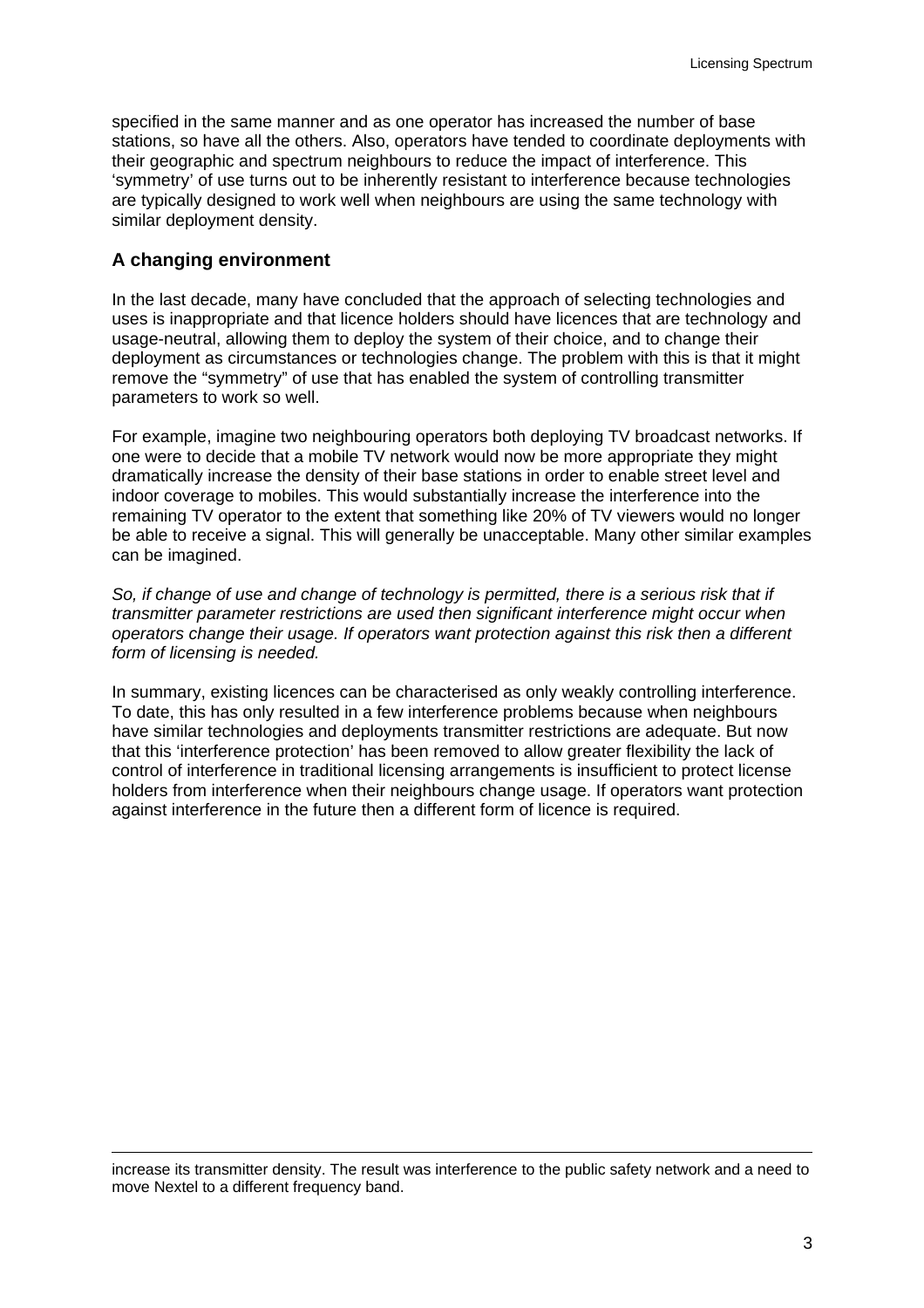# <span id="page-6-0"></span>2. Types of interference<sup>[6](#page-6-1)</sup>

# **Introduction**

There are broadly three ways that one licence holder (let us term them "A") can interfere with another ("B") as shown in Figure 2-1. Each of these mechanisms needs to be controlled by licensing so it is important to understand the differences between them.

- 1. **Geographical interference**. In this case both A and B are using the same frequencies but in different locations. If A moves too close to B then signals from A's transmitters can interfere with reception on the edge of B's coverage area. (Top arrow in Figure 2-1.)
- 2. **Out-of-band interference**. In this case, A and B are located in the same geographical area, using separate but nearby frequencies. If A's transmissions in its own frequency bands "spill out" into neighbouring bands then they can be received by B's receivers as interference. (Central arrow from F2 to F2 in Figure 2-1.)
- 3. **In-band interference**. Again, A and B are located in the same area with nearby frequencies. In this case, B's receivers are not perfect and also pick up some of the signal A transmits in its own bands causing interference. (Left hand arrow from F1 to F1 in Figure 2-1.)

Each of these is described in a little more detail below and shown in Figure 2-1.





<span id="page-6-1"></span> <sup>6</sup> This section is taken from Section 2 of the SUR Guide.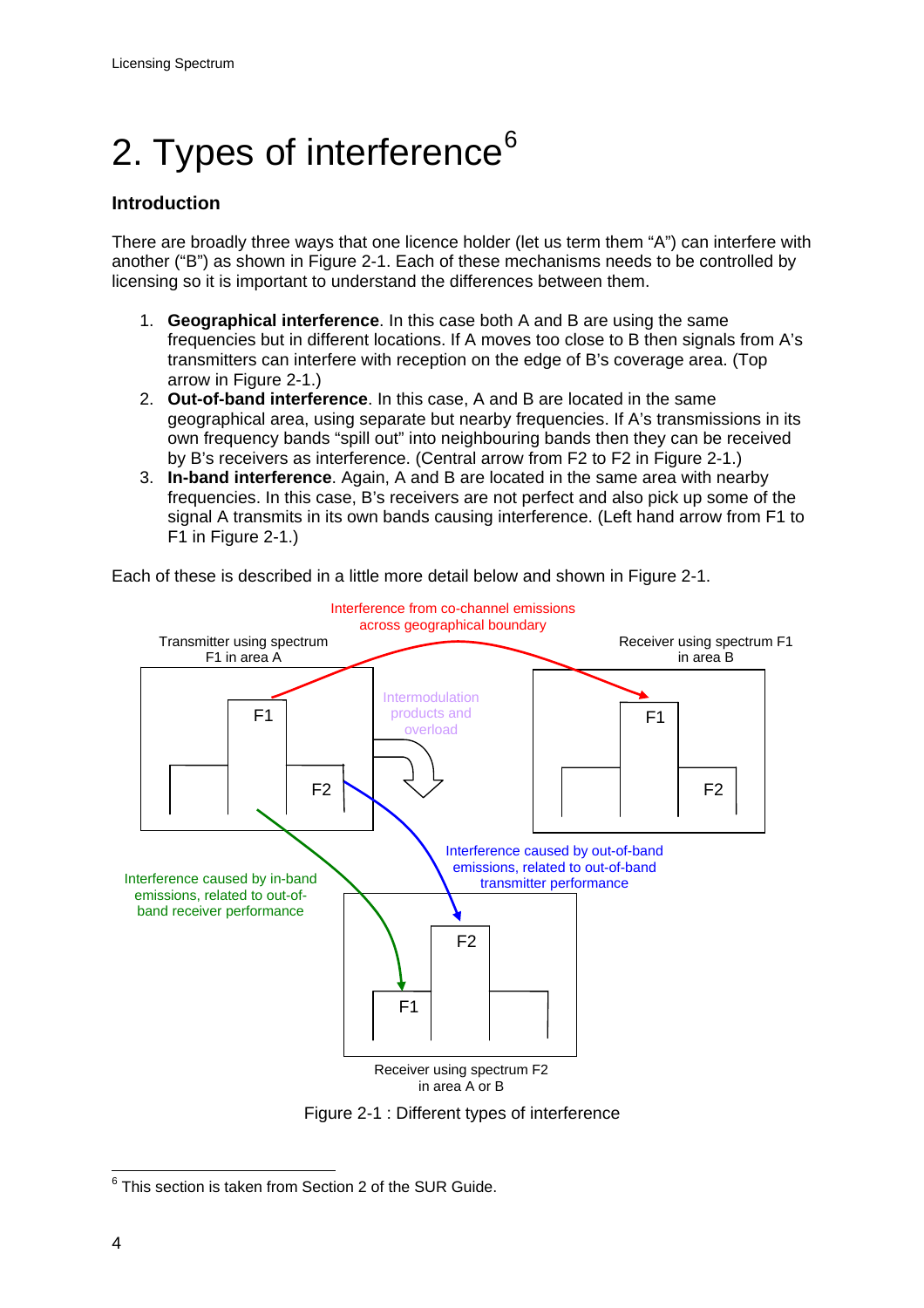# **Geographical interference**

This is the simplest to understand. Unless there is sufficient distance between the edge of the coverage area for A and the edge of the coverage area for B, there is potential for interference. Hence, often a "guard zone" is established between the coverage areas of operators using the same frequencies to allow their signals to decay to a sufficiently low level that they do not cause interference.

# **Out-of-band interference**

When a transmission is made on a specific frequency, the energy transmitted normally extends across a much broader band. This is shown in Figure 2-2 for GSM where the assigned band extends by 100kHz each side of the zero point, but emissions continue well beyond this.



Figure 2-2 : Typical radiation of energy by a cellular transmitter showing overlap into adjacent channels

The degree to which energy is radiated in nearby bands can be controlled by:

- Reducing the system capacity by lowering the transmitted data rate which narrows the overall pattern of radiated energy.
- Increasing the system costs by employing tighter filtering.

Both of these factors reduce the economic value of the spectrum to the licence holder. The overall value of a band comprising many licences can be maximised if licence holders are allowed to transmit a small but significant level of interference into neighbouring bands. Value is maximised if the value of the increase in capacity and / or reduction in equipment cost enabled by the less restrictive interference limits is greater than the cost of the loss of capacity or increased equipment cost that the neighbour suffers. Finding the point of maximum value is complex and is specific to technologies and uses.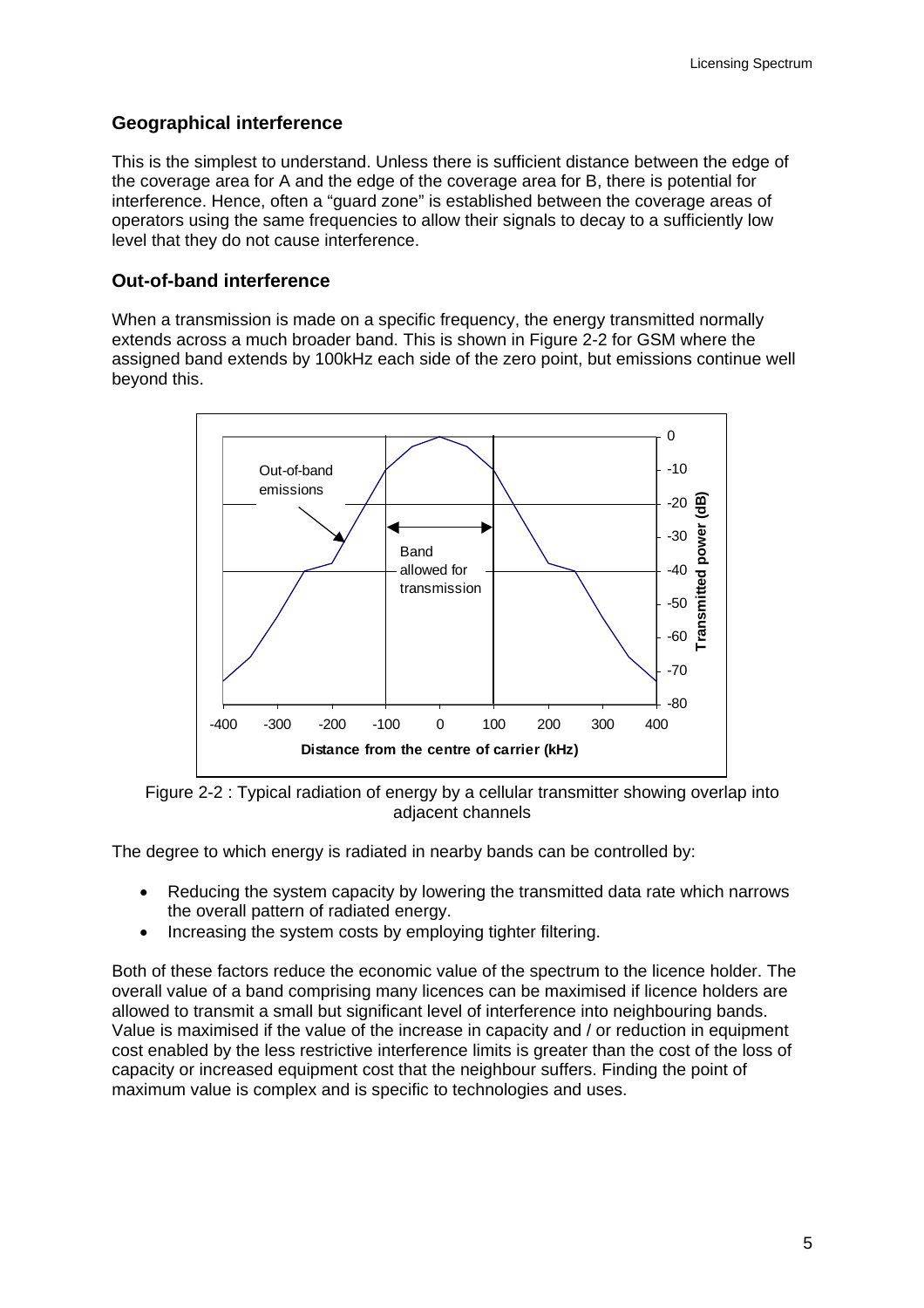# **In band interference**

In the same manner that it is impractical to filter transmissions very tightly, it is also impractical to filter received signals very tightly. Therefore, a radio receiver, tuned to a particular channel, will also receive signals transmitted in neighbouring channels. The neighbouring signals will be much reduced in strength by the filter in the receiver, but will not be totally removed. The ability of the receiver to filter such signals is known as the adjacent channel selectivity. Problems occur in practice when a receiver is far from its associated transmitter but close to a transmitter operating in a neighbouring band. The wanted signal will be very weak, while the signal in the neighbouring band will be very strong. Although the neighbouring signal will be attenuated by the filter in the receiver it may still be sufficiently strong to cause interference. This is often known as a "hole" since it causes holes in the coverage plan of a network to occur around their neighbour's transmitter sites.

The current solution to this problem is to limit the power that a transmitter is allowed to emit in its own frequency band, termed the in-band power. Knowing this limit, the designer of a radio receiver can determine the maximum difference in signal levels that the receiver is likely to experience and can design the filter appropriately. Value is maximised when the combined costs of:

- higher specification filters in the receivers of operator A, and
- additional base stations to achieve the same coverage as one higher power base station for operator B

are minimised. Again, this is a complex calculation that varies according to technology and usage, and even according to the number of subscribers.

The combined effects of in-band and out-of-band interference are shown in Figure 2-3.



Figure 2-3 : Combined in-band and out-of-band interference effects

# **Overall levels of interference**

The discussion above has shown that there are actually two factors influencing interference. The first is the power levels that a licence holder is allowed to transmit and the second is the density of transmitters. So, for example, even if a licence holder did not increase the power they transmitted at, simply introducing more transmitters would increase the total amount of signal emitted, resulting in increases in both in-band and out-of-band interference.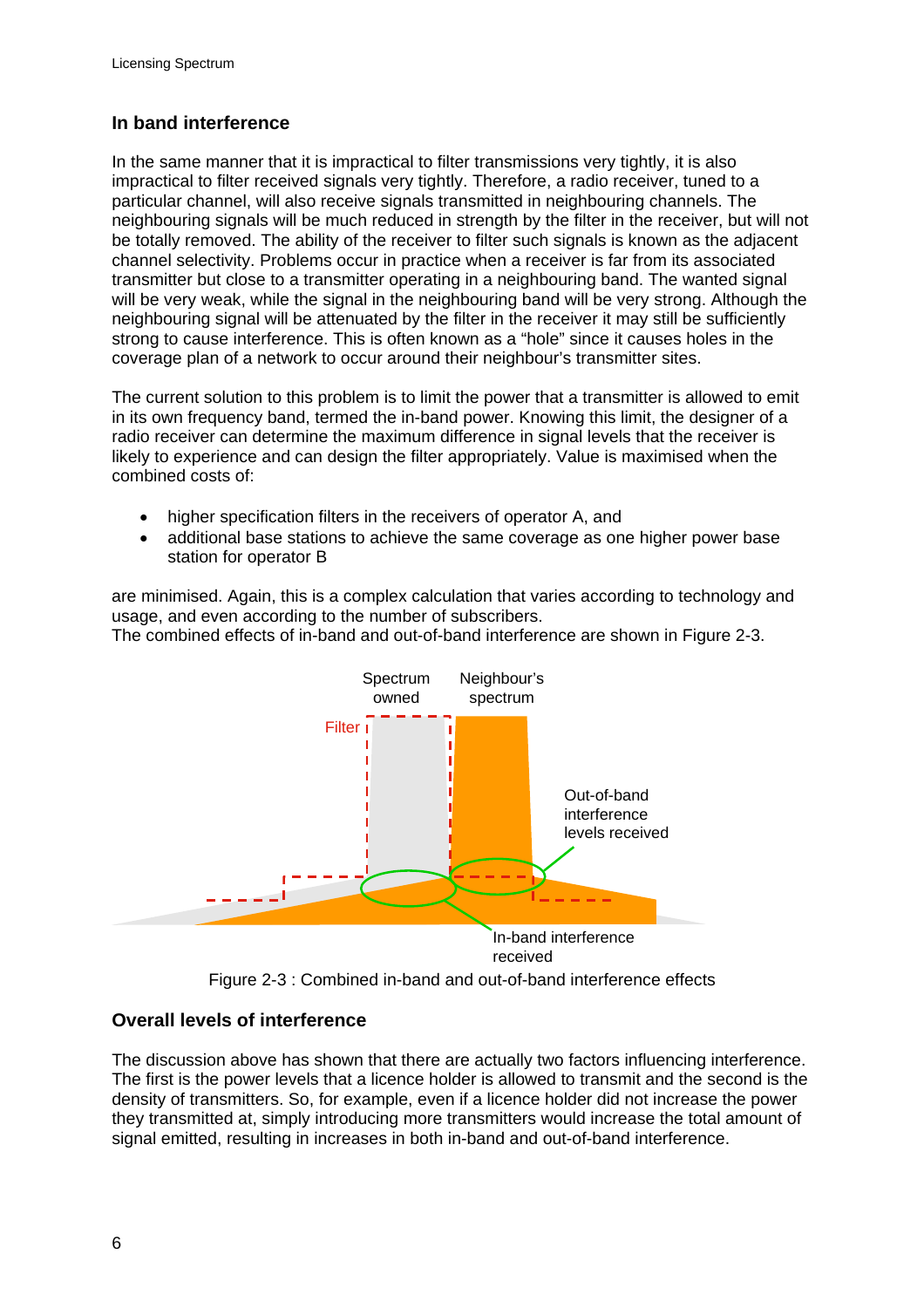### **Uplink and downlinks**

A case of additional complexity is when an uplink is changed to a downlink, vice versa or either is changed from frequency division duplex (FDD) to time division duplex (TDD). Consider first the case of a downlink (base station to mobile transmission) channel which has a downlink owned by a neighbour adjacent to it. The interference that a neighbour will experience will be in their handsets and will arrive from a base station which will often be many hundreds of metres away. Now imagine that the downlink channel is changed to an uplink (mobile to base station transmit). Now the interference the neighbour experiences is coming from mobiles that may only be a metre or so away from one of their mobiles. Such interference is typically more damaging than downlink interference and the reason that guard bands or "restricted channels" are often inserted between downlink and uplink.

The case of an uplink is similar. With two neighbouring uplinks the interference that a neighbour sees at their base station will come from other mobiles located throughout a cell and transmitting with relatively low power. Now, if the uplink is changed to a downlink the interference will come from another base station which will be transmitting at higher power levels than a mobile and will also typically be located above the urban clutter, perhaps with a direct line-of-sight to the neighbour's base station. Again this type of interference is typically more problematic than for two adjacent uplinks.

Finally, the case of TDD is a subset of one of these changes. For example, imagine a downlink channel changed to TDD. A neighbour will now see a mix of interference alternating between downlink transmission and uplink transmission as the TDD channel cycles between downlink and uplink mode.

Some licenses explicitly restrict channels to be either a downlink, uplink or TDD channel to prevent these types of changes occurring. However, an ideal licensing system would not prohibit them, but would ensure that they could only be implemented at appropriately reduced power levels such that the overall interference experienced remained unchanged.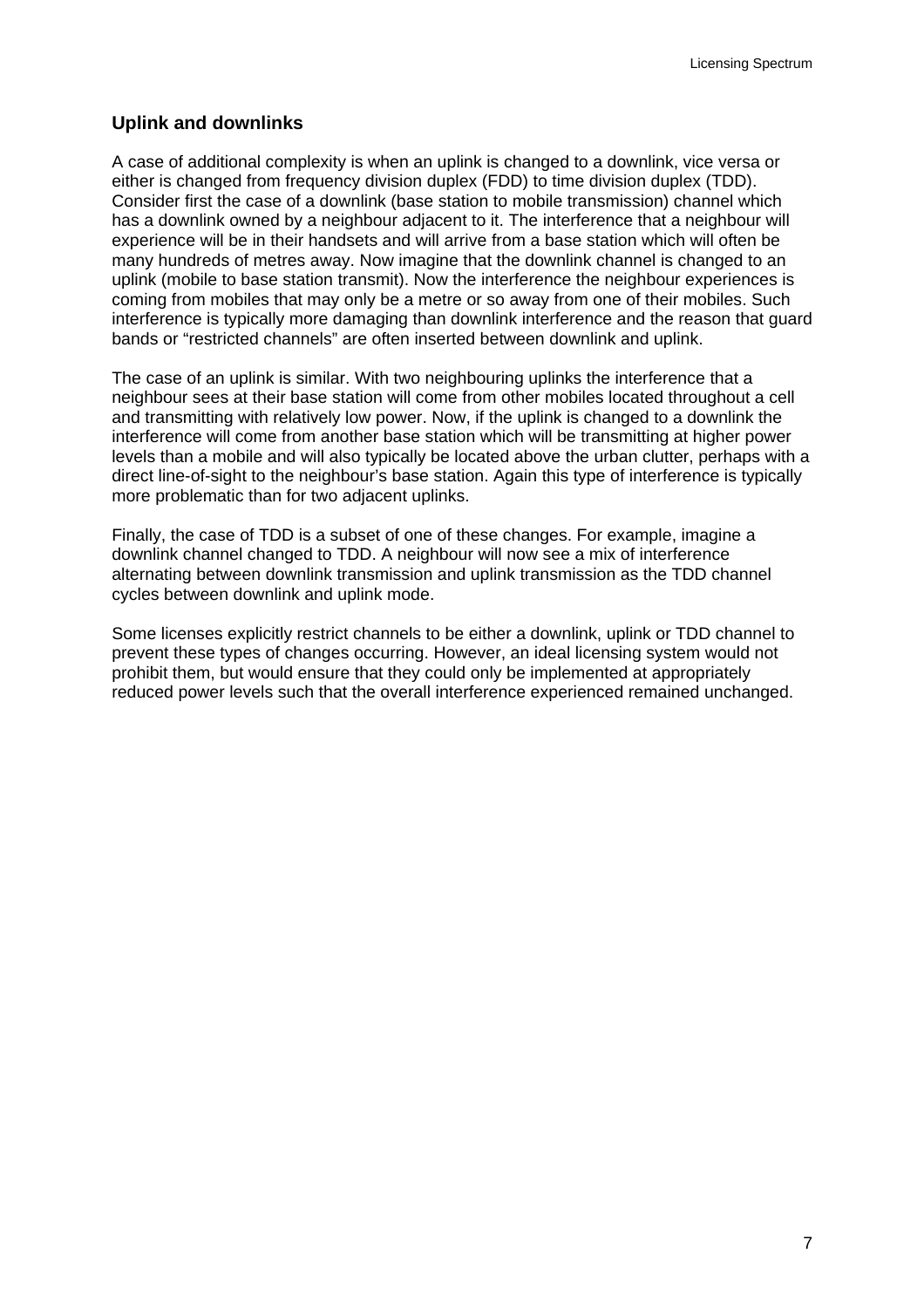# <span id="page-10-0"></span>3. Different approaches to licensing

# **Introduction**

There are many different approaches to licensing spectrum. Broadly these can be divided between regulatory limits and user-controlled scenarios. In the regulatory case, the regulator provides licenses that attempt to control the interference between users such that they are able to offer reliable services. In the user-controlled cases the regulator provides fewer restrictions, either relying on users to coordinate between themselves or, as is the case with licence-exempt usage, only providing very weak control over possible interference levels. In this document we are more concerned with regulatory approaches although we touch upon the user-controlled cases briefly in this chapter.

# **Regulatory approaches**

All the regulatory approaches seek to control the interference caused to neighbours. They do so either by:

- Placing direct restrictions on the transmitters, resulting in indirect restrictions on the levels of interference experienced by neighbours, or:
- Placing direct restrictions on the levels of interference experienced by neighbours (and as a result, indirectly restricting the transmitters).

We can term these transmitter restrictions and interference restrictions, respectively.

These approaches are linked but different. The reason that the approaches are different is because of the indirect linkage between transmitters and interference. There is clearly a linkage in that the interference can only be caused by transmitters and the more power a transmitter emits the higher the interference experienced by a neighbour. However, the linkage is indirect because the interference experienced depends on the propagation path between the transmitter and the victim. This propagation path in turn depends on the distance from the transmitter to the victim and the nature of any obstacles between them. So, if a neighbouring receiver is closer to a transmitter it might generally expect to receive more interference. The implication of this is that a licence holder could stay within its transmitter restrictions, such as the maximum power level, but by deploying a denser network of transmitters increase the interference experienced by a neighbour. In this case, the transmitter restriction provides only weak control over the interference experienced by a neighbour.

There are different approaches that can be adopted to both transmitter and interference restrictions, discussed briefly below and in more detail in subsequent sections.

All approaches can be enhanced by coordination between neighbours. If neighbours are prepared to work together they can ensure that their networks are planned to fit together optimally. This might involve avoiding the use of adjacent channels in the same area and cositing transmitters. Ideally any licensing approach should facilitate coordination and allow for relaxed restrictions where effective coordination occurs.

#### **Transmitter Restrictions**

Any number of restrictions can be placed on transmitters. At their simplest, these tend to be limits on the power that can be transmitted by an individual transmitter. These power levels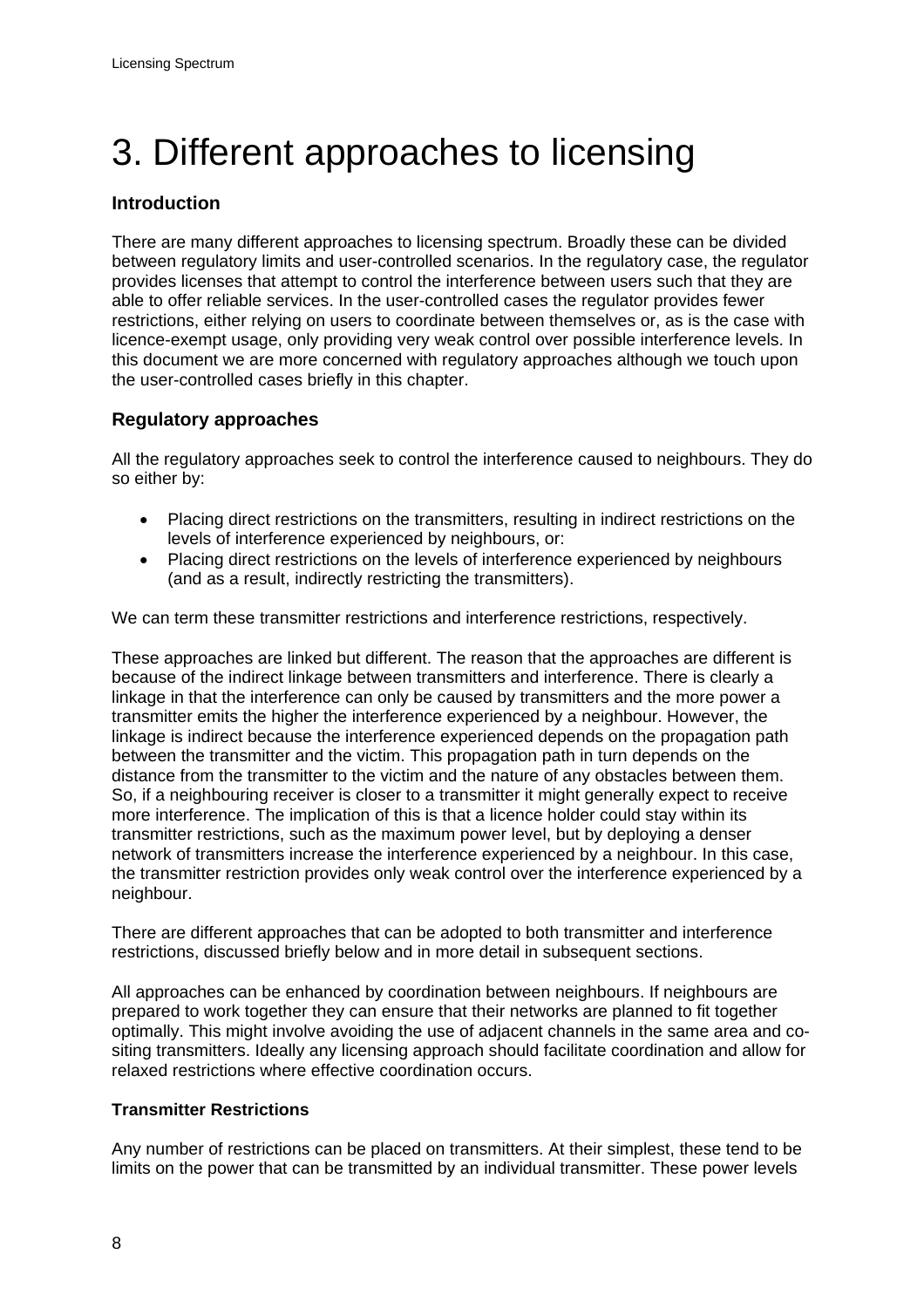can cover just the band owned by the licence holder or can be extended to cover neighbouring bands as well. The latter are often known as "spectrum masks" or "block edge masks" (BEMs).

Further restrictions could be envisaged to address the problem of transmitter density mentioned above. For example, the maximum number of transmitters per unit area could be capped. However, this ignores the fact that some networks deploy a mix of high and low power transmitters – an extreme example of this would be a cellular network comprised of thousands of relatively high power base stations and millions of very low power femtocells. Simply restricting transmitter density might prevent a relatively harmless use of such low power cells. Of course, low power transmitters could be excluded from such a transmitter density restriction, but deciding where to draw the line could be difficult.

An enhancement to this approach would be to cap the transmit power per unit area. In this approach, the sum of the transmitter power across all transmitters in a given area would be limited. This is a further improvement, coming closer to directly controlling the interference experienced by neighbours. However, it may be inaccurate in some cases. For example, the interference caused by a base station in an urban area mounted above rooftop level will be much higher than one mounted below rooftop level. This aggregate transmitter approach would not take this effect into account.

Transmitter restrictions limit the size of any "hole" that can be caused in coverage since this is directly related to the level of power transmitted. However, because there is no restriction on the number of transmitters, equally, there is no restriction on the number of holes.

#### **Interference restrictions**

The alternative to placing restriction on transmitters is to place restrictions on the interference levels that can actually be caused. In principle, this is a superior approach because it is these interference levels that will cause problems for a licence holder and that they will wish to see capped. As seen above, using transmitter restrictions cannot accurately control interference levels, so it is better to control them directly.

The problem with such restrictions is that they are more difficult to specify and to validate. Since a receiver could be located anywhere, the interference levels need to ideally be measured across all possible receiver locations and then suitable statistics derived. Clearly, measuring at all locations is not possible but good approximations can be achieved via measuring or modelling at a number of selected locations and then making use of statistical analysis.

Interference restrictions place no limit on the size of any particular "hole" since they do not cap the transmitter power. In practice, this is limited by factors such as health and safety considerations or the need for a balanced uplink and downlink. However, they do limit the total area of all the holes across a network since holes are directly related to interference levels.

In fact, each of these different licensing methods can be seen as a progression or enhancement as shown in the figure below.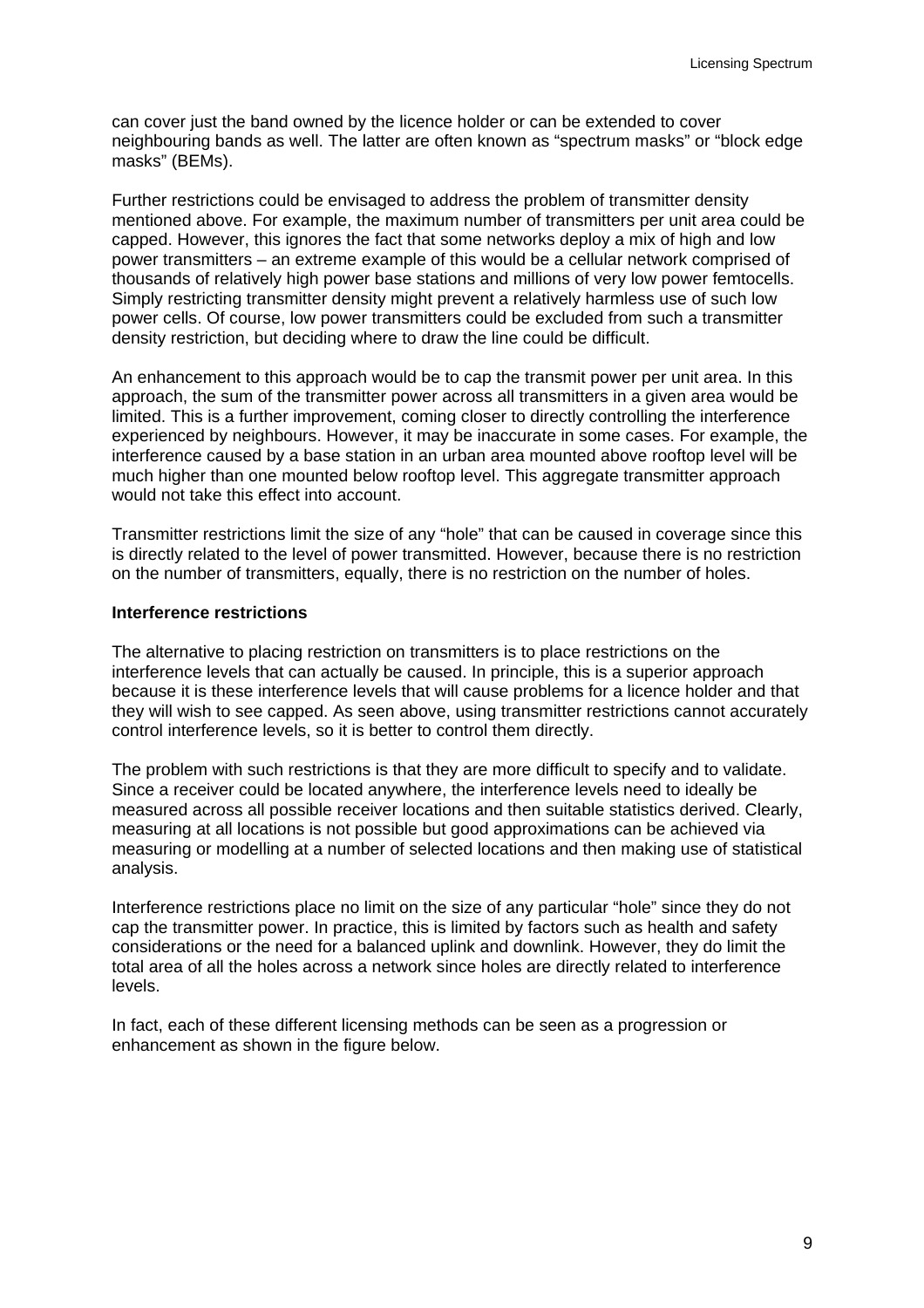

The most well-developed form of interference restrictions are Spectrum Usage Rights (SURs), developed by Ofcom, the UK regulator.

#### **User-controlled restrictions**

Alternatively, the regulator might not attempt to directly control interference, leaving this to varying degrees up to the user. This tends to result is a rather different licensing environment and resulting use of spectrum, with typical applications being short range.

#### **Licence exemption and light licensing**

In licence exempt spectrum users do not need a licence. Anyone with suitable equipment can use the spectrum. Typically there are requirements that the equipment transmits at relatively low power levels and there may also be additional "politeness" requirements that ensure access to the spectrum is shared equitably amongst all. Licence exemption provides no guarantees about interference levels. It is possible that a large number of devices try to access the spectrum and cause significant interference between them. This is a risk that the users bear in gaining free access to spectrum. It is because of this risk that few networks are rolled out in this spectrum.

Light licensing is an approach where users do require a licence (unlike licence-exemption) but this licence is typically very low cost and available on request to anyone. Users then have to register their use of the spectrum in some way, such as through a database containing parameters of each of their transmitters such as their location and power levels. Varying degrees of control are then possible. At the least constrictive level the database is simply there to allow new entrants to take account of existing use when siting their equipment should they wish to do so. At the most constrictive, a new entrant causing interference to a registered user could be required to correct the situation. Many variations between these levels are possible. Light licensing does not attempt to control interference through technical licence terms, instead relying on resolving any interference after it has occurred.

#### **Coordination between users**

As mentioned earlier, if users are prepared to coordinate their deployments then, in principle, licence conditions are no longer necessary. Instead, the users can determine between them the optimal way to site their networks and the technologies they should use. Many neighbours do cooperate to varying degrees – for example cellular operators tend to coordinate at boundary areas to avoid the use of neighbouring channels. However,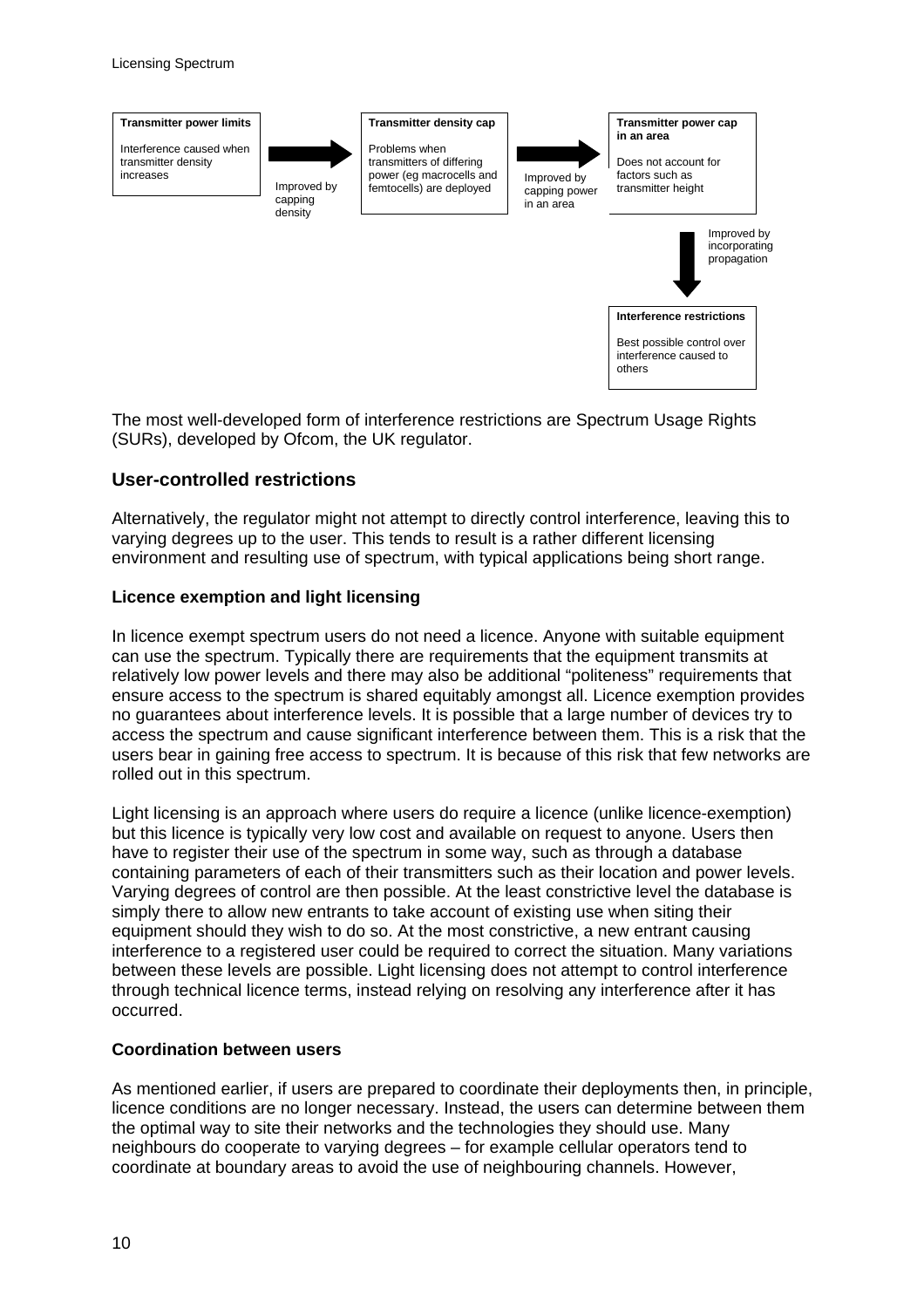coordination without any over-arching licensing framework can be problematic when there is disagreement between users. Licence holders generally prefer that their neighbours have restrictive licensing conditions in case these neighbours decline to coordinate or there are resulting disagreements between them. If the neighbours are able to coordinate then licensing conditions can be relaxed appropriately.

#### **Comparison of the different approaches**

A comparison of the different approaches against some key variables is provided below.

| Approach                                  | <b>Risk that licence</b><br>holders might<br>suffer<br>interference | Ease of use                                          | Can be modified<br>if neighbours<br>negotiate        | <b>Control of</b><br>holes        |
|-------------------------------------------|---------------------------------------------------------------------|------------------------------------------------------|------------------------------------------------------|-----------------------------------|
| <b>BEM</b>                                | High                                                                | Very simple                                          | <b>No</b>                                            | Size limited<br>but not<br>number |
| <b>BEM</b> with<br>transmitter<br>density | Moderate                                                            | Moderate                                             | Density cap can<br>be relaxed                        | Size and<br>number<br>limited     |
| Transmitter<br>power per unit<br>area     | Moderate                                                            | Moderate                                             | Power cap can be<br>relaxed                          | Size and<br>number<br>limited     |
| Interference<br>restrictions              | Low                                                                 | Complex                                              | Interference level<br>can be changed                 | Total area<br>limited             |
| Coordination                              | High unless<br>coordination is<br>effective                         | Depends on<br>agreement                              | Depends on<br>agreement                              | Depends on<br>agreement           |
| Licence-<br>exempt / light<br>licensing   | High                                                                | Depends on<br>scheme<br>selected,<br>normally simple | Generally not as<br>there are too<br>many neighbours | None                              |

As the table shows, there is a trade-off between the level of interference control achieved and the ease of use of the scheme. This is explored further in the next section.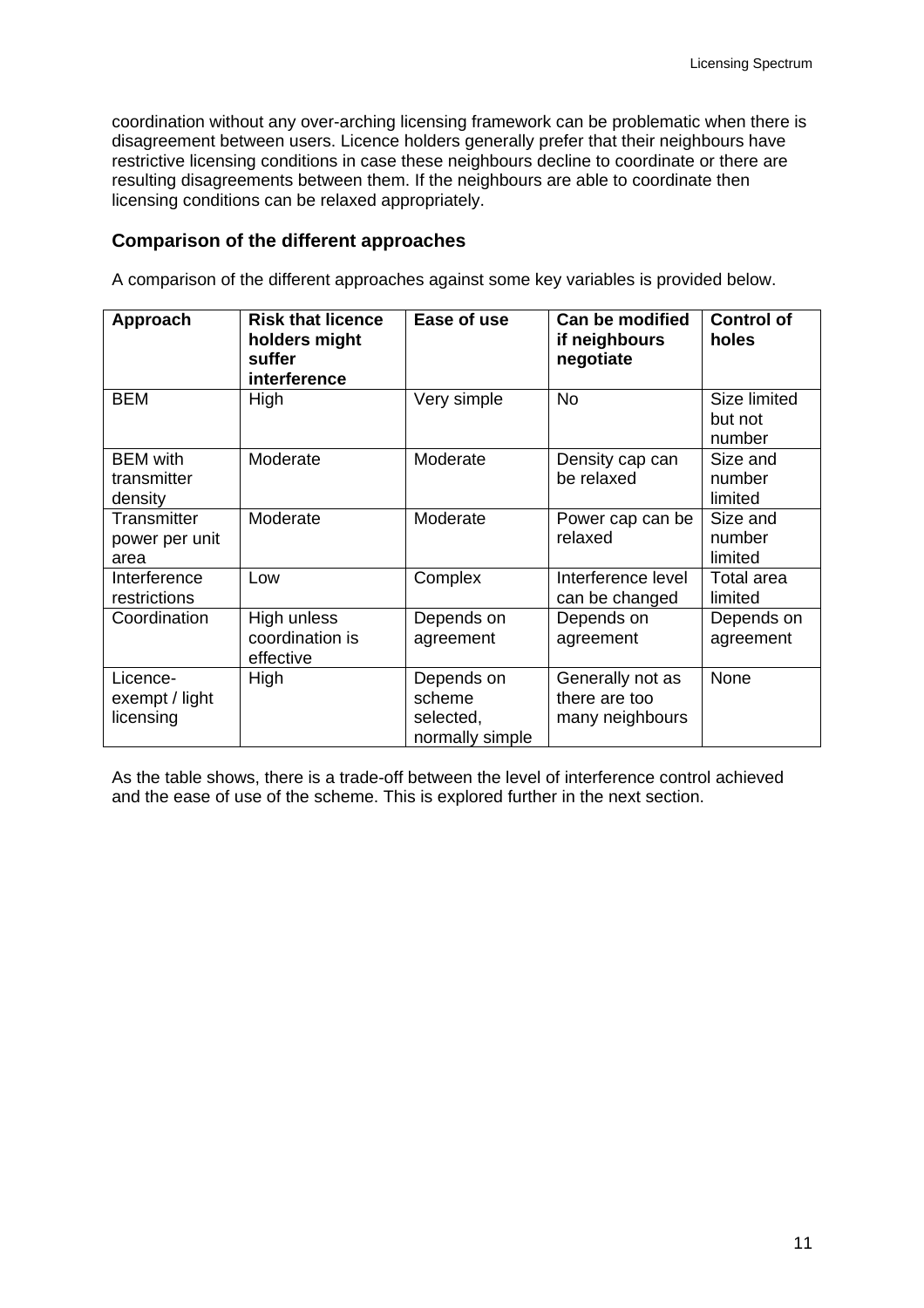# <span id="page-14-0"></span>4. Which licensing approaches to use where

# **Introduction**

As suggested at the end of the previous chapter, as the control of interference increases so does the complexity of the scheme. This suggests that it may be appropriate to use different approaches in difference cases. This is considered further in this chapter, starting with an assessment of the cases where interference might be problematic.

# **Understanding of interference issues**

Figure 4.1 provides a useful way to understand possible frequency interference issues (geographical issues are not covered in this chapter). It shows the cumulative distribution functions (CDFs) of the levels of in-band interference that might be caused by a range of different network types in the downlink direction.





The figure shows that:

- The highest frequency interference levels are created by cellular systems. This is because of the relatively high density of base stations in urban areas.
- DVT and PBR systems create around 30dB less interference due to their substantially lower transmitter density.
- Fixed links are another 30dB below this, due to the relatively low density and directional nature of the antennas.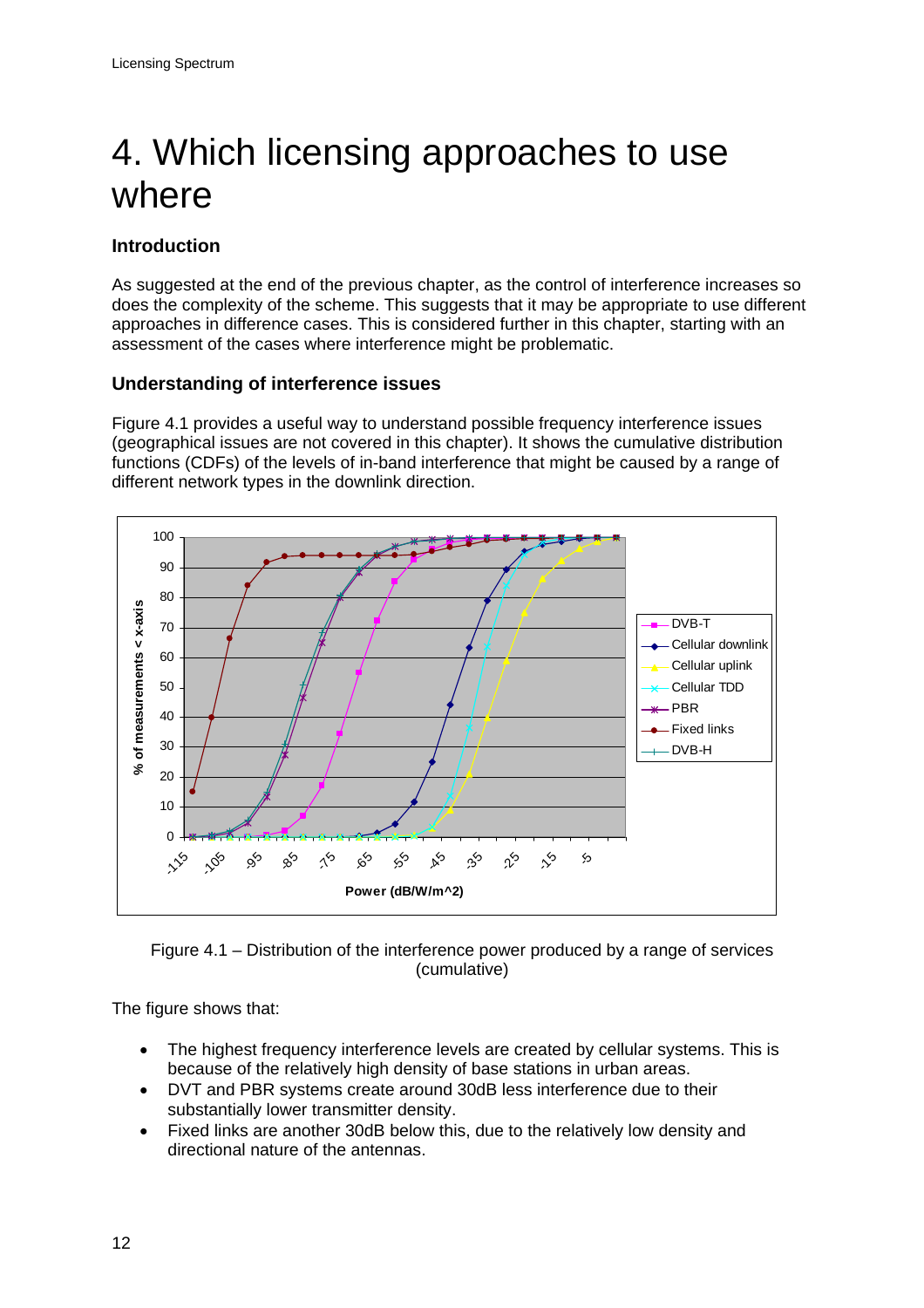Interference occurs from one network (network A) to another (network B) due primarily to:

- In band interference from network A being received as out of band interference in network B (because the filters in the receivers of network B are imperfect).
- Out of band interference from network A being received as in band interference in network B.

The impact of increased interference will depend on a how much margin the "victim" network has. If the victim network is operating with a high signal to noise ratio and has receiver filters that provide substantial margin then the impact of increased interference in the neighbouring bands may be minimal. Alternatively, a network operating close to the limit, or where any incremental signal strength is used to send higher data rates via higher order modulation might suffer immediate effects as a result of any increase in interference. Without a detailed knowledge of the characteristics of network B it is difficult to determine the impact of any increased interference. However, the discussion below shows some possible outcomes.

#### **Areas where control of interference is most valuable**

Interference problems are most likely to occur when a neighbour makes a change of use which results in an increased interference. Broadly these are likely to be:

- Any change to a fixed links band (eg to cellular, broadcasting or most other uses).
- A change from broadcasting or PMR to cellular, or potentially to DVB-H if a high density DVB-H network is envisaged.

Conversely, changes to cellular networks are less problematic, although a change from a downlink to an uplink or to TDD could cause issues if it were allowed in the licence conditions.

As an example, consider a DVB-T network, which previously had a DVB-T channel adjacent to it. If this adiacent channel were modified to cellular downlink then some estimates<sup>[7](#page-15-0)</sup> suggest that around 10% of TV receivers would suffer interference. Given that the PSB DVB-T network in the UK is engineered to provide better than 98.5% coverage then 10% interference would be a substantial loss of subscribers. The cost of correcting this would depend on the approach adopted, but if it required an enhanced broadcasting network it seems likely that it could be many hundreds of £million. If the neighbouring channel were used for cellular TDD then estimates $^8$  $^8$  of interference occurring in up to 40% of cases have been made. Under a BEM approach the DVB-T operator would have a licence enabling them to transmit many kW of power. This would in no way restrict them deploying a cellular network. However, if they had an interference-based licence the interference levels generated by cellular would exceed their licence terms, preventing such a change of use.

A second example is a change of cellular use from FDD to TDD. Note that many licence conditions will prohibit this, including the proposed terms for the Ofcom 2.6GHz licence<sup>[9](#page-15-2)</sup>. However, let us consider the case where there is no prohibition on this. Imagine two cellular operators A and B using neighbouring blocks of spectrum for downlink purposes. Now imagine operator B decides to change their downlink to a TDD link. If an unrestricted TDD

<span id="page-15-0"></span> $^7$  Masons – "Digital dividend – mobile voice and data (IMT) issues", October 2007. See <http://www.ofcom.org.uk/consult/condocs/ddr/statement/Mason1.pdf> [8](http://www.ofcom.org.uk/consult/condocs/ddr/statement/Mason1.pdf)

Aegis – "Interference analysis of mobile WiMax, DTT and DVB-H", 2007. See<br>
http://www.ofcom.org.uk/consult/condocs/ddr/statement/Aegis2.pdf

<span id="page-15-2"></span><span id="page-15-1"></span><sup>&</sup>lt;u><http://www.ofcom.org.uk/consult/condocs/ddr/statement/Aegis2.pdf></u><br><sup>[9](http://www.ofcom.org.uk/consult/condocs/ddr/statement/Aegis2.pdf)</sup> Which, of course, implies that under these licence conditions BEMs are less technology and usage neutral than interference restrictions.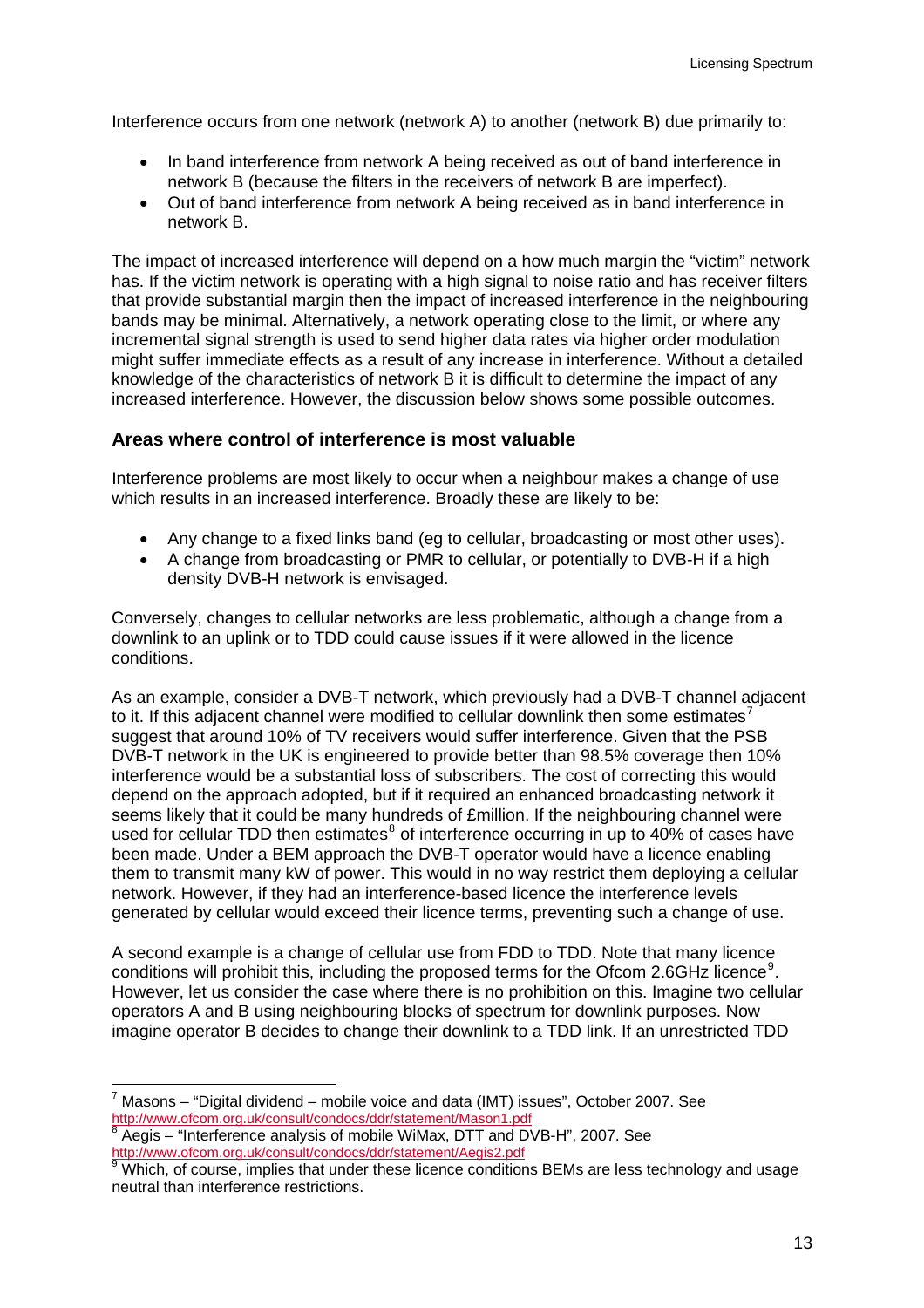channel is placed next to an FDD channel then interference can result. Analysis<sup>[10](#page-16-0)</sup> shows that, in the absence of interference there is a 5% probability that the FDD downlink throughput drops below 205 kbits/s over the cell area. However, when in the proximity of TDD terminal stations transmitting there is a 5% probability that the throughput drops below 55 kbits/s over the cell area. This represents a significant decrease in the network capacity and the services that can be offered and is the reason why many regulators decided to restrict the power levels that could be used in TDD blocks adjacent to FDD and to place additional restrictions on change of uplink and downlink arrangements in the 2.6GHz licence.

Under a BEM approach the power restrictions would be set for base stations. Since mobiles transmit with less power than base stations, then these restrictions would not constrain mobile use in any way so a change to TDD would be allowed. Under an interference restriction approach the interference level at the mobile would exceed that allowed and the change would be prevented.

# **Areas where control of interference is less valuable**

As shown by the earlier analysis, interference is less likely to occur under two scenarios:

- All the users in a band are already using networks that deliver high PFD levels and therefore a change of use of their neighbours to a network causing an even higher PFD level is not plausible. This would be the case typically for cellular networks.
- All the users in a band are using similar networks and there is no likelihood of a change of use.

The first situation might occur in bands used entirely by cellular operators, such as the existing 900MHz, 1.8GHz and 3G bands, and likely in the 2.6GHz band after auction. It is less clear where the second might occur since it would be difficult to be certain that a change of use would not occur over the next 10-20 years that some licences last.

# **Licensing individual transmitters**

The discussion up until now has assumed licences that cover substantial areas – perhaps the whole of a country or region. However, there are some applications where users require only a single transmitter or a small number of transmitters. These include private radio systems such as those used by taxi companies and fixed links used to provide a connection between two individual points.

While it is possible to licence individual transmitters using any of the approaches discussed so far it tends to be excessively complex and expensive. Where a single transmitter has been authorised no "change of use" that impacts on deployment is possible (because only a single base station is allowed) and the transmitter power tends to be capped. Other users can then be carefully planned around this transmitter using modelling tools to understand where the same channel can be reused. This planning is mostly performed by regulators although it could be undertaken by a third party "band manager".

In this situation it is often more helpful to think of the regulator or band manager owning a national licence for the band which might be subject to transmitter or interference restrictions. They then sub-licence individual transmitter sites on whatever basis they prefer, ensuring that in doing so they remain within their overall licence terms. The sub-licensing might be performed by computer modelling with particular targets of interference levels to be

<span id="page-16-0"></span> $10$  Ofcom, "On the impact of the interference from TDD terminal stations to FDD terminal stations in the 2.6GHz band", published at [http://www.ofcom.org.uk/consult/condocs/2ghzregsnotice/tech.pdf.](http://www.ofcom.org.uk/consult/condocs/2ghzregsnotice/tech.pdf) See Figure 5 and accompanying text.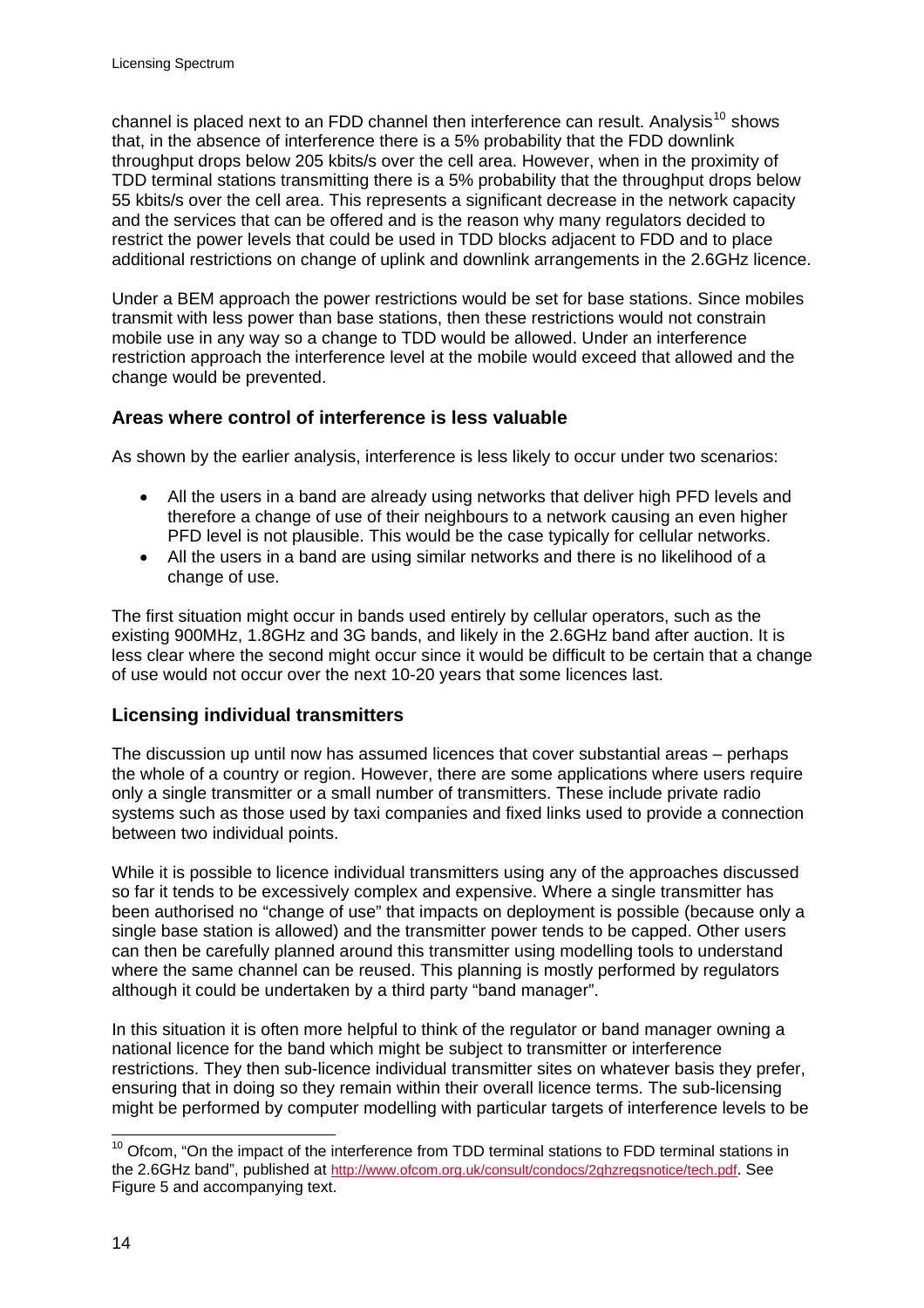met or it might be achieved through database registration of existing users with new users required to show they do not cause interference to those already registered.

So in summary, individual transmitters are best licensed on a simple location and power basis by a regulator or band manager which might itself have a more complex licence for the overall band.

# **Conclusions**

This section has shown that different types of spectrum use generate significantly different levels of interference. If there is a change of use from one that generates a relatively low level of interference, such as broadcasting, to one that generates a relatively high level, such as cellular, then the potential for interference to the neighbouring users is severe – in some cases reducing capacity by 75%. In such cases BEMs do not prevent such changes and so their use would place significant risk of interference where technology and usage-neutral rights are awarded unless additional licence restrictions are added. Interference restrictions however, as a result of the fact that they constrain interference itself, would prevent such changes of use (unless the neighbours agreed and the licence conditions were changed).

Equally, there are cases where there is little danger of interference occurring under plausible change of use scenarios where the additional complexity imposed by interference restrictions may not be warranted. In particular, bands used for cellular networks would appear to fall into this category.

In the following sections we consider transmitter and interference licensing in more detail.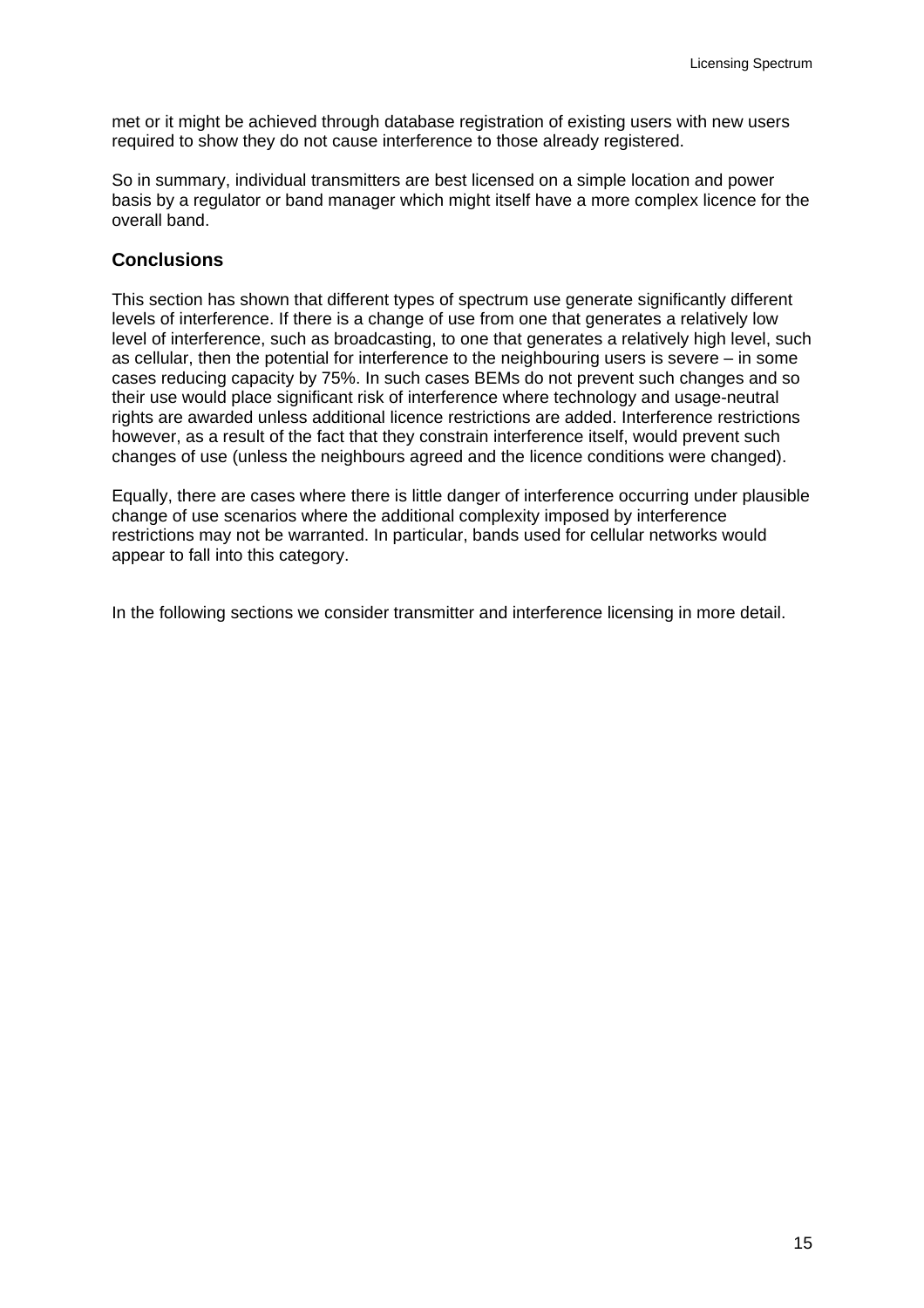# <span id="page-18-0"></span>**Part Two: Transmitter Restrictions**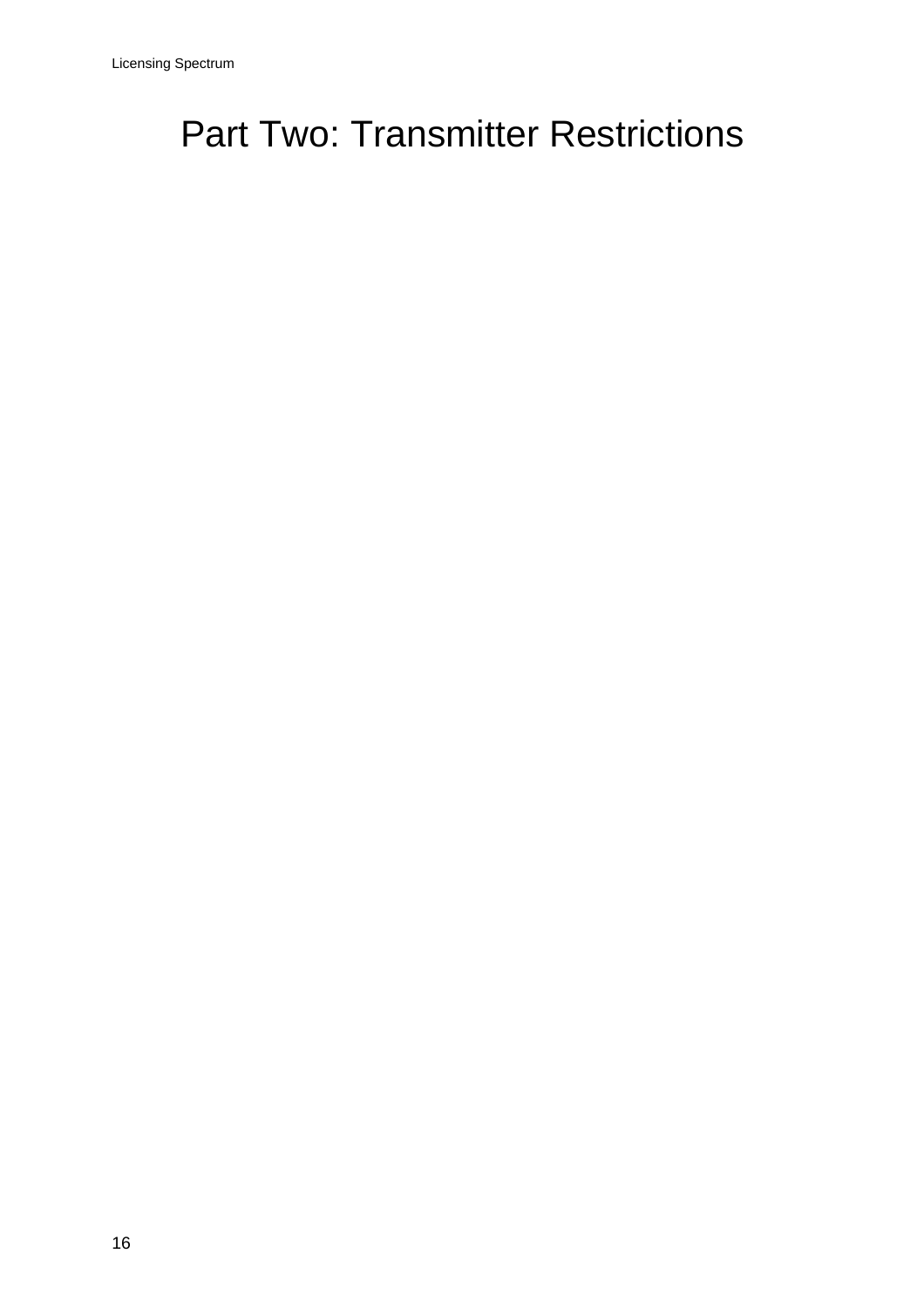# <span id="page-19-0"></span>5. Block edge masks

### **Introduction**

The concept of a BEM is simple – it is a restriction in maximum transmitter power allowed both within the licence holder's band and outside of it. In this section we explore how the levels are set, how compliance can be assessed and the problems with BEMs.

### **Setting the levels**

If BEMs are used to restrict interference then the levels set within the mask need to be set accordingly. Since the levels themselves do not define the interference received, as discussed in previous sections, BEMs can only be set in a meaningful way with reference to a particular scenario. Of course, this means that the BEMs may not be appropriate if the scenario changes, which is a key criticism of this approach which we will return to at the end of this section.

Definition of a scenario typically needs to start with a predicted usage such as cellular or broadcasting. From this assumptions can be made as to the most likely technology and type of deployment.

For example, if we assumed that a frequency band was most likely to be used for cellular communications we might predict that the most likely technology was W-CDMA and that interference was most likely to occur in city centres where the highest density of users was likely to occur.

The next stage is to determine the levels of interference that are acceptable. This is somewhat subjective, but, for example, it might be suggested that interference should not occur more than 100m away from a neighbour's base station or more than 2m away from a neighbour's mobile. Even then it can be difficult to define what is meant by "interference" – is it a complete loss of communications or just a degradation in data rate? If the latter, what percentage constitutes interference? Once these questions are resolved – typically through discussion with stakeholders, then various approaches can then be used to determine the BEM levels that would achieve this particular probability of interference.

The simplest approach is to use "minimum coupling loss" (MCL). This considers one transmitter and one receiver separated by the minimum distance determined (eg 2m for mobiles). It looks at the strongest signal that might be received in this situation, assuming that there are no obstacles in the way. Through an understanding of the signal level that will just cause interference it can then determine the maximum transmitter power that should be allowed.

A more complex approach is to use Monte Carlo modelling. In this approach a model that is representative of the two neighbouring networks is established. This would involve fixed base stations and a number of mobiles moving around and randomly making calls. The model would sum up the interference experienced by each mobile and base station as a result of all the activity around them and would assess the degree to which this interference would compromise communications. The results of such a model are statistical – for example they might suggest that there is a certain probability that a call would be dropped due to interference or that on average the data rate achieved per mobile would drop by a certain percentage. The Monte Carlo approach tends to be more complex but leads to results that are more likely to be an accurate reflection of reality.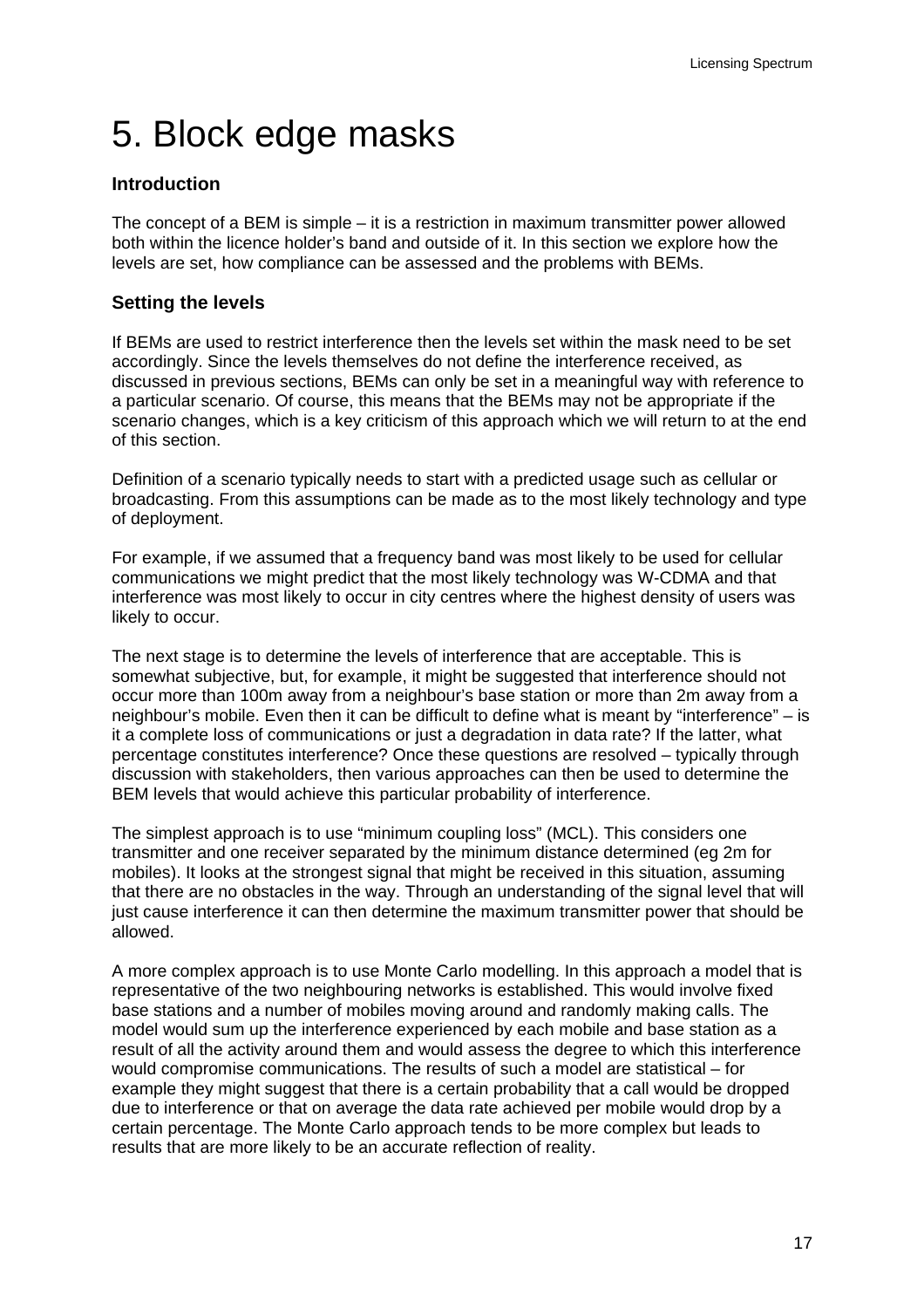In either case, the process of setting BEM levels is problematic. It requires significant judgement at many stages of the process from selecting the most likely use and technology through to determining at what level interference is problematic. Often this is controversial and results in lobbying between stakeholders and regulators. There is no right answer and, as we will see below, the final numbers selected may be of little relevance in any case.

#### **Verifying compliance**

In principle, verifying compliance is simple. A transmitter is selected and its transmit power levels measured. Those deploying networks have certainty that if they keep their transmit power levels within the limits that they will not breach their licence conditions (however, they have very little certainty about the levels of interference they will receive from others).

In practice, measuring transmitter power levels may not be simple. Power levels vary, particularly where transmitter power control is used, and hence careful averaging may be needed. Connecting up to a transmitter to measure its power is also difficult, requiring a complex arrangement of splitters. Making the measurement may require the transmitter to be taken off-air while appropriate connections are made and to be run in a particular mode when making the measurements.

# **Problems**

The biggest problem with BEMs is that they only protect against interference as long as the assumptions made in their derivation hold. Any change of technology, usage or deployment approach will generally render the derivation of the BEM levels invalid. As has been set out earlier, just an increase in transmitter density above that initially expected, will result in increased interference levels – which in some cases can be seriously problematic.

Even if usage does not change, setting the level of BEMs is difficult and controversial with no "correct" level. In practice, administrations often set the BEM level at one that aligns with the standards body that has developed the technology on the basis that the standards body may have selected an appropriate compromise between interference and effective use of the spectrum. If this level proves to be inappropriate then generally the licence holders will need to find a solution.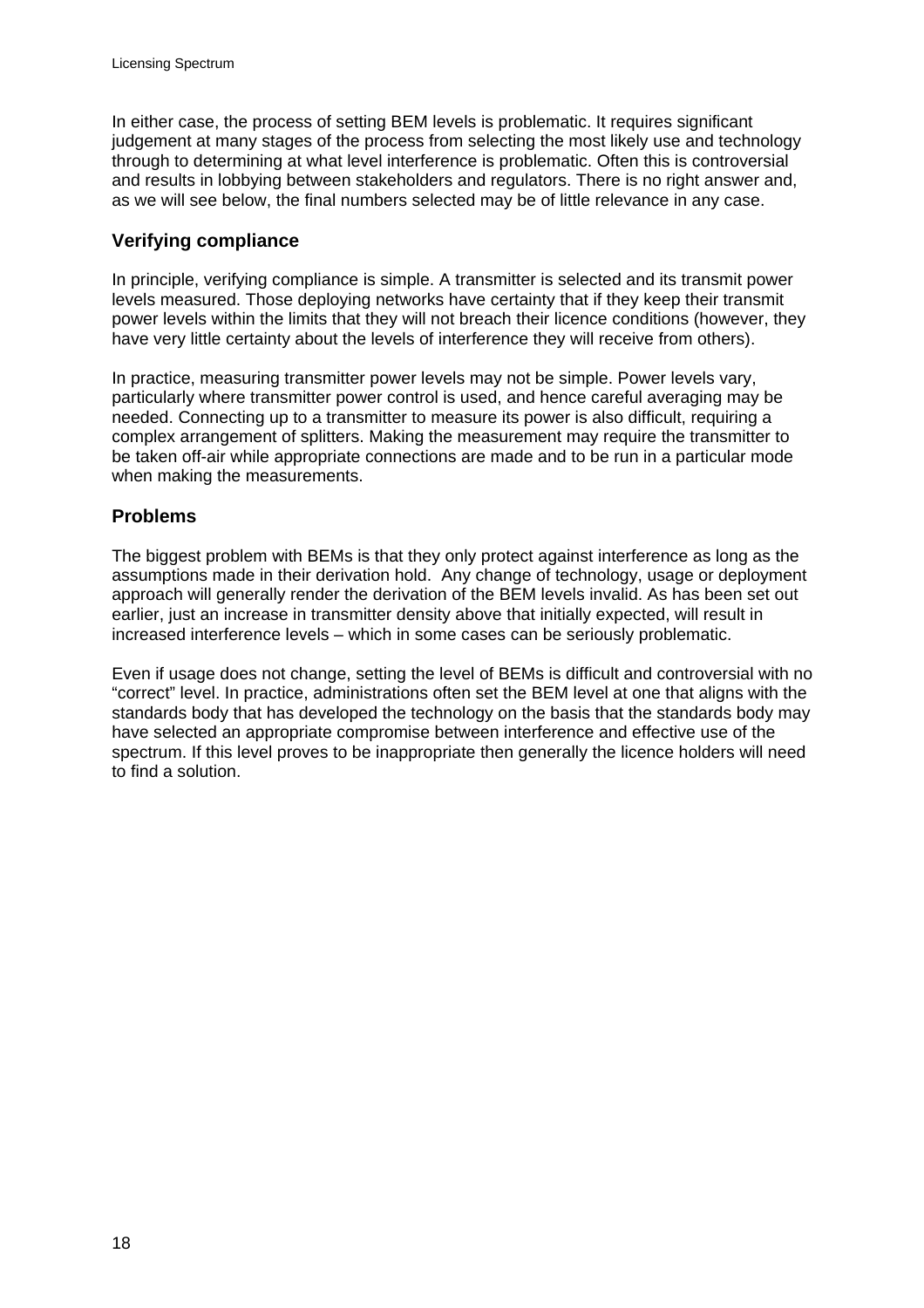# <span id="page-21-0"></span>8 6. Transmitter density controls

# **Introduction**

Unlike BEMs, transmitter density controls have not yet been widely implemented – indeed, as far as we are aware there are no licenses of this sort yet in existence. Hence, this section is based on an analysis of what such restrictions might look like were they to exist.

Perhaps the closest existing system is that used in Australia. Here, they do not set a prior limit on the number of transmitters. However, each new transmitter that an operator plans to deploy must be approved and registered. During the approval process a qualified engineer assesses whether the deployment would cause interference problems and would therefore, in principle, be able to prevent more base stations being deployed once a certain density had been reached. However, in practice, each new base station tends to be considered in isolation, rather than in combination with the existing base stations, and so a density restriction is not realised in practice.

In this section we consider the various ways that density restrictions might work and how the levels would be set. We also consider compliance issues and likely problems.

# **Capping transmitter density**

The simplest form of transmitter density control would be to add a limit to the number of transmitters per given area on top of a BEM restriction. In this case, the BEM limits need to be set as before and in addition the maximum transmitter density should also be set. If the approach to setting BEMs discussed in the previous section was adopted then there would have been a model deployment scenario, perhaps in an urban area. Based on this scenario, the transmitter density could be calculated and set as an upper limit in the licence. However, this raises the question as to the size of area that the transmitter density should be measured across. This turns out to be somewhat complex and is discussed in more detail below.

#### **The size of the test area**

It might be initially envisaged that the transmitter density could be set as, for example a maximum of x transmitters per  $km^2$ . But in many cases x might be less than 1. Clearly there will be some km<sup>2</sup> tiles of "test areas" that do include a transmitter and others than do not. Any test areas that do will breach the limit, making it impossible to deploy any base stations! The obvious solution to this is to make the test area larger so that x is greater than one. But even then, deployments might be envisaged where base station sites on a perfect square grid could not be found and so for one particular selection of the test area that is laid on the map the limit is breached, whereas if the test area is moved just a few metres the limit is met. With base station deployment being far from regular in practice it makes sense to select a relatively large value of "x" – the number of transmitters allowed per test area – so that variations of this sort can be averaged out.

However, if the test area is too large, it is possible for a licensee to deploy a very high power transmitter or a network of transmitters within part of the area and still be within its limits when averaged across the whole area. For example, if the test area was all of Southern England then a very high density deployment in London could be averaged out by a lower density deployment in rural areas. This would not afford the protection that the transmitter density cap is designed to supply since a licence holder could still dramatically increase their base station density in urban areas so long as they had a small reduction in the rural density.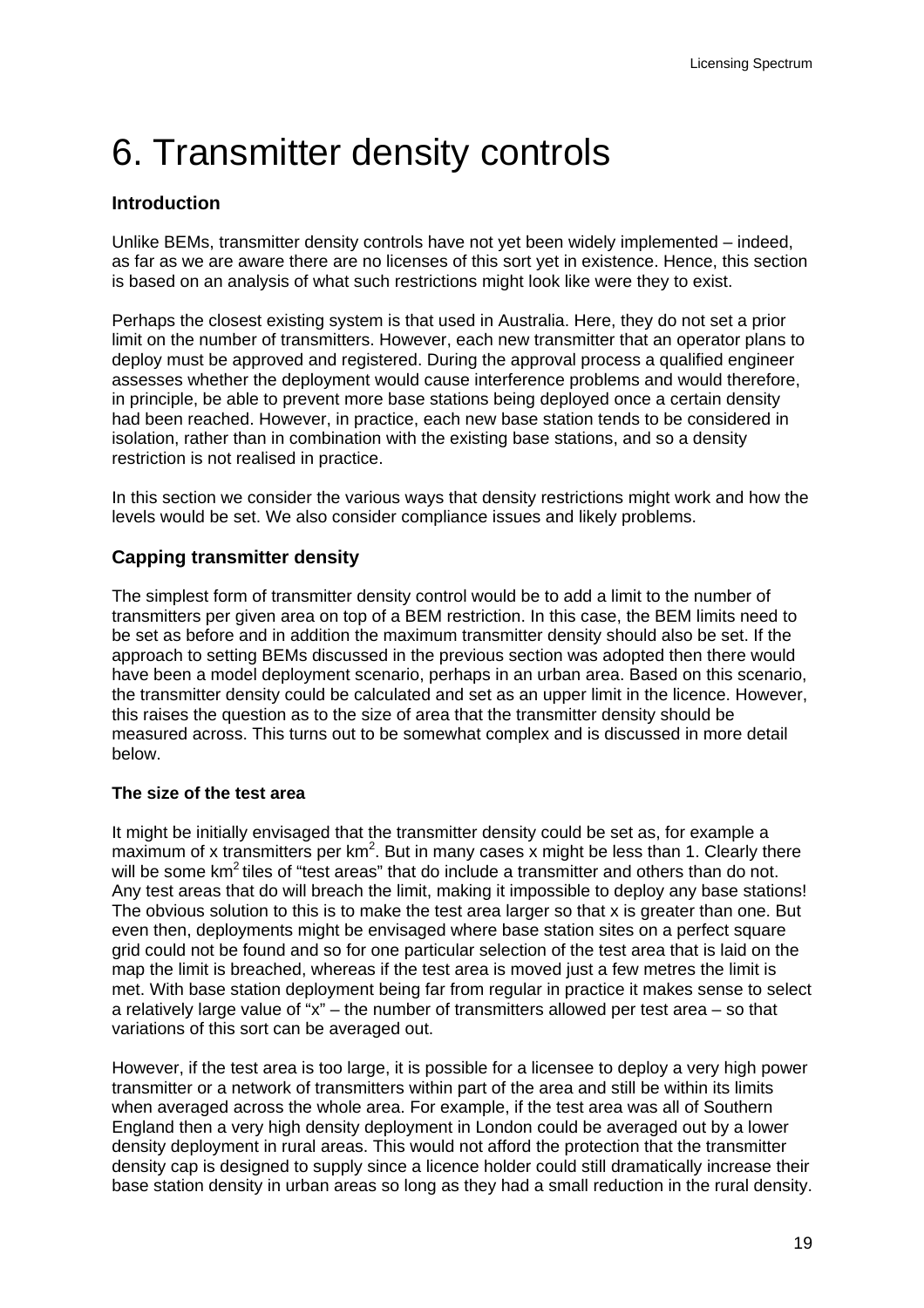So clearly there is a balance to be struck between a test area that is so small that different results can be gained simply by moving it a few metres and so large that it averages substantial variation in transmitter density. In practice, some simple modelling shows that if the test area contains at least 10 transmitters, the variation in transmitter numbers resulting from small changes in the position of the test area is minor. Hence, the test area could be selected as that area measured in  $km^2$  which contains 10 transmitters in the most dense deployment scenario envisaged.

As we will see, defining the test area is a recurring problem for many licensing approaches and we will return to it as we consider alternative schemes.

#### **Measuring the actual density**

This approach has the same enforcement problems as BEMs. In addition, there is a need to verify that the density set is not exceeded in practice. Broadly, this can be achieved by requesting transmitter location from the licence holder and using a simple model to verify that there are no areas where the density limit is exceeded. However, this requires trusting the licence holder to provide correct data. If there is reason to doubt this then teams may need to visit suspect areas and try to determine where the base stations are located. This can be somewhat difficult as base stations may be disguised and temporarily turned off if the licence holder suspects that an investigation is underway.

#### **Problems**

As discussed earlier, capping transmitter density might prevent many sensible deployments. As an extreme example, cellular operators are considering femtocells – small base stations installed in the home. This would dramatically increase the transmitter density and would likely not be allowed under a density cap. However, because they are such low power and contained within the home then the impact of such cells on interference might be minimal. Cellular operators routinely deploy a wide range of cells from high power base stations through microcells and picocells to femtocells. Since the impact of the cell is proportional to the power level transmitted it can be seen that a simple transmitter density cap is likely either to be highly restrictive to the licence holder or to prevent sensible network deployment types.

# **Capping transmitter power per test area**

The obvious solution to the problems of a transmit density cap are to link the cap not to transmit density but to total transmit power within the test area. This then allows for a range of different type of base stations with a large number of low power stations possible if appropriate. The limit could be set in much the same manner as for the transmit density cap by considering the scenario built to evaluate the BEM case and determining the maximum transmit power calculated per test area.

The test area can also be calculated and used in a similar manner to the transmit density cap. However, there may be some risk that the area could become inappropriate over time. For example, if it were initially set assuming that, say 10 base stations would cover a city, then over time a dense network of lower power transmitters was installed in the centre of the city, there might be higher power levels in the centre than at the outskirts as well as perhaps hundreds of transmitters within the test area. This averaging of high power in the centre and lower power on the outskirts might be problematic to neighbours and perhaps a smaller test area would be appropriate. Changing the test area over time is possible, and is discussed in more detail in connection with SURs in the following sections.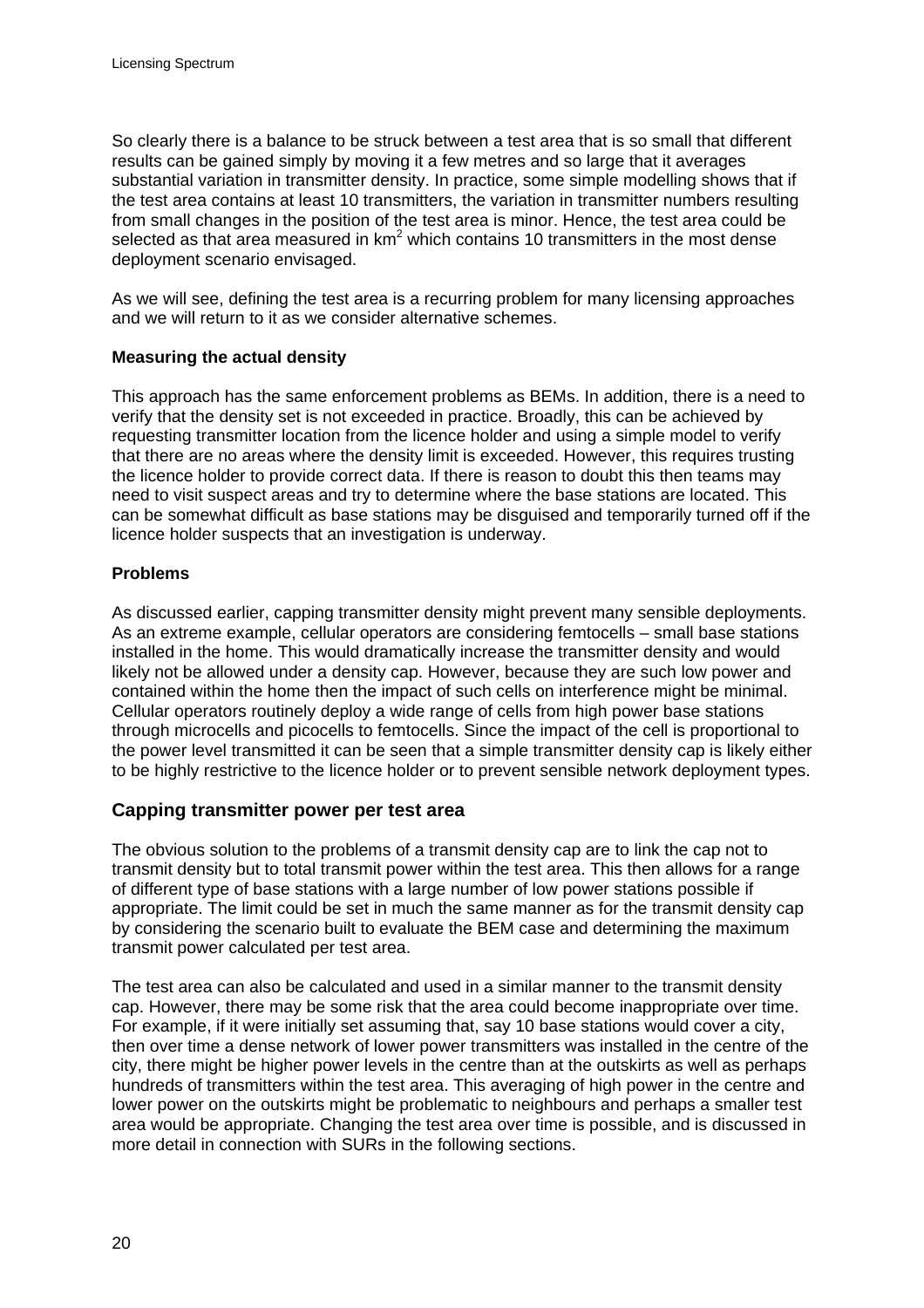Measurement issues are also similar to the transmitter cap case, although in addition to the location the actual transmit power is also required from the operator and potentially might need to be evaluated.

#### **Problems**

The use of a maximum power limit per test area overcomes the key problem with the transmitter density cap in that it allows for a range of low and high power transmitters and comes reasonably close to limiting the interference received. However, there are cases when it will be inaccurate, in particular the impact of base stations mounted above rooftop level will be somewhat different from those mounted below this level. Base stations in urban areas will typically cause less interference than similar base stations in suburban areas because the shadowing will be less. This approach could be made more accurate through the use a propagation modelling as discussed below for SURs.

This approach is also relatively poor at preventing changes of use between uplink and downlink. This is because the typical power transmitted by a base station is often greater than the sum of the power of all the mobiles in that cell which could simultaneously access the base station. Hence, a change from a downlink to an uplink or to TDD is not prevented. This could be corrected with additional restrictions preventing this sort of change but this somewhat reduces the flexibility of the approach.

#### **Summary**

Transmitter density and power caps are a significant improvement on BEMs as they go some way to prevent the most problematic of the changes of use that could lead to interference problems. They add a certain amount of complexity to the licensing approach and bring some problems of their own. A simple cap on transmitter density would appear overly restrictive given the range of cell types that might be deployed. A cap on power within an area is better, but could potentially be made even more representative of the actual interference level caused if it were linked to a propagation model. If this were done, the result would be to generate interference restrictions as discussed in the following section.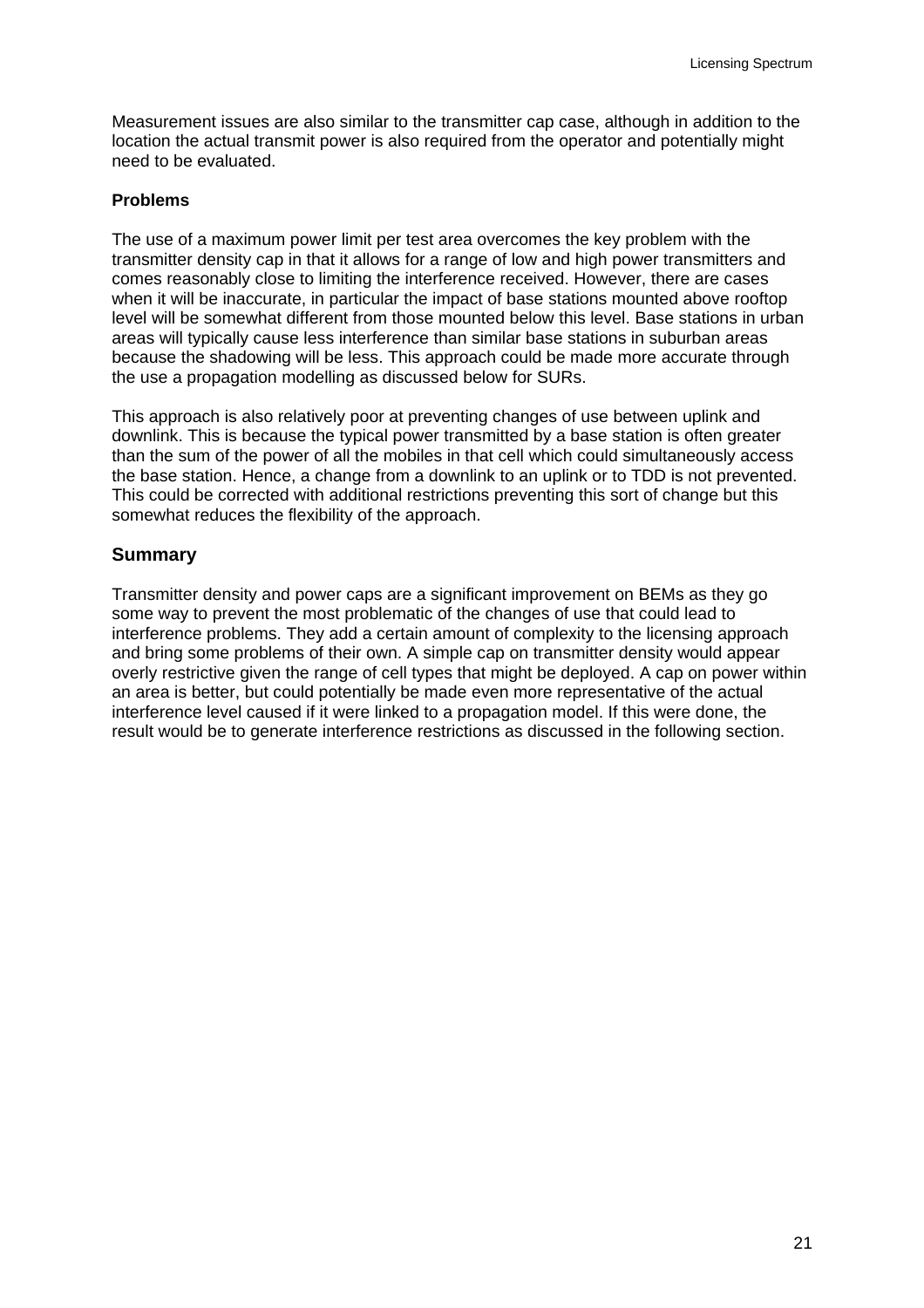# <span id="page-24-0"></span>Part Three: Interference restrictions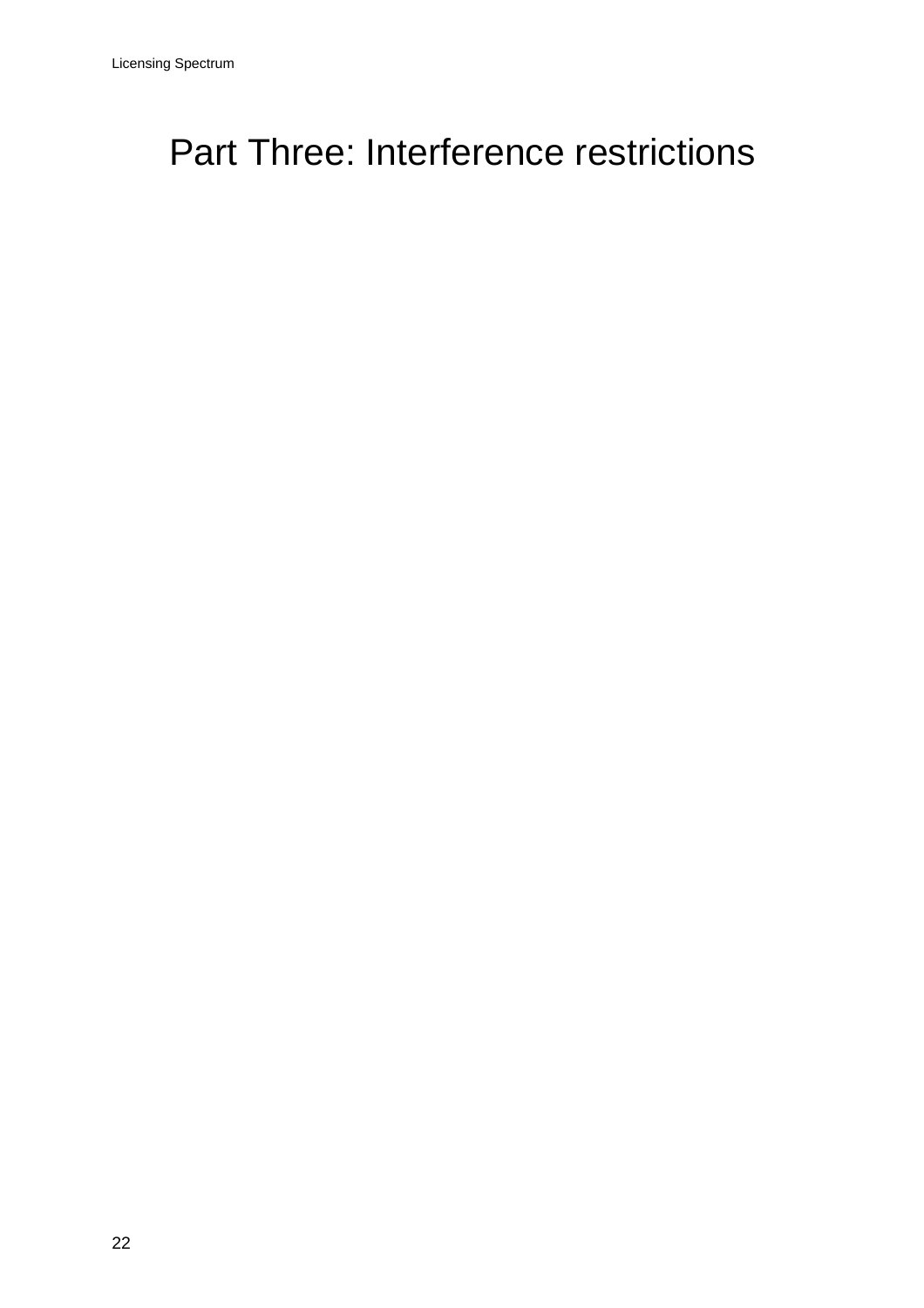# <span id="page-25-0"></span>7. An introd[uc](#page-25-1)tion to interference restrictions<sup>[11](#page-25-1)</sup>

# **Introduction**

This section provides an overview of interference restrictions. Particular points are then discussed in more detail in subsequent chapters.

### **Form of an interference restriction**

An interference restriction specifies signal strength as experienced by a receiver. There are many different ways to express signal strength. Perhaps most common is a power level, for example -85dBm/MHz, however this is frequency dependent and makes assumptions about the receive antenna used. An alternative is power flux density (PFD) which expresses the power at a certain point in terms of watts/m<sup>2</sup>/MHz. In practice, these and other approaches are equivalent as long as appropriate care is taken in specifying assumptions such as the antenna used and so the particular term chosen is unimportant.

The PFD term needs to be applied to each of the three different forms of interference introduced in Chapter 2. For geographical interference, the signal level generated, specified in terms of power flux density (PFD), at or beyond the geographical boundary should not exceed a set power level.

For out of band interference the PFD measured at an agreed height above ground level should not exceed a set power level at more than a certain percentage of locations in a set area. The reason for the percentage of locations is that if just one, or a few, measurements were made they might be close to a spectrum neighbour's base station where the signal level received would be very high. Enough measurements are needed to average over a representative area.

In-band interference can be specified and measured in an identical manner to out-of-band interference. The only difference is that the allowed PFD level would be higher, reflecting the fact that spectrum users are generally allowed to transmit much higher power levels within their bands than outside them.

This, in outline, is what comprises a receiver restriction – a set of three PFD limits corresponding to the three types of interference. The complexity arises in firstly deciding what limits to set and secondly in verifying that they have not been exceeded. Much of the remainder of this part will consider these issues, in this chapter they are discussed in outline.

# **Setting the initial values**

Determining the numbers to put into these licence terms may not be simple. For example, the 3G specifications set maximum transmitter power but not the distribution of allowed interference. To arrive at the interference distribution requires assumptions about the likely use of the band and then the likely transmit power, the likely base station density and some other factors such as base station antenna gain and height and the use of power control mechanisms. These can then be input to a propagation modelling tool which can be used to estimate the interference distribution and hence arrive at the licence terms. Of these assumptions, the likely base station density is most difficult. For systems still in their early

<span id="page-25-1"></span> $11$  This section is based predominantly on Section 3 of the SUR Guide.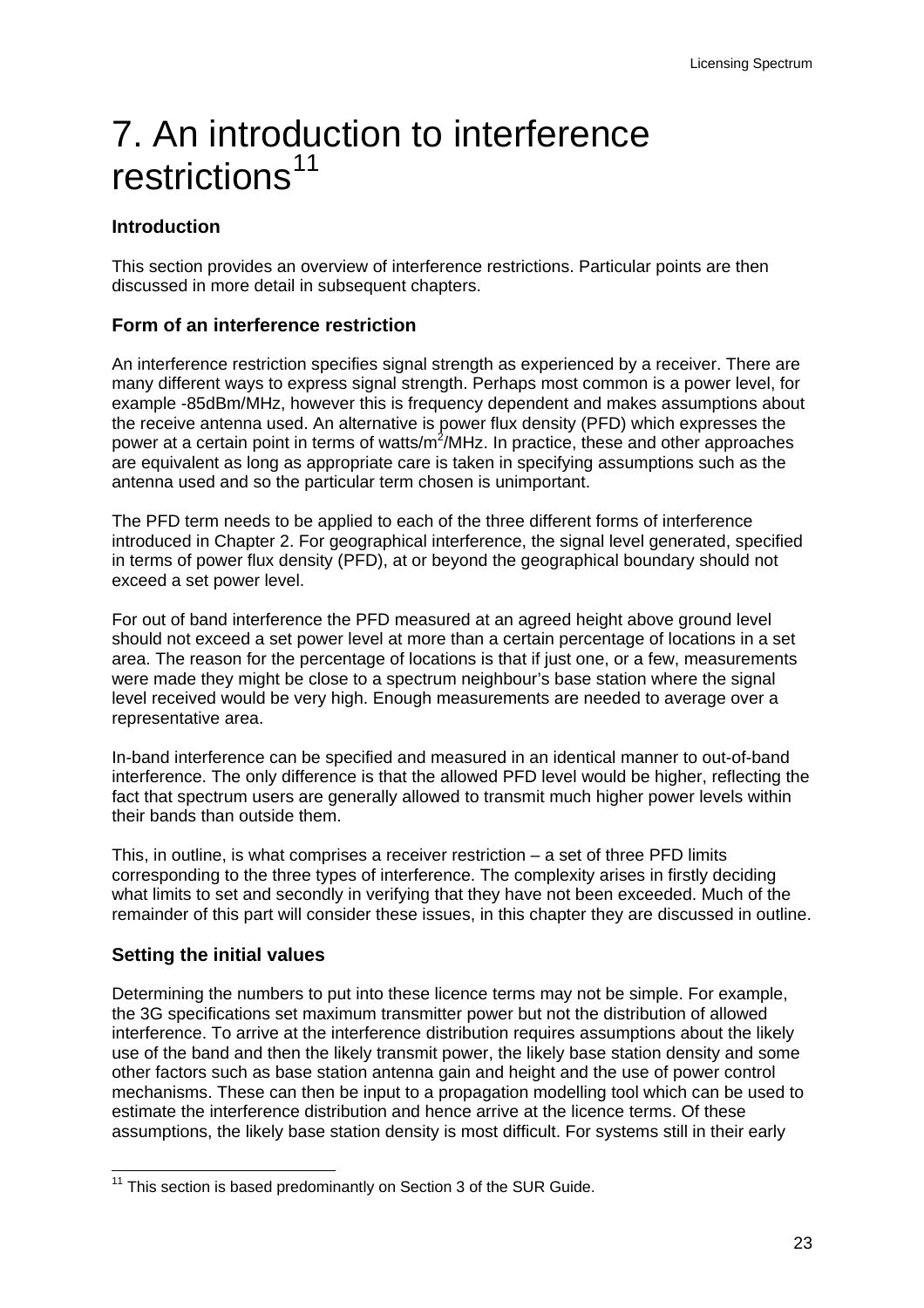deployment stage, the final base station density may be unclear, even to the operator. A very similar approach is needed to that which might be adopted for BEMs, as discussed in Chapter 5, other than the output is a set of PFD levels rather than a maximum transmit power.

Getting these values right is preferable but not essential as there are opportunities to modify them after the issue of the licence as described later.

#### **Verifying that licence holders operate within their terms**

Perhaps more complex than setting the values is the process of ensuring that licence holders adhere to them. With the transmitter restriction approach this was relatively simple – it was just a matter of checking whether transmitter powers were below a threshold. However, such a check was also of relatively little value, since, as already explained, transmitter powers are only weakly linked to the interference caused. With interference restrictions the actual interference caused, or some approximation to it, must be assessed in order to verify compliance.

One key decision is whether to verify by measurement or modelling. Measurement would involve using radio receivers to make actual measurements in a number of locations. It is accurate, if done correctly, because it does measure the actual interference caused, but could be expensive and time-consuming to undertake, especially where signal levels vary over time and so substantial averaging is needed. Modelling estimates the level of interference using propagation modelling tools. It approximates to the interference caused, because no models are perfect, but can be performed quickly and at much lower cost than measurements. Also, because it accords to the manner that networks are planned, it makes it simpler for licence holders to verify as they plan their network that it will not exceed its licence terms. Conversely, with measurement there is some risk that they deploy a network based on their modelling tools only to find that in practice it exceeds their licence terms.

Clearly there are benefits from either approach – measurement is more accurate but modelling is simpler and cheaper. It would be possible to adopt different approaches in different frequency bands and the approach could be changed over time if needed. At present, the general view is that modelling is more appropriate – this is discussed in more detail in Chapter 10 and the modelling itself is discussed in Chapter 11.

This then leads to a need to specify exactly how the modelling will be done so that all licence holders end up with the same results for a given network deployment. Defining the modelling falls into two parts – firstly specification of the propagation algorithms and necessary databases and secondly specification of the process and assumptions that need to be made.

At the heart of a modelling process is a propagation algorithm that takes as an input the network deployment parameters and produces as an output predicted signal strength levels. There are many propagation models available. Some are standardised, predominantly by the ITU, others proprietary. Different models often apply for different frequency bands and sometimes for different services. It is more accurate to consider each band separately and select a model that fits most closely to the likely usage and frequency range of that band. Because models often have options or variable parameters, these need to be specified in detail so that all parties will get identical results when using it. Finally, models make use of geographical databases (which show terrain height) and clutter databases (which divide areas into different usage types such as urban, forest, etc). All licence holders need to use identical databases so the supplier and version number of these needs to be set in the licence.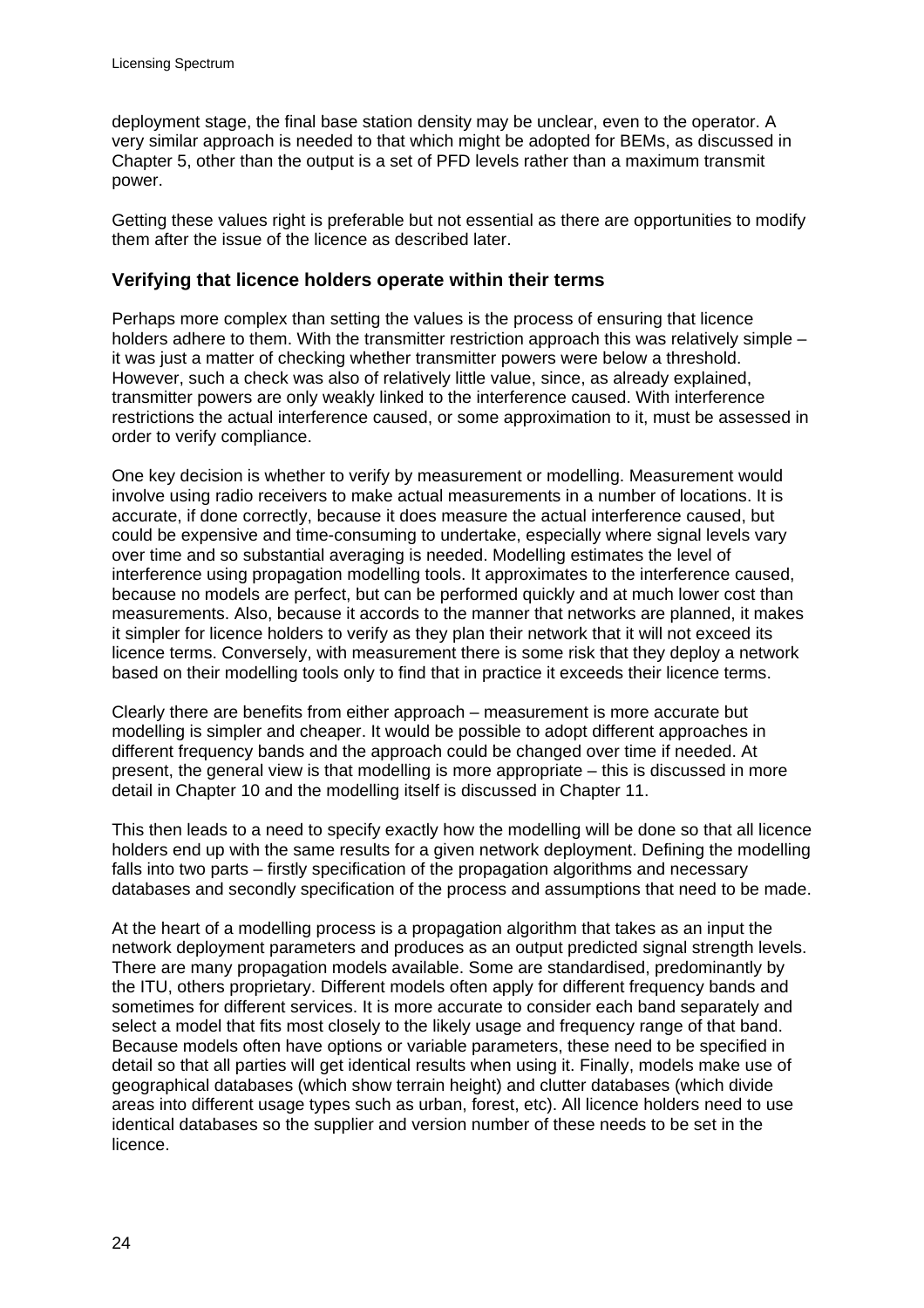The next stage in the process is to define the test area over which the restrictions will be computed. The issues here are basically the same as those discussed in Chapter 6. By way of reminder, if the test area is made very large (eg the whole country) then very high levels of interference could be caused in some areas and low interference levels in others. The averaging process would then allow the licence holder to be within the terms of their licence but this would not provide any real protection to neighbours. If the test area is made very small, so that, say it only include a part of the coverage area of a single base station, then placing this measurement area near the centre of the cell would deliver very different results from placing it near the edge of the cell. This would lead to excessive variability in results which is not desirable. The solution is to find an area somewhere between these extremes. Modelling suggests that if the area includes of the order of 5-10 cells then there will be little variability regardless of where it is placed but equally this should avoid any significant averaging effect. Where a licence holder has a network comprising less than 10 cells (perhaps just a single transmitter) then the modelling area should be their complete geographical licence area.

Unfortunately, the size of cells varies, both with geography and with time as operators split cells. Imagine a test area that covered 10 cells of a cellular network in a city centre. In rural areas it might only cover a single cell leading to the problems of variability as discussed above. If the area were made large enough to cover 10 rural cells it might cover not just the urban area but a substantial surrounding area leading to the averaging problem discussed.

So it is not possible to define a test area in terms of its dimensions. Instead, it needs to be defined in terms of the number of base stations it contains such that it can vary both by geography and over time as network density increases. There are many ways that such a test area could be defined but broadly when given a location where interference may be problematic an area needs to be drawn around this location such that it includes at least 10 cells. It is also desirable to avoid an infinite number of possible tests. If any location could be selected then an operator wishing to verify that their network was compliant would need to test every possible "seed point" of which there could be an infinite number. This can be avoided by selecting the nearest intersection point of a 1km (or similar) grid square as used by mapping agencies.

#### **Uplink and downlink**

Because interference restrictions have the ability to control interference directly, they can ensure that any change from uplink to downlink or vice versa does not result in an increased interference. Imagine a downlink that is allowed to cause a certain amount of interference to a neighbour. This can be changed to an uplink as long as the amount of interference caused is unchanged. However, to ensure this some mechanism of modelling the interference caused from an uplink is required. This section considers how both downlink and uplink usage can be modelled.

For a downlink the first step is to input into the model the location of the base stations, their height, transmit power and antenna patterns (even downtilt can be included depending on the level of accuracy required). Then the modelling tool needs to assess each "pixel" within the measurement square. A pixel might be say a 50m x 50m square. For each pixel the tool determines the signal strength from each base station using the agreed propagation algorithm and adds them to form the total predicted PFD for the pixel. Once this has been done for all pixels it can be determined whether the licence terms have been exceeded - this occurs if there are more than a given percentage of the pixels (eg 10%) with a modelled PFD above the agreed limit.

If it is an uplink then more assumptions need to be made since we cannot know where all the mobiles are and whether they are transmitting at any given time. What we do know is the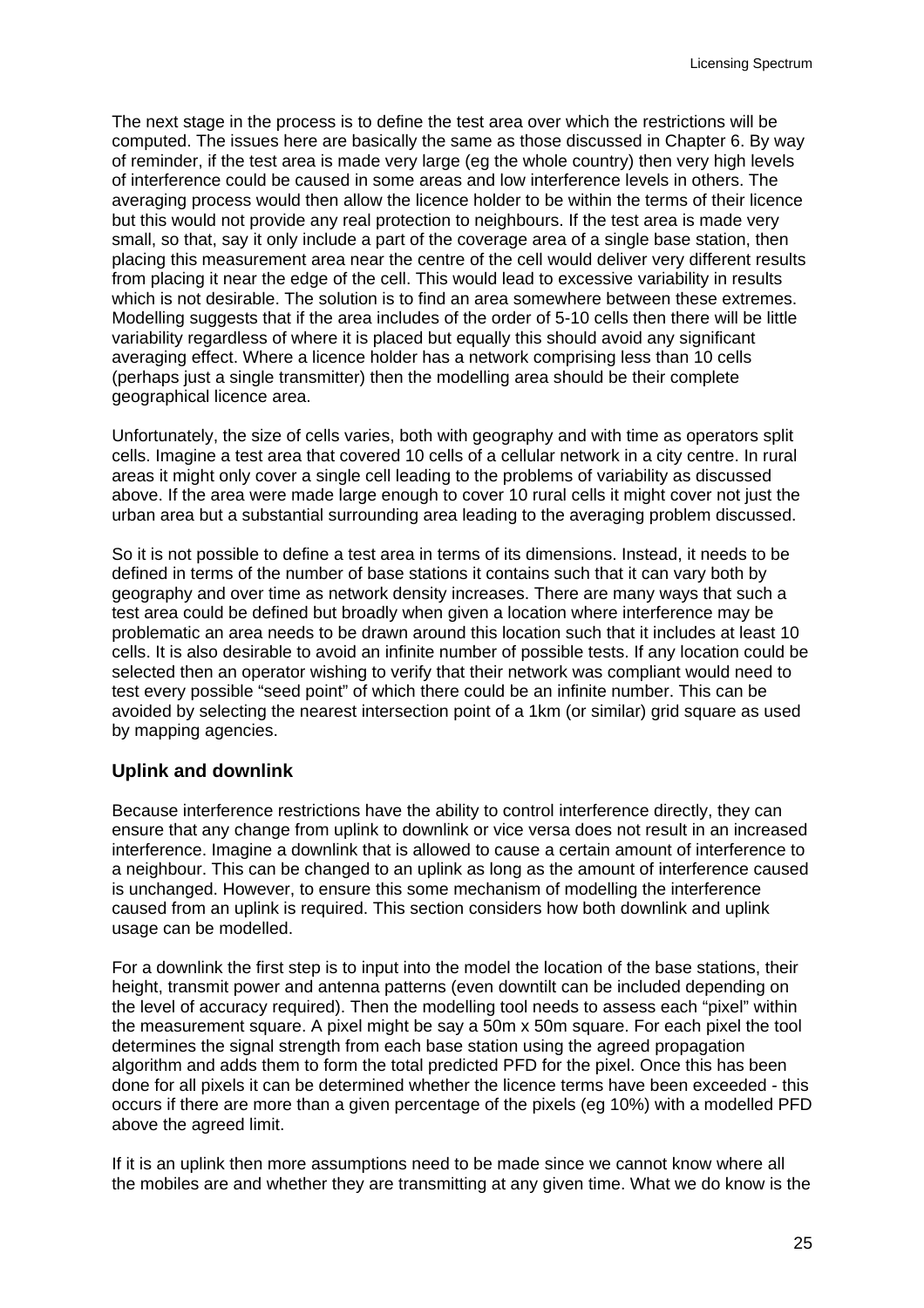number of base stations operating in receive mode on that frequency and we have some understanding of the uplink capacity of each base station. Knowing this sets a limit on the number of mobiles that can transmit simultaneously for any given data rate. How we proceed from this point depends on the balance required between accuracy and simplicity of modelling.

A relatively simple approach is to select the data rate for a likely representative service<sup>[12](#page-28-0)</sup> (eq. voice for cellular) and then set an assumed maximum number of mobiles that could simultaneously access a cell assuming a fully loaded network in the vicinity. This will, of course, be an approximation to reality. Each mobile would then be distributed evenly around the cell and assigned a power level according to its distance from the base station. The next steps depend on whether the neighbouring service which is concerned with the interference caused is also an uplink service or a downlink service.

If it is an uplink then we are interested in the interference caused into the base stations. So for each pixel in the measurement square we can assess what level of interference a base station placed in that pixel would experience by summing the interference from all the mobiles across the measurement square (although in practice only those few mobiles nearest the base station would make any difference). We can then repeat for each pixel and determine whether the licence criteria have been met.

If it is a downlink then we are interesting in the interference caused into mobiles. In this case, the interference will typically depend on the probability of a transmitting mobile and receiving mobile being in close proximity. We know the density of transmitting mobiles so we can determine the probability of a receiving mobile being within any given distance from a transmitting mobile and the interference they will receive as a result. This interference probability can be pre-calculated for the assumed transmit power and for any given density of transmit mobiles (typically it will be stated in terms of a simple equation where the input is the mobile density). Then for each pixel in the measurement square the number of mobiles can be added up and the equation used to derive the interference levels. Compliance can then be assessed across the measurement square.

These procedures can be readily automated using modelling tools and macros such that it is a simple process to derive compliance information in any situation.

# **Changing licence terms**

If a spectrum user wishes to change the technology that they are going to deploy then the inband, out-of-band or geographical limits might become inappropriate. The solution to this is for neighbours both in geography and spectrum to mutually agree changed limits. Practically, it seems likely that if, for example, a spectrum user wanted to increase its out-of-band emissions, causing increased interference to a neighbour, it might make some payment to the neighbour to compensate them for the loss of value, or accept a similar increase in interference from the neighbour into its bands.

<span id="page-28-0"></span> $12$  In doing so, there is an argument that the licence terms are no longer technology and service neutral. There is a balance here between terms that are generic and those that are optimal. If the initial usage can be predicted with reasonable certainty it seems better to optimise the licence terms for that usage prior to licence award. Then the winners of the licences need not enter into negotiation to optimise their licence conditions after the award. If there is less certainty in predicting the award then more generic limits could be adopted. In either case, because the conditions can be modified by negotiation they enable a change in technology and usage.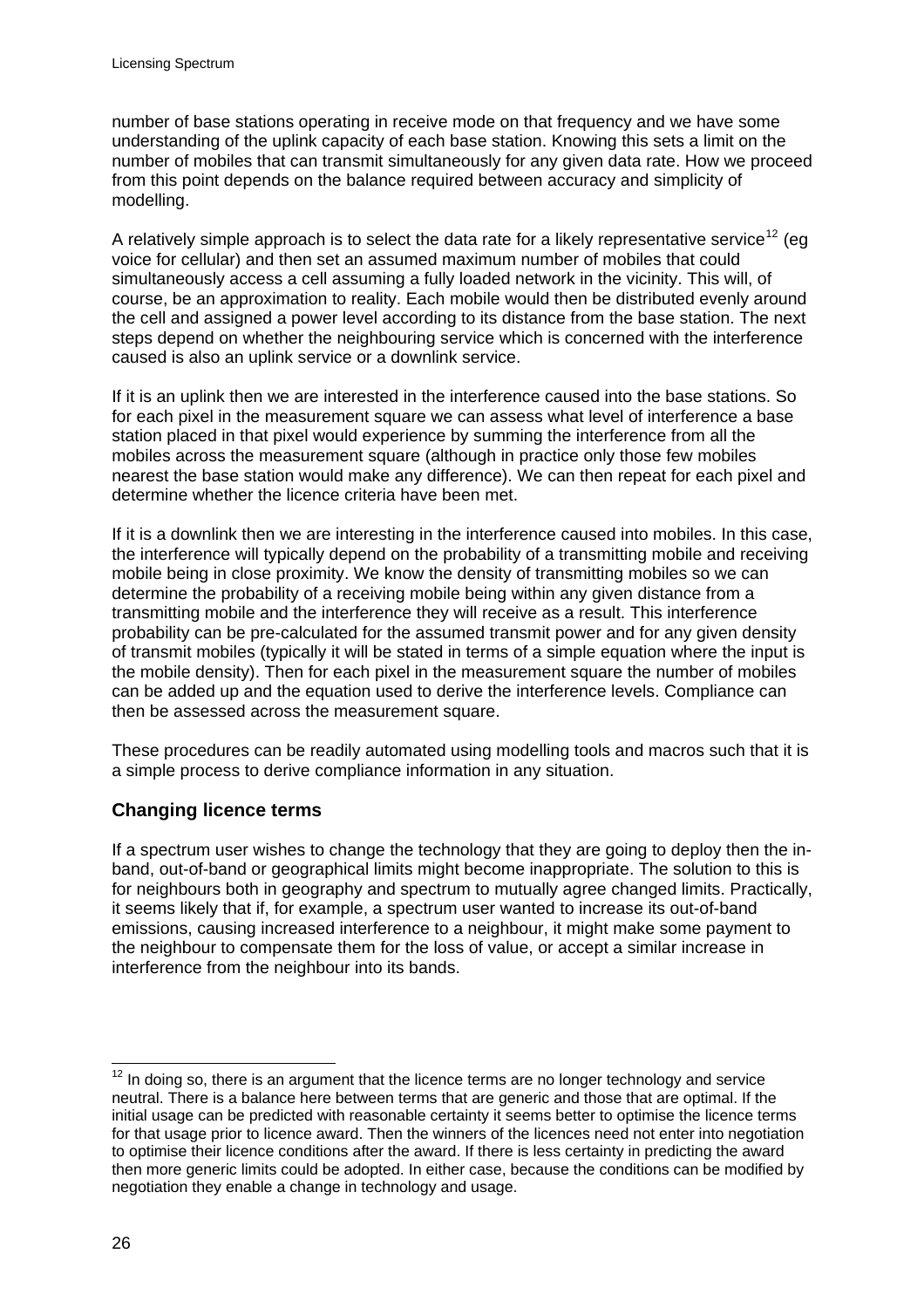### **The indicative interference level**

One of the benefits of interference restrictions is that licence holders can determine the maximum interference level that they would expect to experience by simply adding the allowed PFD limits of their neighbours. This is a very powerful feature which enables a number of advantages:

- Licence holders can use this as their "noise floor" in their network design process, optimally designing their network to cope with the interference they will receive in reality.
- They can use this as a level to trigger investigation into potential interference. Compared to the current approach whereby users are protected from "harmful interference" but what this might be is not quantified, this provides much enhanced utility and protection to licence holders.
- It can be used as part of the process of specifying receiver parameters by licence holders or standards bodies such that receivers have optimal levels of out-of-band signal rejection and are not subsequently interfered with by a change of use by a neighbour (as can happen today).
- If neighbouring bands are reclaimed by the regulator and auctioned it is clear what the licence parameters for that band should be in order that neighbours do not see an overall change in interference.

The indicative interference level is a significant advance in spectrum management and usage, providing certainty around interference levels for the first time.

# **Spectrum usage rights (SURs)**

The following chapters discuss a particular implementation of interference restrictions known as SURs.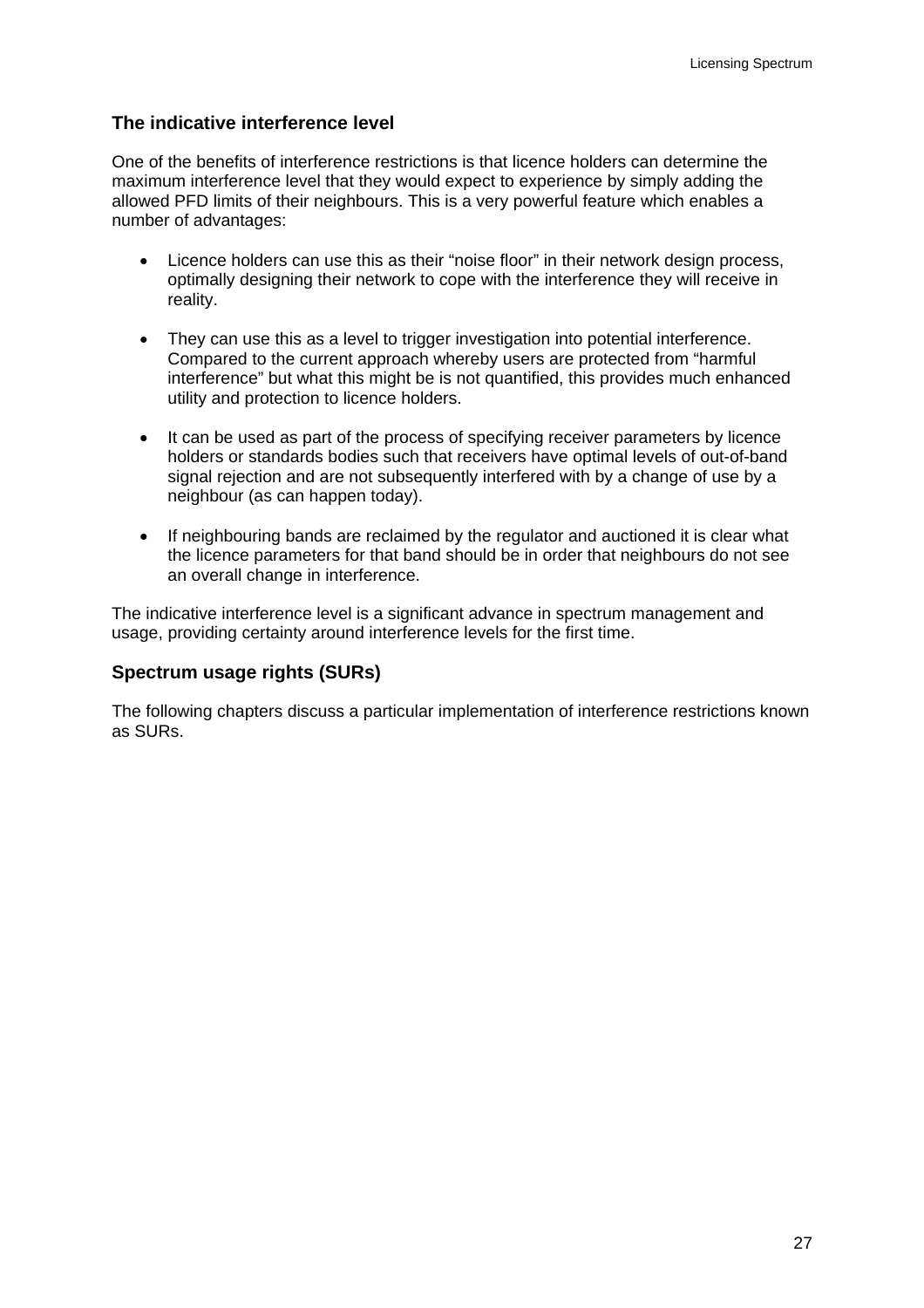# <span id="page-30-0"></span>8. Specifying the PFD limits<sup>[13](#page-30-1)</sup>

# **Introduction**

In the previous section we mentioned the three PFD limits that need to be specified. In this section we consider their specification in somewhat more detail. First it is worth discussing the statistical nature of propagation and the resulting impact that this has on the licence terms.

Because of the nature of propagation the signal strength from one or more transmitters can vary depending on where it is measured. It can also vary over time even if measured in the same place.

**Place**. Generally, the closer a measurement point is to a transmitter, the stronger the signal will be. The signal will also vary due to blocking, reflection, refraction and other propagation phenomena. As a result, the interference levels, when considered across a large area will vary significantly from place to place. Hence, conformance to a PFD level cannot be verified by making a single measurement. Instead, a number of measurements must be made and some statistic drawn from them. A typical approach is to require a certain percentage of the measurements to be below a given level – for example at least 90% of the measurements must be below -50dBw/m<sup>2</sup>/MHz. The actual number of measurements is related to the percentage selected – as percentages become progressively higher more measurements are required to achieve a given level of statistical certainty.

**Time**. Signal levels can also vary over time. This could be caused by moving objects, such as vehicles, temporarily interrupting the signal path. Alternatively, it could be caused by changing atmospheric conditions leading to propagation phenomena such as "ducting" where signals can travel over great distances at certain times. Hence, it is necessary to make measurements for an appropriate time period and take the average. Most variations can be removed over a relatively short time period – for example a few minutes would be sufficient to average the variations caused by moving vehicles. However, ducting and other phenomena can cause variations with periods of days or longer and as a result present real challenges to the measurement methodology. We will return to this issue when we discuss whether measurement or modelling is more appropriate in Chapter 10.

Another issue of importance is the height at which measurements are made. Typically, signal strength increases with increasing receiver height so it is important to specify a particular height. The most appropriate height is that at which the interference will typically be received. So, if neighbours have deployed, or are expected to deploy, a mobile downlink then the height specified would be that of a typical mobile – say 1.5m above ground level. For a TV downlink the height might be 10m, corresponding to a rooftop antenna while for a mobile uplink the height might be perhaps 20m, corresponding to a typical base station height. Getting the height "right" is less important than being consistent. For example, an operator who knows the interference that his neighbour is allowed to cause at 20m could make a good estimate of the interference likely to occur at 10m using modelling, measurement or other approaches. However, if an operator has planned their network on the basis of interference at 20m and then is told they must now conform to a 10m limit they may find that their network needs replanning.

In some cases, more than one height may be needed. For example, time division duplex (TDD) systems transmit and receive on the same frequency. Interference could occur both at the base station and the mobile. So a neighbour to a TDD system might have two PFD limits

<span id="page-30-1"></span> $13$  This section is based predominantly on Section 4 of the SUR Guide.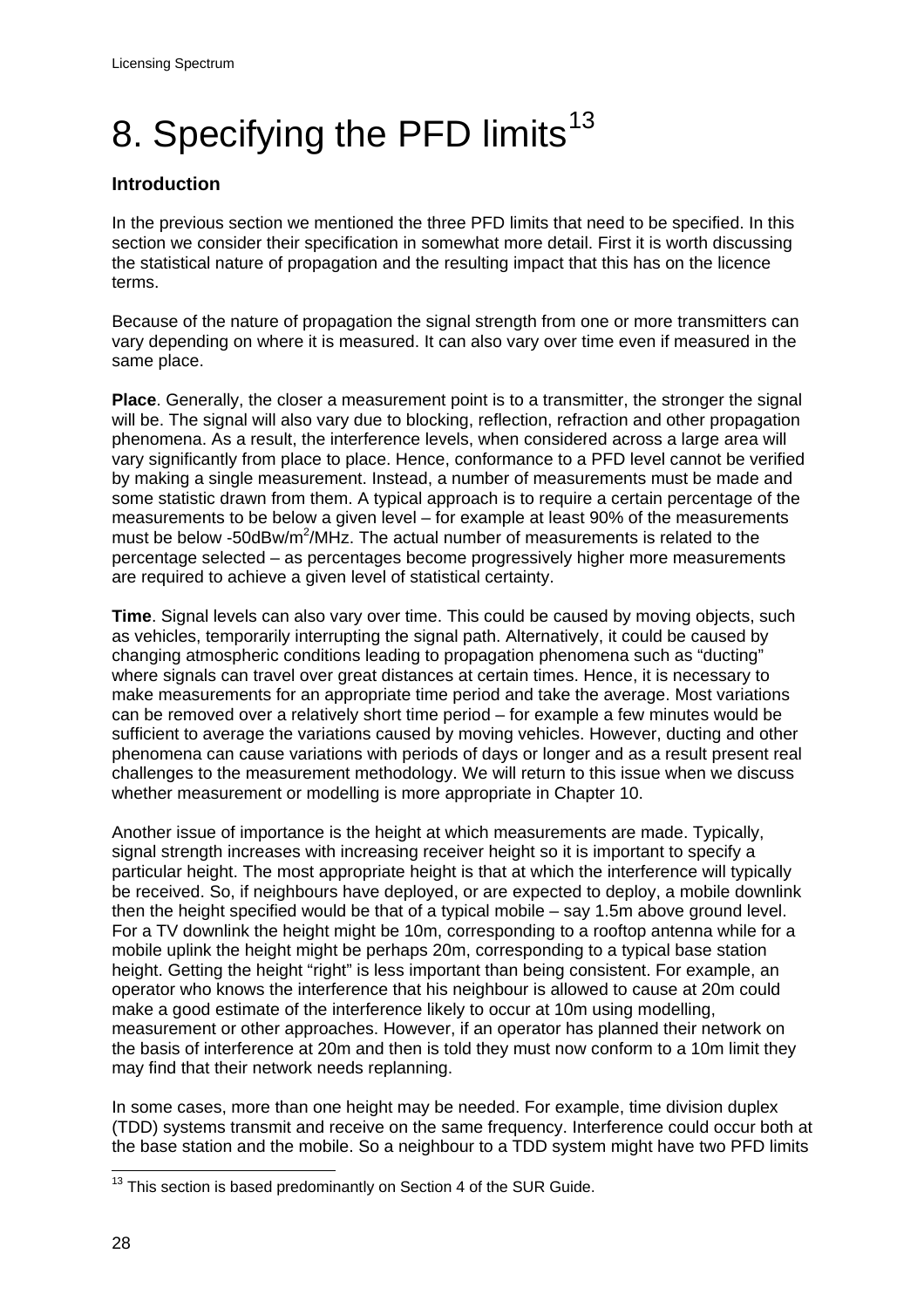– one at (say) 20m and the other at 1.5m. They would need to ensure that they conformed to both.

#### **Geographical interference**

In this instance, we wish to protect a licensee's receiver separated geographically from the transmitters of a co-channel licensee. The geographical interference limit is defined as:

The aggregate PFD at a height H above ground level should not exceed X dBW/m<sup>2</sup>/MHz at more than  $\bar{Z}$ % of locations at [definition of boundary<sup>[14](#page-31-0)</sup>].

#### **Interference caused by out-of-band emissions**

In this instance, the aim is to protect a victim receiver possibly in the same geographical area from out-of-band emissions from another licensee operating in a neighbouring frequency band. The out-of-band emission limit is defined as:

The aggregate out-of-band PFD at a height H above ground level should not exceed X dBW/m<sup>2</sup>/MHz at more than Z% of locations in a test area.

Defining the PFD limit at a single location is not appropriate, as near a transmitter any PFD limit which results in a reasonable level of interference can be expected to be exceeded. Therefore the PFD limit is defined as a distribution across a range of locations, as shown in Figure 8-1.



Figure 8-1: Illustration of locations where an out-of-band PFD limit may be exceeded.

PFD restrictions also prevent a licensee from using isolated transmitters operating at relatively high power levels in most practical situations, but if this remains a concern to neighbouring licensees additional forms of restrictions such as an EIRP limit can be included in a licence.

#### **Interference caused by in-band emissions**

In this instance, we wish to protect a victim receiver from interference received out of its band of operation, caused by in-band emissions from another licensee. To control this type of interference, an in-band emission limit is defined as:

<span id="page-31-0"></span>  $14$  The boundary is likely to be the locus of points separating the operational area of one or more cochannel licensees. For compliance purposes, the geographical interference limit may be assessed for only a segment of this boundary.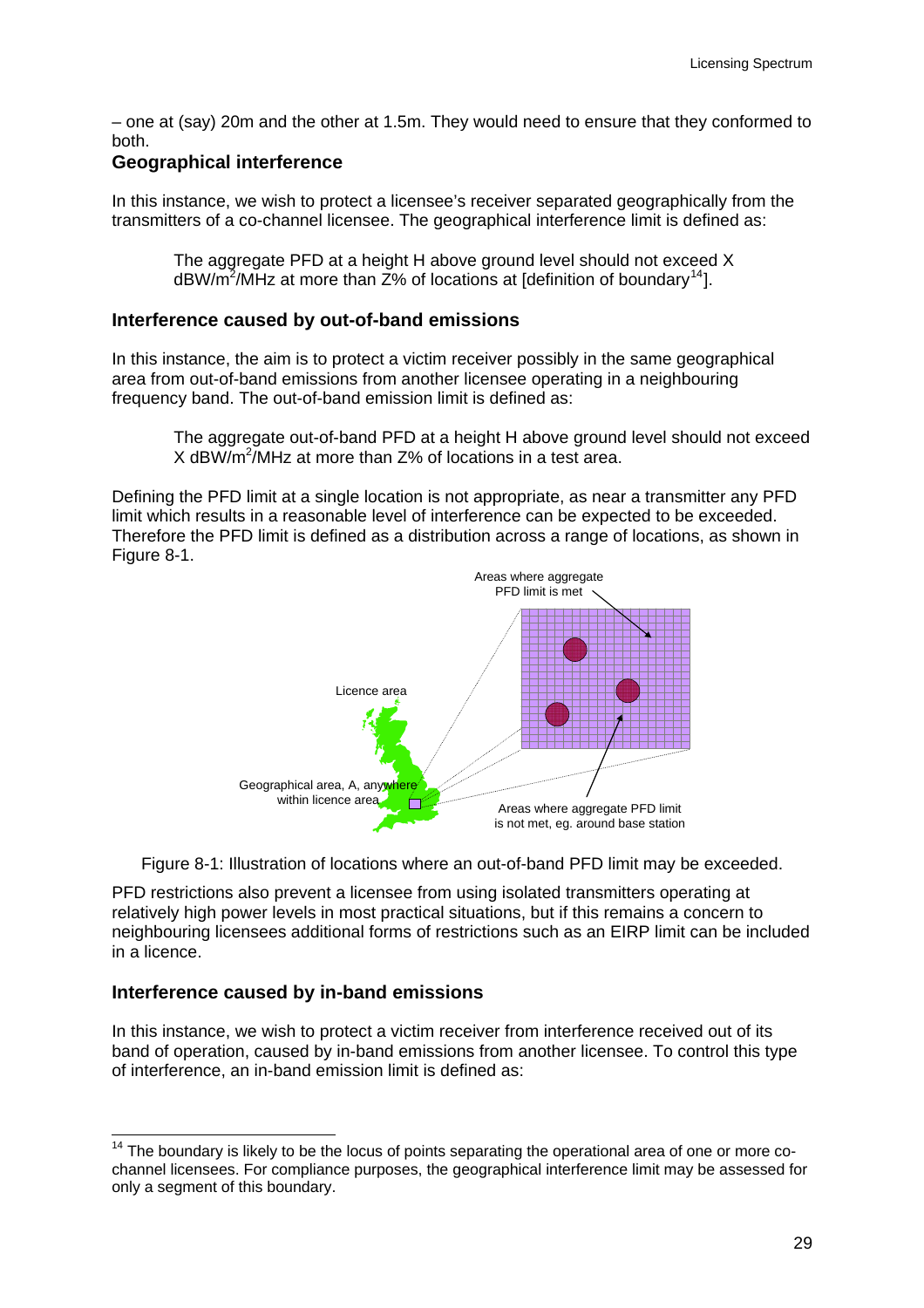The aggregate in-band PFD at a height H above ground level should not exceed X  $dBW/m^2/M$ Hz at more than Z% of locations in a test area.

The arguments for this approach and the benefits offered as the same as for the out-of-band emissions.

#### **Intermodulation, overload and other spurious emissions**

These aspects of interference generally only become an issue with relatively high power transmitters and/or transmission/reception equipment in relatively close proximity.

Intermodulation products (IPs) are generated from multiple signals by non-linearities in the transmit chain, the receiver, or corroded / unclean metal junctions. While IP emissions from a transmitter will largely be controlled by an out-of-band / spurious emission mask, problems may arise when signals from more than one transmitter interact.

Overload occurs when a strong out-of-band signal, which may otherwise be satisfactorily filtered out by the rest of the receive chain, overloads the receiver causing distortion. The degree of degradation due to overload depends on the performance of the receiver front end and the possible implementation of input filtering.

Whereas out-of-band emissions discussed earlier occur immediately outside the necessary bandwidth of the transmission and result from the modulation process, spurious emissions can occur over a much wider frequency range. Spurious emissions include harmonics, parasitic emissions, IPs and frequency conversion products. Receivers can also generate spurious emissions although these are typically at very low power levels.

#### **Control of spurious emissions**

Intermodulation products and overload are to some extent controlled by the out-of-band emission limits applying to the transmitter as discussed above. In general, they will not cause a problem and hence complex regulatory mechanisms to address them will be disproportionate.

Where intermodulation is found to occur as a result of the interaction of two transmitters, it should be the responsibility of the licensee who deployed its transmitter most recently to resolve it. This will be clear in most cases from data such as mast rental contracts.

#### **The test area**

As mentioned in the definitions above, the interference must be measured over an area termed the "test area". Determining the size of the test area is a balance - as has been discussed in previous sections. By way of reminder, if the test area is too large, it is possible for a licensee to deploy a very high power transmitter or a network of transmitters within part of the area and still be within its PFD limits when averaged across the whole area. For example, if the test area was all of Southern England then a very high density deployment in London could be averaged out by a lower density deployment in rural areas. Conversely, if the test area is too small, e.g. less than, say, two cells, there is a risk that the area may cover part of a cell such that only areas close to the transmitters are included. Another way of looking at this is that if the test area is moved just a little to the left or the right it might include more or less of the coverage area just around one of the base stations and so a significantly different result would be obtained. This would make derivation of a consistent and representative level difficult. However, if there were 10 or more cells in the test area then moving it slightly would have less impact because each base station makes less difference and on average moving the test area in a way that adds more of the coverage of one base station will tend to reduce the coverage from another.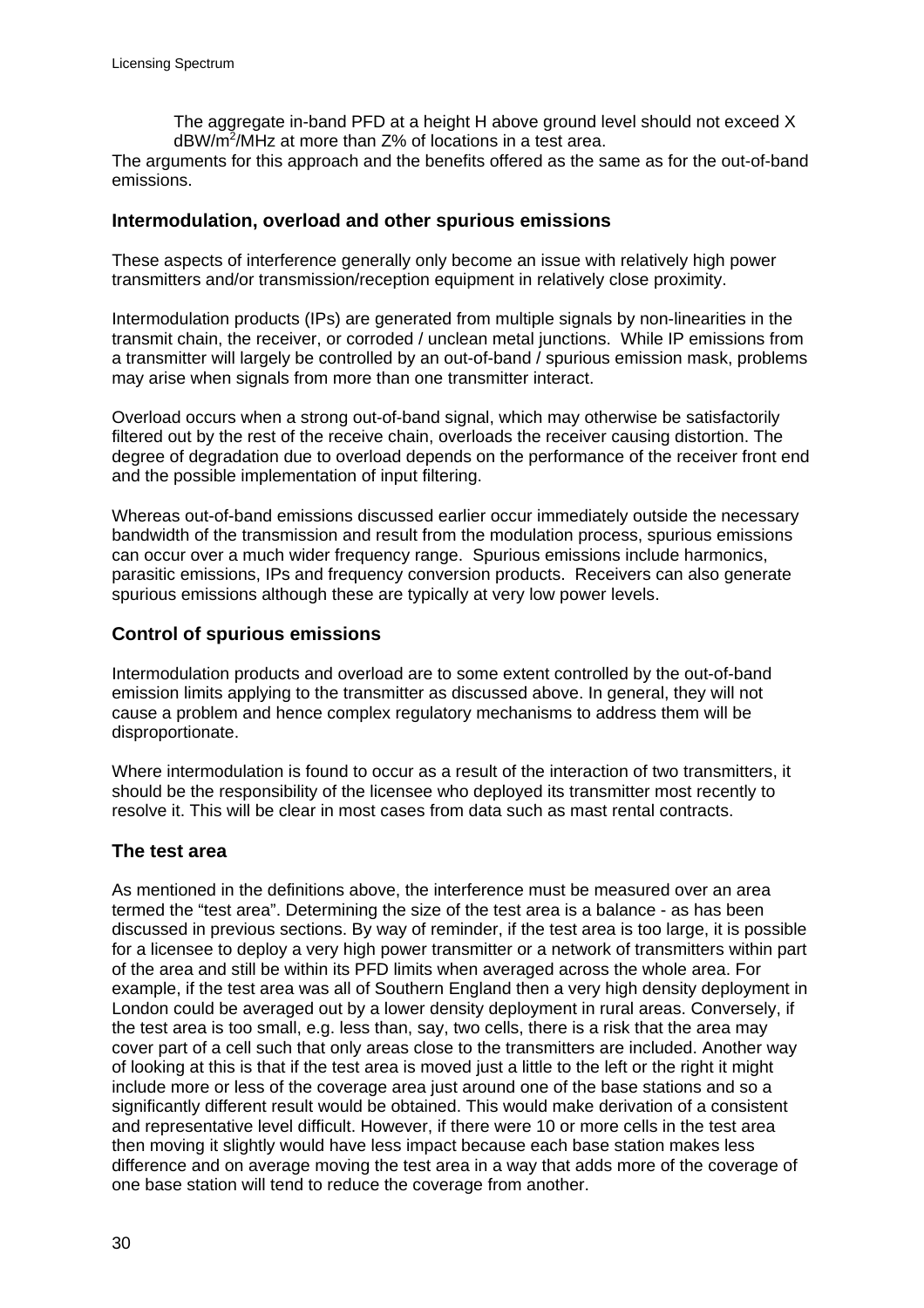A further complication is that cell sizes will vary in different geographical areas and may also change over time as an operator splits cells to enhance network capacity so it is not possible to specify the test area directly in terms of  $km^2$ .

Many approaches could be considered to this problem. One is for the test area to be defined as a square area including at least ten transmitters. The square would typically be smaller in urban areas where cells were closer together and larger in rural areas. However, if the location of the centre of the square is not constrained in some manner it would be difficult for an operator to be sure they were conforming to their limit. This is because they would, in principle, need to test the interference caused for every possible location of the square, which might, perhaps mean moving the square metre by metre across the country.

A solution to this is to "snap to grid" the square, for example by requiring the bottom left corner to be at the intersection of 1km grid squares. The test area can then be expanded from 1 $km^2$  until it covers 10 or more transmitters. For simplicity this might be done in steps such as 1 km<sup>2</sup>, 4 km<sup>2</sup>, 25 km<sup>2</sup>, 100 km<sup>2</sup>, 400 km<sup>2</sup>, 2,500 km<sup>2</sup> or 10,000 km<sup>2</sup>.

It is sensible to exclude those parts of the coverage area that are over a water feature (e.g. sea, lake or river) since the interference caused in these areas is generally not of concern and could unduly bias the other measurements.

So, in order to ensure that their proposed network deployment conformed to PFD limits an operator would need to use a piece of software that:

- Moved across all the 1km grid square intersection points inside their coverage area.
- At each intersection point expanded a square in steps until it included at least 10 transmitters.
- Determined the statistics of the PFD levels for that square.

Such software can be obtained, either from supplies of propagation systems or by developing a small macro to run alongside a propagation tool.

There are some services for which this approach is not appropriate. For satellite services there are no ground transmitters. However, coverage across large areas is fairly uniform. Hence, the PFD limit may be set at a few specific locations rather than for a test area. For radar services even areas as large as 10,000 km<sup>2</sup> may not necessarily include at least ten transmitters. In these circumstances, the appropriate test area will need to be determined on a case by case basis.

# **Summary**

To control emissions into neighbouring geographical areas, the following is used:

The aggregate PFD at a height H above ground level should not exceed X  $dBW/m^2/M$ Hz at more than  $Z\%$  of locations at [definition of boundary].

To control emissions outside of the licensee's frequency band (that appear as in-band interference for a neighbour), the following is used:

The aggregate out-of-band PFD at a height H above ground level should not exceed X dBW/m2 /MHz at more than Z% of locations in a test area.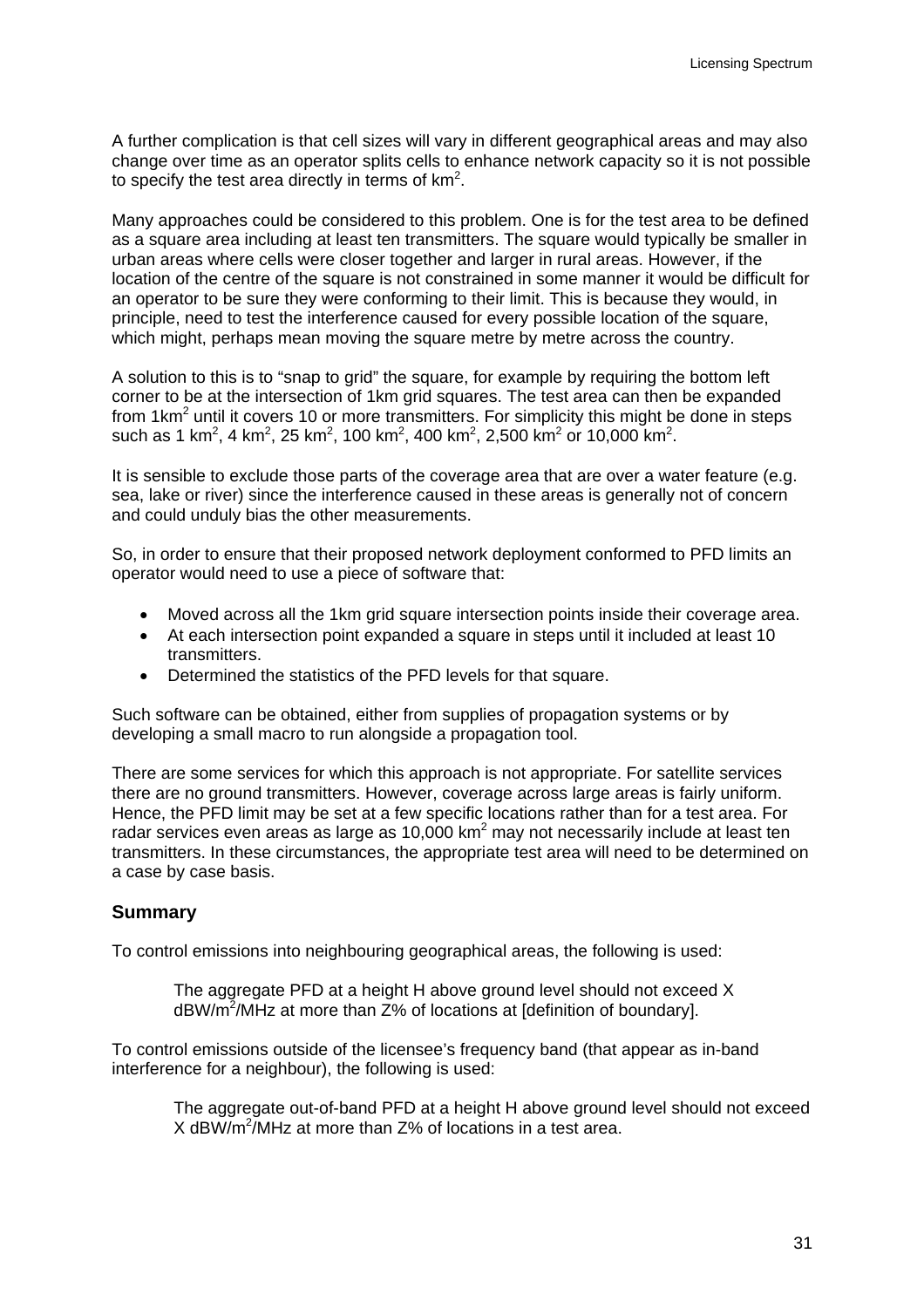To control emissions inside the licensee's frequency band (that may cause interference to neighbouring users in frequency due to imperfect receiver filters), the same measure is used:

The aggregate in-band PFD at a height H above ground level should not exceed X  $dBW/m^2/M$ Hz at more than Z% of locations in a test area.

If intermodulation occurs as a result of the interaction of two transmitters, it is the responsibility of the party having most recently deployed a transmitter to resolve the problem.

An SUR licence is expected to include in-band, out-of-band and geographical interference limits. If required by stakeholders, other forms of restrictions (e.g. EIRP limit or transmitter density limit) can be included in an SUR licence to meet particular objectives such as facilitating coordination.

In the next section, we describe the process used change SUR parameters.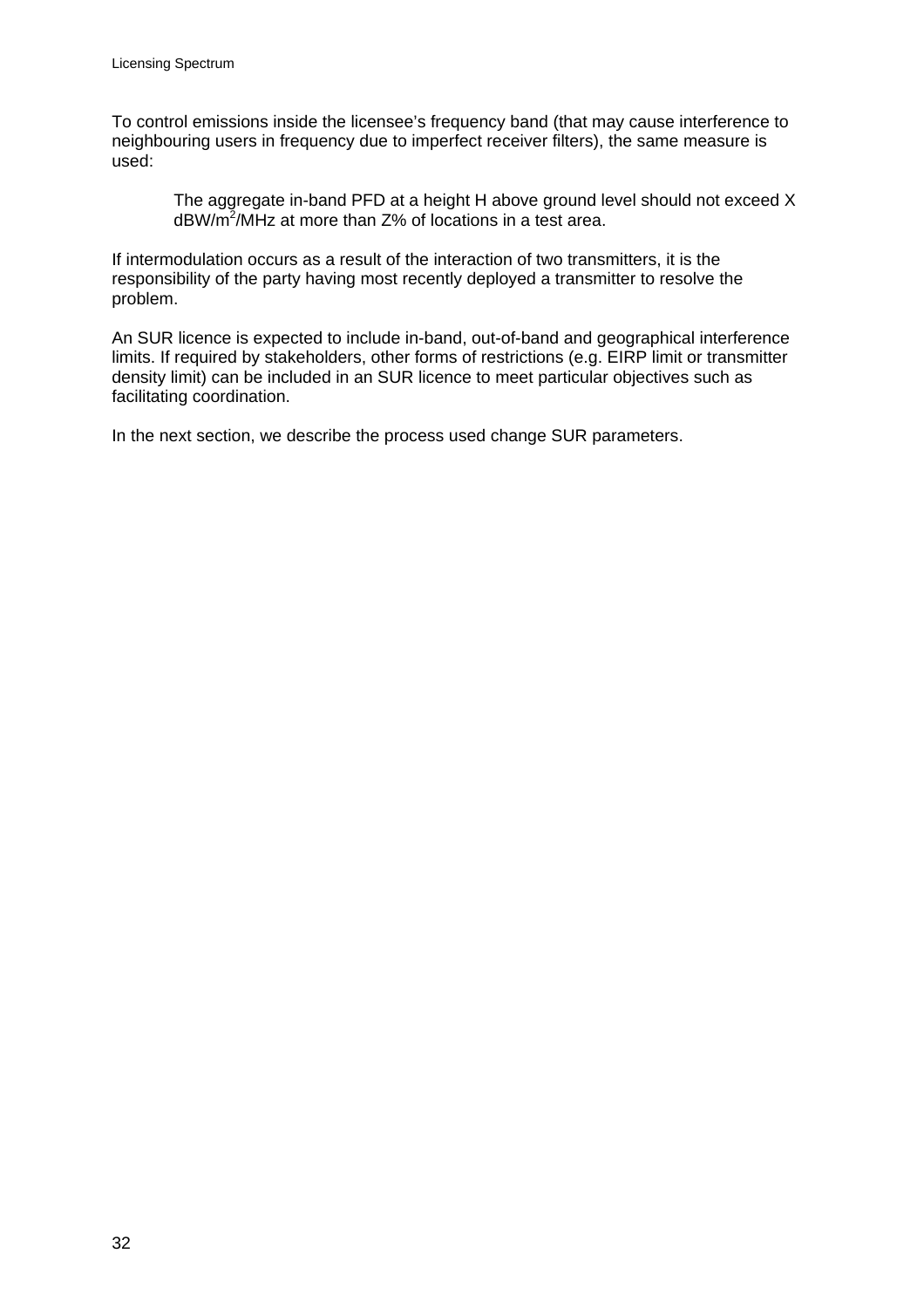# <span id="page-35-0"></span>9. Changing the use of the spectrum<sup>[15](#page-35-1)</sup>

# **Introduction**

As mentioned previously, one of the benefits of SURs is the ability to change the use that the spectrum is put to so long as the overall interference limits are not increased. This section provides an overview of the change of use process including the procedure to be followed if a change in use does require a change to the licence terms.

# **The change of use process**

A high level summary of the change of use process for an SUR licensee is given in Figure 9- 1.



Figure 9-1: Elements of the change of use process based on negotiations with affected neighbours.

<span id="page-35-1"></span> $15$  This section is based predominantly on Section 5 of the SUR Guide.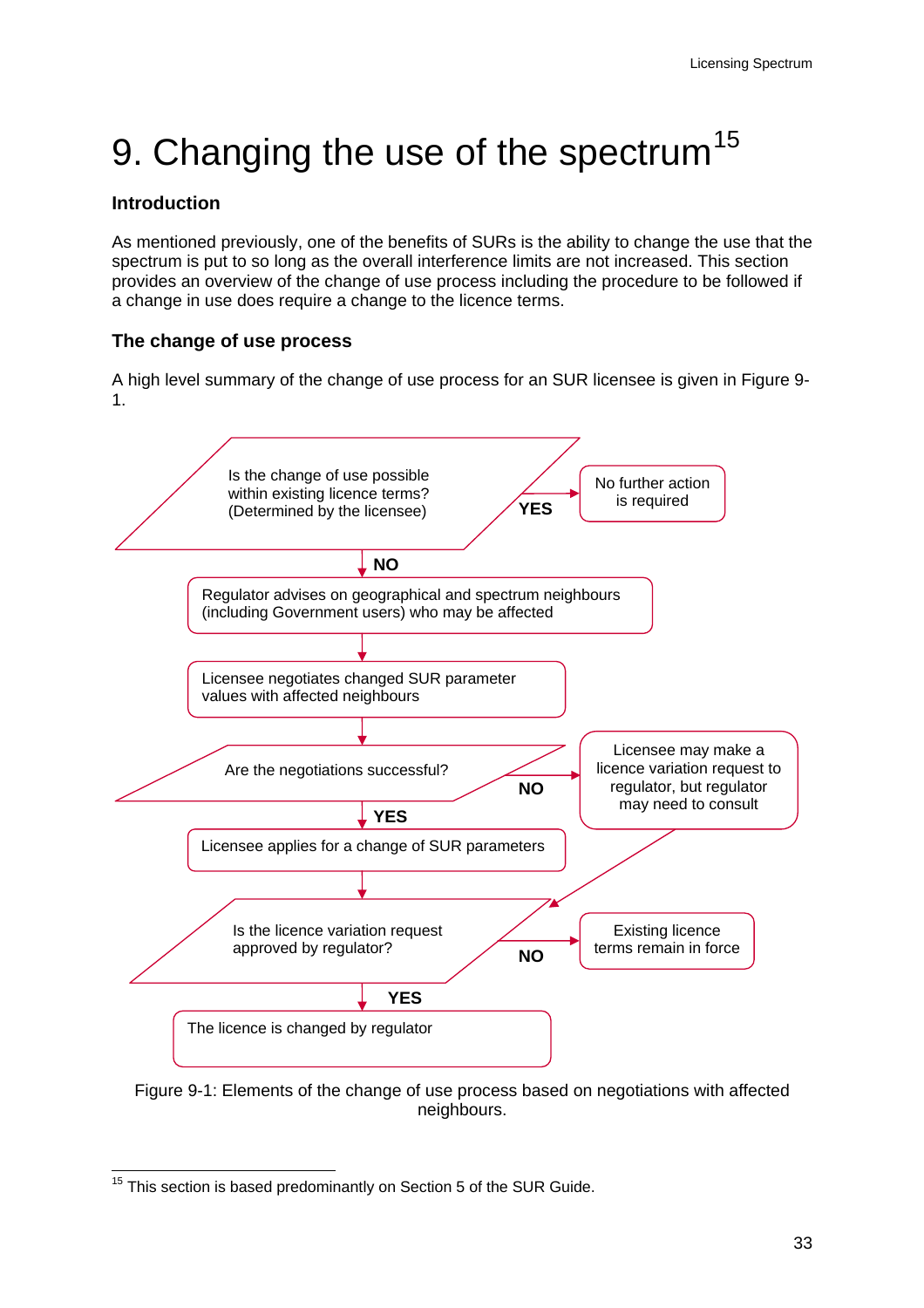Firstly, the licensee wishing to change its usage should determine whether it can be accommodated within its existing SUR parameters. In many cases this might be possible, but if it cannot, the licensee needs to determine who may be affected by the change of use and enter into negotiations with the identified licensees to agree necessary changes to the SUR parameter values, possibly through compensation for any degradation suffered as a result. It is generally preferable for the regulator to determine who might be affected rather than the licence holder since it is in the interests of the licence holder to minimise the number of parties with which they have to negotiate and so they might be inclined not to undertake such identification thoroughly.

The regulator might also need to advise on any Government users of spectrum who might be affected and any international co-ordination constraints and potentially assist in any negotiations associated with these.

If the agreement of all affected parties can be obtained then the required changes to the SUR parameter values can be requested. The remaining stages of this process are discussed in further detail in the sub-sections below.

# **Negotiating change of use**

Once the affected neighbours have been determined, then the licensee wishing to change its SURs will need to negotiate appropriate terms with these neighbours.

Most cases will be straightforward but there may be issues with certain users of spectrum. These are discussed below.

**Licence exempt users**. Licence exempt applications are currently protected from harmful interference from neighbouring bands, though there is no protection from other users within the band (assuming they are operating legally). When SURs are established for licences neighbouring licence-exempt bands, the regulator will set the amount of interference allowed into the licence-exempt band. Since there is no single holder of the right to protection for licence exempt applications operating in a band then there are likely to be many unidentifiable users who in effect jointly possess the right to interference protection. As a result, it will generally not be possible to negotiate changes to this protection.

**Vacant spectrum and guard bands**. If a licensee wishes to make a change of use that can increase the amount of interference experienced in vacant parts of the spectrum the regulator needs to act on behalf of possible future users of the vacant bands and act in a manner that meets the best interest of all parties.

**Government users**. In most countries the regulator typically manages the interface between government and commercial users, for example by negotiating increased sharing of government spectrum and protection of commercial users' interests in the context of changes in government spectrum use (and vice versa).

**International users**. In principle, licensees are free to negotiate with other spectrum users across international boundaries.

# **Registration of change of use**

If negotiations conclude satisfactorily, then the licensee wishing to change its use and all other affected licensees will need to apply to the regulator for licence variations. If the changes are accepted a licence variation will be issued.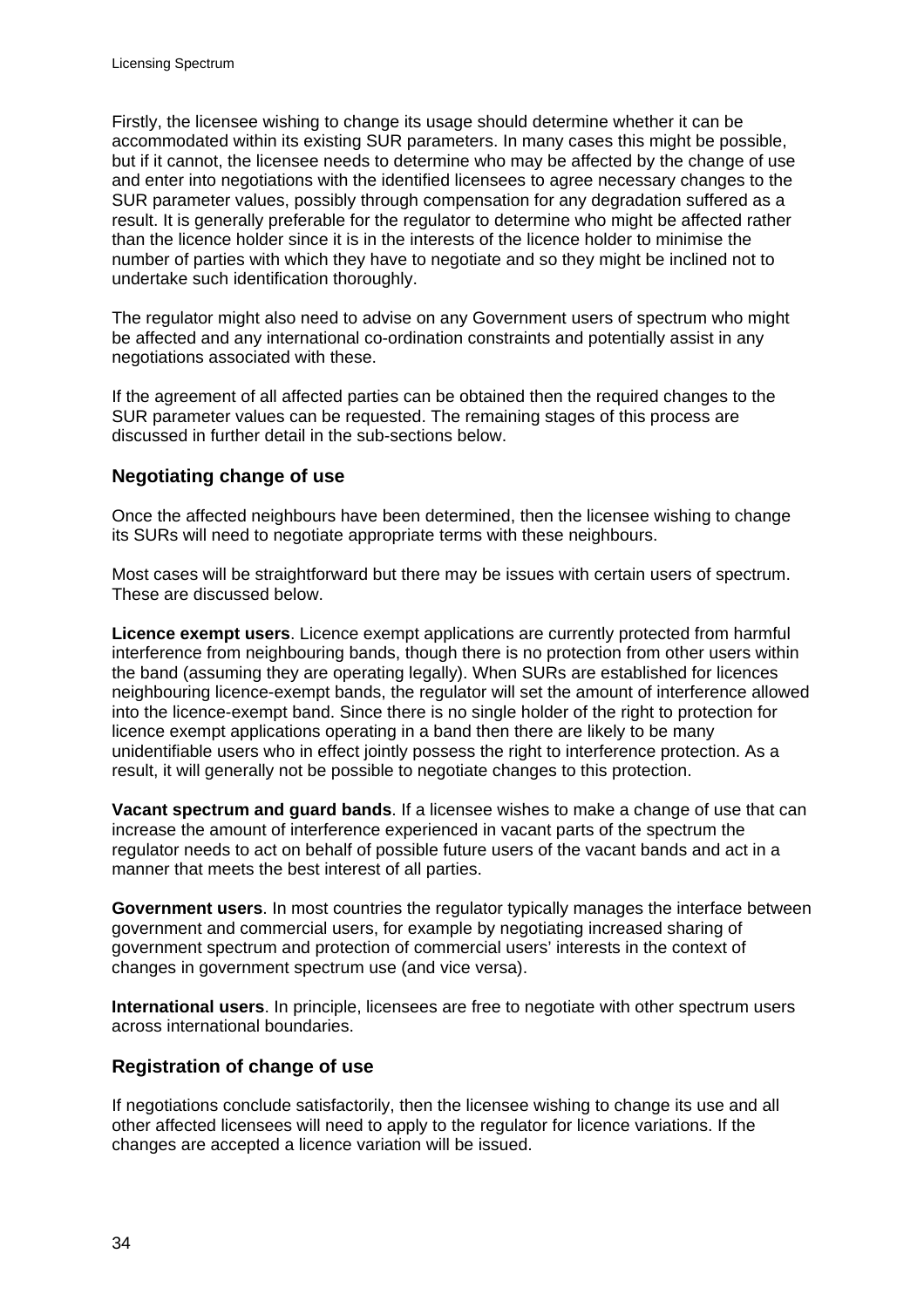It is generally best that the regulator does not have a role in approving the technical aspects of the licence variations as such a role would not put sufficient responsibility on the parties concerned to address potential interference problems in negotiations.

#### **Modifying PFD limits for different regions**

At present licences are generally provided where in-band and out-of-band PFD limits are constant throughout a licensee's operational area. Licensees who want a higher PFD limit in a particular part of their licence area (for example a higher level in urban areas and a lower level in rural areas) can do so by submitting a licence variation request to the regulator.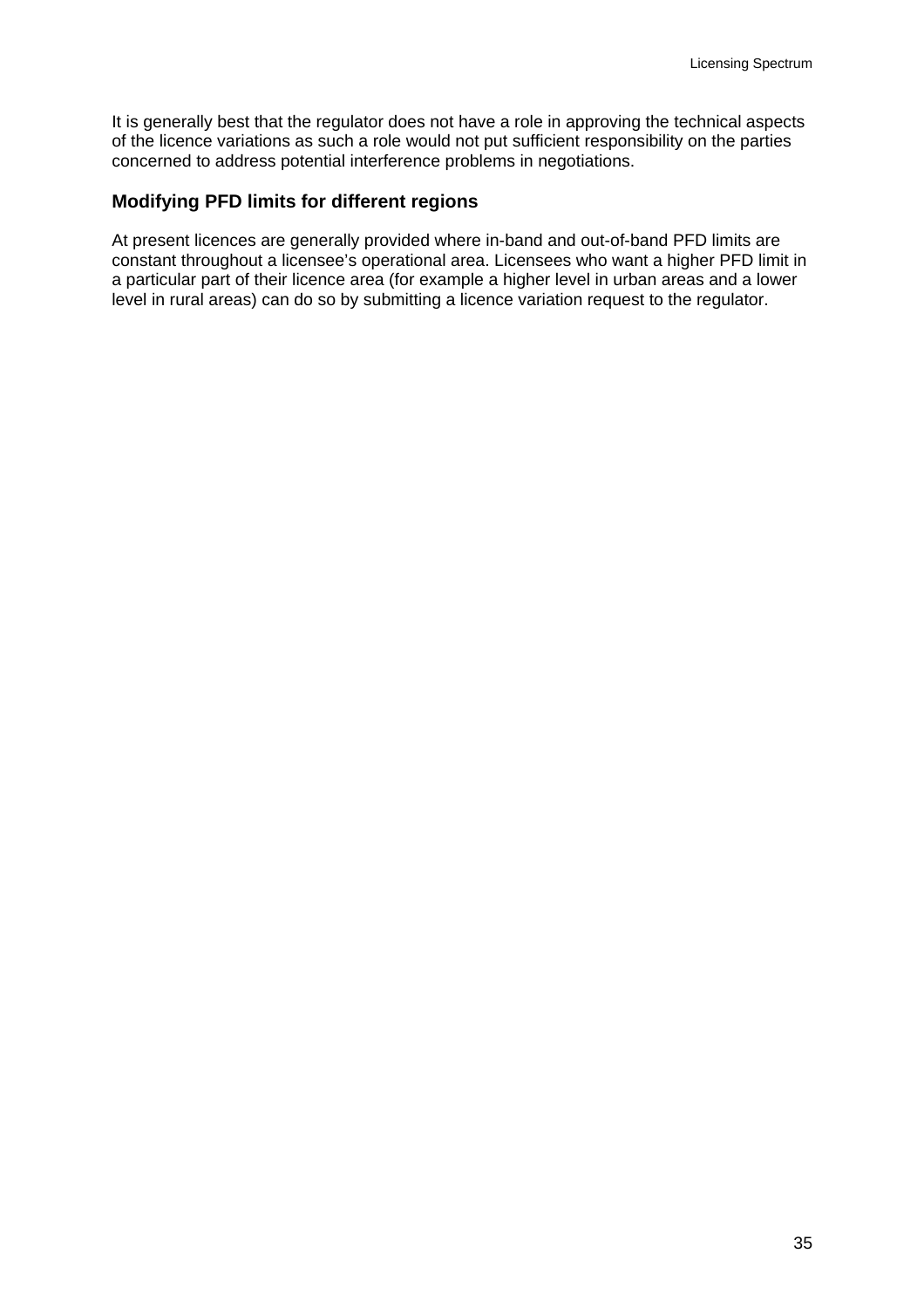# <span id="page-38-0"></span>10. Measurement or modelling?<sup>[16](#page-38-1)</sup>

# **The need to verify**

Obviously a licence term is of no value unless it is possible for all interested parties to determine whether it is being met. These include the licence holder who would wish to ensure that they were within the terms of their licence before deploying a network, their neighbours who wish to ensure that they are not being subjected to excessive interference and the regulator who might need to take appropriate action. Ideally, verification should be simple and should always lead to the same result, regardless of who performs it.

# **Verifying compliance to SUR licences**

There are two ways in which compliance to an SUR licence could be verified – measurement or modelling. In a measurement approach equipment capable of measuring signal strength is deployed in a number of locations. In a modelling approach the signal strength is predicted rather than measured using a modelling tool. Both have their strengths:

- Measurement captures what is actually happening. However, it is complex and expensive to perform and may not deliver consistent results.
- Modelling is only a prediction of what is happening and will differ from reality on occasions. However, it is simple and inexpensive to perform and delivers consistent results.

Each of the approaches is discussed in more detail below.

# **Measurement**

A process to make measurements of in-band and out-of-band emissions might be as follows.

- 1. Measurements are made at a uniform grid of points across an area, A, within the victim licensee's geographical operating area.
- 2. The number of measurement points should be statistically significant, depending upon the percentile point to be verified (eg 95%). A high percentile would require more positional measurements to be made for statistical confidence. Typically a minimum of 25 measurement locations would be needed.
- 3. Measurements that cannot be made on a grid point due to obstruction, for example by a building, should be made at the nearest location to the grid point where measurement is possible.
- 4. Measurements should be made at the height above ground of the typical receiver used by neighbours.

This approach is workable but suffers from three problems.

The first is the effort required to make these measurements. Making 25 measurements across an area might take a team of two or three field engineers as long as a day. If multiple areas need to be measured then the resource requirements could be significant.

The second is the potential lack of repeatability. Because of the variation in signal strength discussed earlier, it is possible that measurements made in the same location but on, say, successive days, might deliver different results. If the measurements showed on one day

<span id="page-38-1"></span> $16$  This section is based predominantly on Section 6 of the SUR Guide.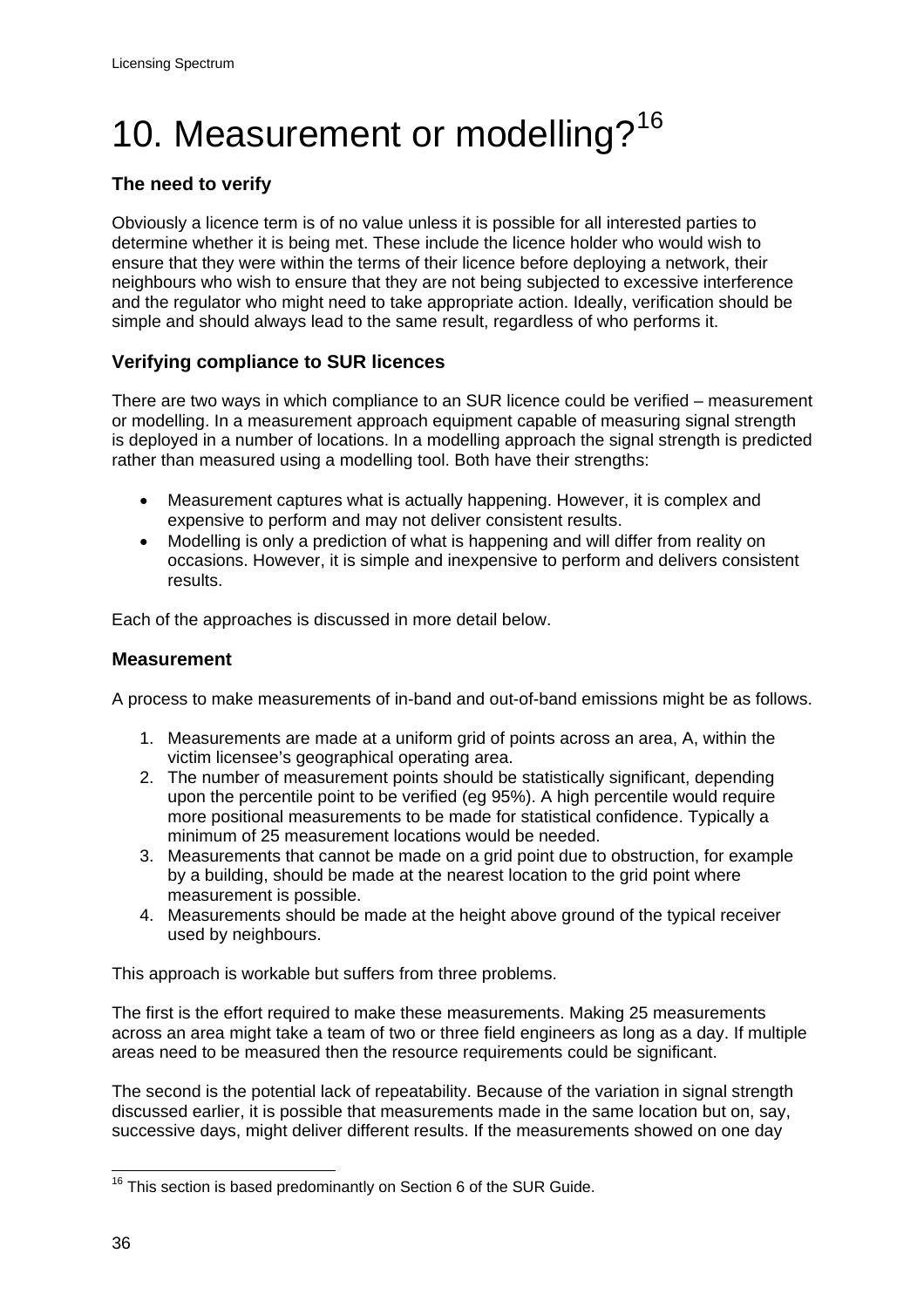that the licence holder slightly exceeded their limit, they might show on another that they were just within it. If the measurements were to be used as part of a legal process this variability might cause problems.

The third is the possible need to switch off some networks. For example, if the out of band emissions from operator A's equipment into operator B's spectrum were to be measured it would strictly be necessary to turn off operator B's network (and perhaps that of operator C as well) in order that the signal transmitted by A could be isolated. Turning off, for example, cellular networks can lead to significant loss of revenue and customer frustration. There are methods that can be used to approximate the interference level caused by A without turning off B's equipment but they are somewhat less accurate.

A further issue for operators is the margin they must leave in the design stage. When they are designing their network they will typically use a modelling tool to determine whether the network is likely to be within the PFD limits. However, there will be some difference between the tool and reality and hence the operator will need to leave some margin to account for this. Hence, they will typically be unable to take up all of their spectrum rights.

It is also problematic to cope with longer-term variations in propagation such as ducting when making measurements. Some ducting phenomena only occur a few times a year. Strictly then, it would be necessary to make measurements over extended time periods to ensure an appropriate average. This is generally impractical.

#### **Modelling**

A process to undertake modelling might proceed as follows (a more detailed description of this is provided in the next section):

- 1. To verify compliance to an in-band PFD limit due to a broadcasting or mobile downlink type of service (excluding Time Division Duplex), information such as transmitter locations and transmit powers is requested from investigated licensees. A simulation is then run over a test area, in a location chosen by the licensee who has claimed they are suffering interference (the "victim"). Only the neighbouring licensee's transmitters in the test area will be considered in the modelling. At each of the test points distributed uniformly across the test area, an aggregate PFD value is calculated at the relevant height(s).
- 2. To verify compliance to an out-of-band PFD limit, the out-of-band PFD can be derived from the in-band PFD. Exactly how this will be done will be specified in the licence and the difference applied to the result obtained above.
- 3. To verify compliance to a geographical PFD limit, the 'victim' licensee highlights a reference point on the geographical boundary where they believe that interference is occurring. The segment(s) of the geographical boundary that occurs within a radius  $R^{17}$  $R^{17}$  $R^{17}$  from the reference point is then used for assessing compliance.
- 4. The aggregate PFD is determined at test points which can be distributed, for example, on the terrain data resolution used. The test points are expected to be located along the relevant segment(s) of the boundary.

In essence, a representation of the network is made on a computer and the signal strength from each transmitting element is predicted. Modelling overcomes all the difficulties outlined above but leads to other problems.

Firstly, some situations are very difficult to model, in particular transmissions from mobiles. We discuss in Chapter 11 how this might be done.

<span id="page-39-0"></span> $17$  The radius R will be specified in the licence.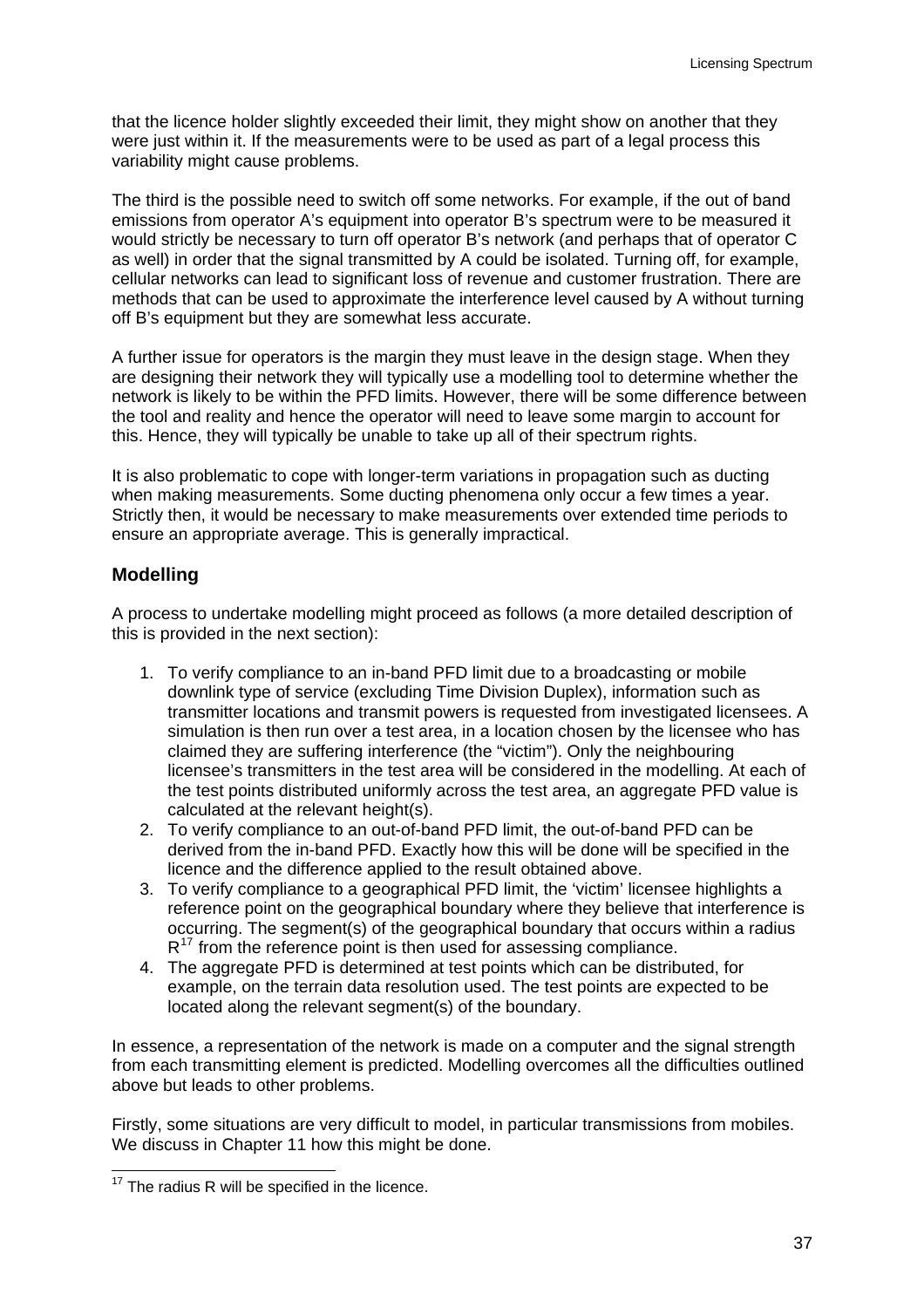Secondly, modelling is only an approximate representation of reality. In some cases there will be errors between the model and reality and as a result operators may experience more interference than the model predicts. These actual levels may even be higher than the allowed PFD limits but an operator will be unable to take action against their neighbour if they are within the limits according to the model. This is a key point. In order to provide legal certainty for licence holders deploying networks, if a modelling approach is adopted then if the interference measured in reality is higher their neighbours will have no recourse to complain. Effectively, a set of operators in a band using interference restrictions with modelling have foregone the right to resolution of interference issues that occur in practice but not according to the model. In compensation they have certainty that if they deploy a network that meets their licence conditions according to the model that they will not subsequently have to modify it if interference occurs in reality. Of course, if the model is a good representation of reality then the this case will not occur.

#### **The need for accuracy**

Interference restrictions (and SURs as a specific instance of them) enable licence holders to be sure that they will not suffer interference from their neighbours. Clearly the more accurately the licence terms and verification methods reflect the actual interference caused, the better they will work. However, it is important to understand that if they are somewhat inaccurate they can still be a useful tool.

The effect of any inaccuracy is that the interference level set in the licence (the PFD level that must not be exceeded at more than a certain percentage of locations) may be exceeded in practice. For example, instead of the set level being exceeded at no more than 5% of locations, it might turn out that it is exceeded at 7% of locations, or alternatively if the error is the other way, at no more than 3% of locations. The interference level is a tool used by neighbours in designing their networks such that they function correctly regardless of any change of use. Hence, in the worst case neighbours may find higher interference levels than the licence terms suggest which could cause problematic interference to their network. Because any model can be used in any band, licence holders are able to select a model that meets their requirements for accuracy.

It is worth recalling that if interference restrictions were not used, perhaps because of concerns over their accuracy, the alternative would be transmitter restrictions. As we have discussed in earlier sections, even the best of these is much more inaccurate at predicting interference levels than any of the approaches to interference restrictions.

# **A preference for modelling**

Either measurement or modelling can be used to verify SURs. The approach can be varied from band to band according to the circumstances and requirements of the licence holders. It can even, in principle, be changed during the lifetime of the licence if the licence holders wish. Hence, no "final" decision need be made.

After extensive discussion with a wide range of stakeholders, it appears that there is a general preference for modelling because of its simplicity, repeatability and low cost. As a result, the remainder of this document assumes the use of modelling to confirm compliance.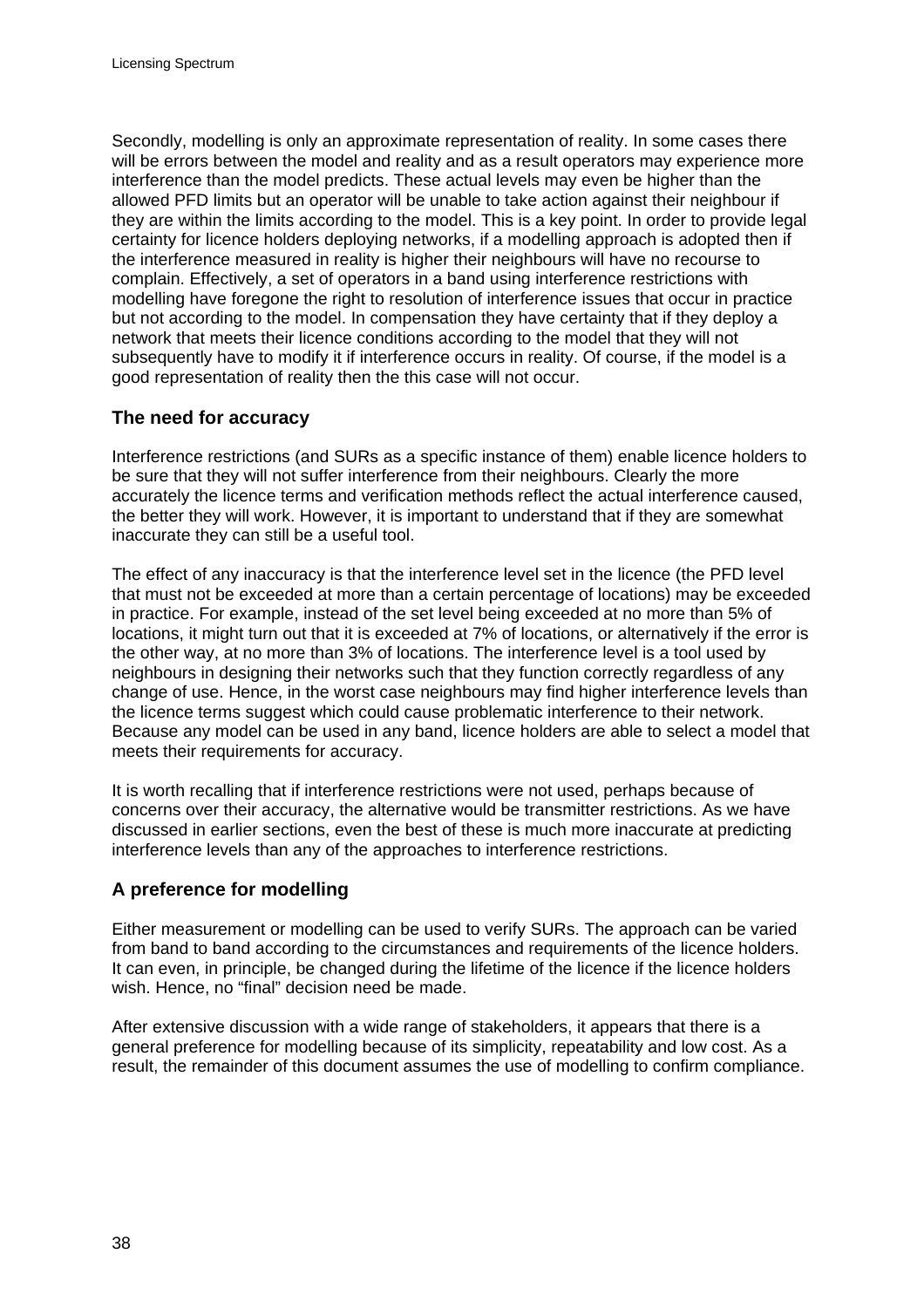# <span id="page-41-0"></span>11. Verification by modelling in detail<sup>[18](#page-41-1)</sup>

# **Introduction**

As mentioned previously, an SUR is of no value unless it can be determined whether the licence holder remains within their limits. We term this process verification.

Verification by modelling requires a clearly defined procedure to be set in place such that all parties can perform the modelling themselves and derive an identical answer. This means, for example, that random variables cannot be used as are often done in Monte-Carlo type modelling exercises because this would result in differing results each time the model was run.

There are many trade-offs to be made between accuracy and simplicity of modelling. For example, one key area is whether to model indoor deployments. This is very complex to do, but may result in inaccuracies if not attempted.

It is worth stressing that while the discussion in this chapter may be complex, the results of the discussion are then encoded as a macro or as part of a software tool. Verifying compliance then becomes a very simple process of initiating the macro ("pressing the button" on a software tool). Hence, in the same manner that 3G cellular systems are complex but this complexity is completely hidden from the user, once SURs are implemented within software tools none of the complexity will be apparent to the licence holder.

# **Types of modelling needed**

Different modelling approaches are needed according to whether the transmitters are base stations or mobiles since the location of mobiles cannot be known with certainty. For both of these types, different methods may be needed according to whether the neighbouring bands are themselves uplinks or downlinks. This leads potentially to four different types of modelling:

- From one downlink to another adjacent downlink.
- From one uplink to another adjacent uplink.
- From one downlink to an adjacent uplink.
- From one uplink to an adiacent downlink.

Combinations of these cases can cover situations such as the use of Time Division Duplex (TDD) technology. We provide a brief overview of the approach adopted first and then discuss the issues in more detail in the remainder of this chapter.

Not all of these may necessarily be needed. For example, it might be decided only to model downlinks and to use other licence restrictions to prevent changes to an uplink.

For the downlink to downlink case information such as transmitter location and transmit power is requested from investigated licensees. A simulation is then run over a test area, in a location chosen by the 'victim' licensee. Only the neighbouring licensee's transmitters in the test area will be considered in the modelling. At each of the test points distributed uniformly across the test area, an aggregate PFD value is calculated based on the sum of

<span id="page-41-1"></span>  $18$  This section is based predominantly on Section 7 of the SUR Guide.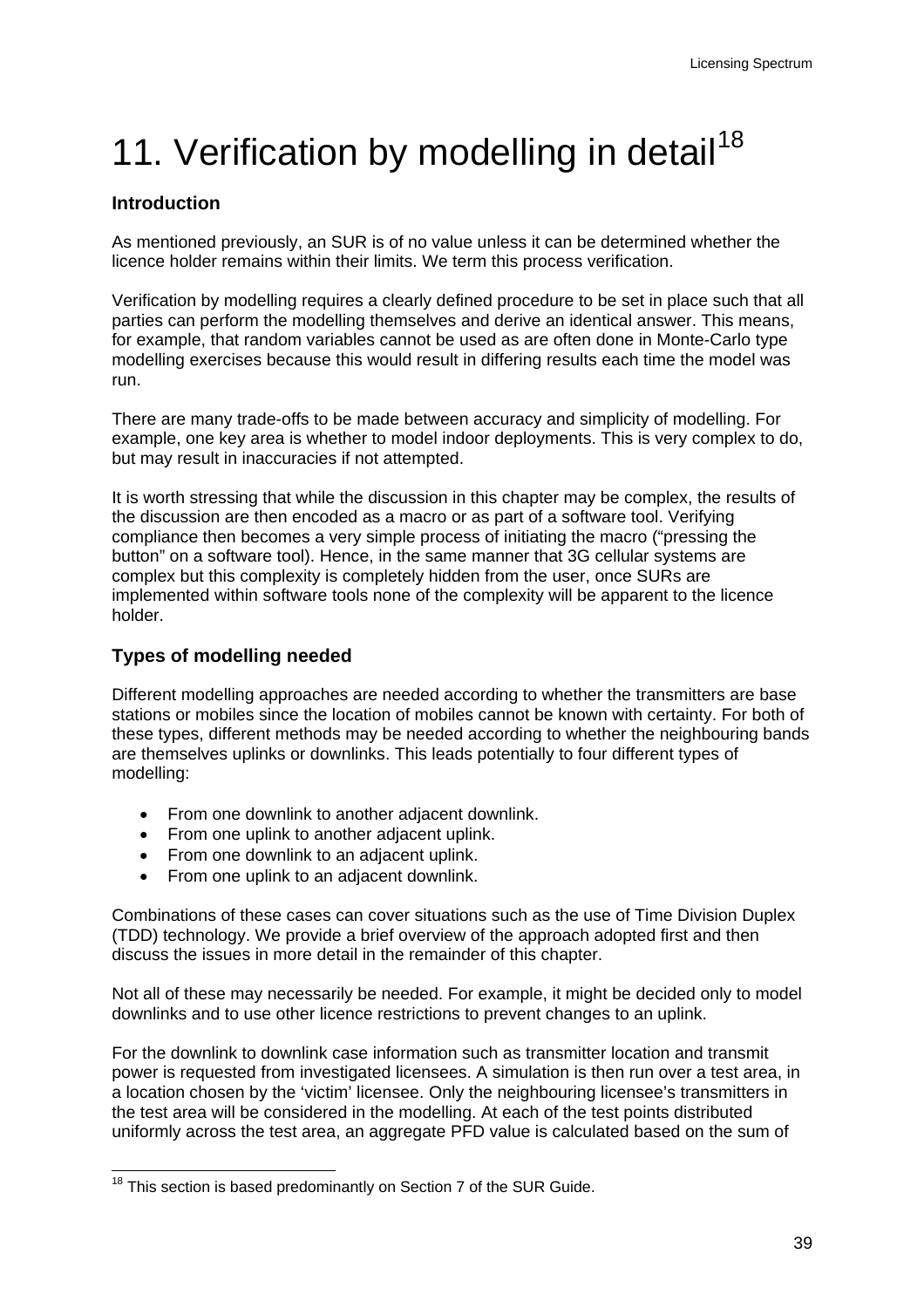the predicted interference from each of the neighbour's transmitters at the relevant height which will typically be that of a mobile (eg around 1.5m). The PFD value is based on the transmit power specified, the antenna radiation pattern and the propagation loss as predicted by the propagation model specified within the licence.

For the uplink to uplink case the approach is to determine for each cell in the test area a representative number of mobiles in the cell. The approximate coverage area of the cell is then determined and mobiles distributed evenly across the cell. Each mobile is assigned a transmit power based on their distance from the base station. The total interference from all mobiles to each test point in the measurement area can then be determined using the same propagation model as adopted for the downlink to downlink interference case.

For the downlink to uplink case the approach is to sum the interference from each of an operator's base stations at each test point across the measurement area. Both the transmitter and receiver are assumed to be at heights typical for base stations.

For the uplink to downlink case the approach is to model the interference occurring at each test point within the test area. This modelling is based on assessing the density and average power of mobiles within the test point and determining the interference caused to multiple points throughout the test point using transmitter and receiver heights typical for mobiles. In practice, a simple formula can be provided such that if the density and average powers are known the interference can be quickly determined without needed to perform modelling.

We now look at each of these cases in more detail, starting by setting out the terminology used.

# **Terminology**

The *test area* is an area covering at least 10 transmitters. Its size is determined based on how large it needs to be in any given location in order to enclose at least 10 transmitters, as set out in Chapter 6. Generally, it might be expected to cover many square kilometres.

*Test points* are smaller locations within the test area. Their size will be set out in the licence and will typically depend on factors such as the resolution of the underlying mapping data. For example, a typical size for a test point might be 50m x 50m. In any test area there may be hundreds or thousands of test points.

#### **Geographical interference**

To verify compliance to a geographical PFD limit, the 'victim' licensee highlights a reference point on the geographical boundary where they believe that interference is occurring. The segment(s) of the geographical boundary that occurs within a given radius from the reference point is then used for assessing compliance.

The aggregate PFD is determined at test points which can be distributed, for example, on the terrain data resolution used. The test points are located along the relevant segment(s) of the boundary.

The actual transmitters of the investigated licensee to be included in the modelling will be specified in the licence terms. In the extreme, all of its transmitters causing signal levels at the boundary higher than the UWB (ultra-wideband) mask (as defined in the European Commission Decision 2007/131/EC) could be considered in the modelling.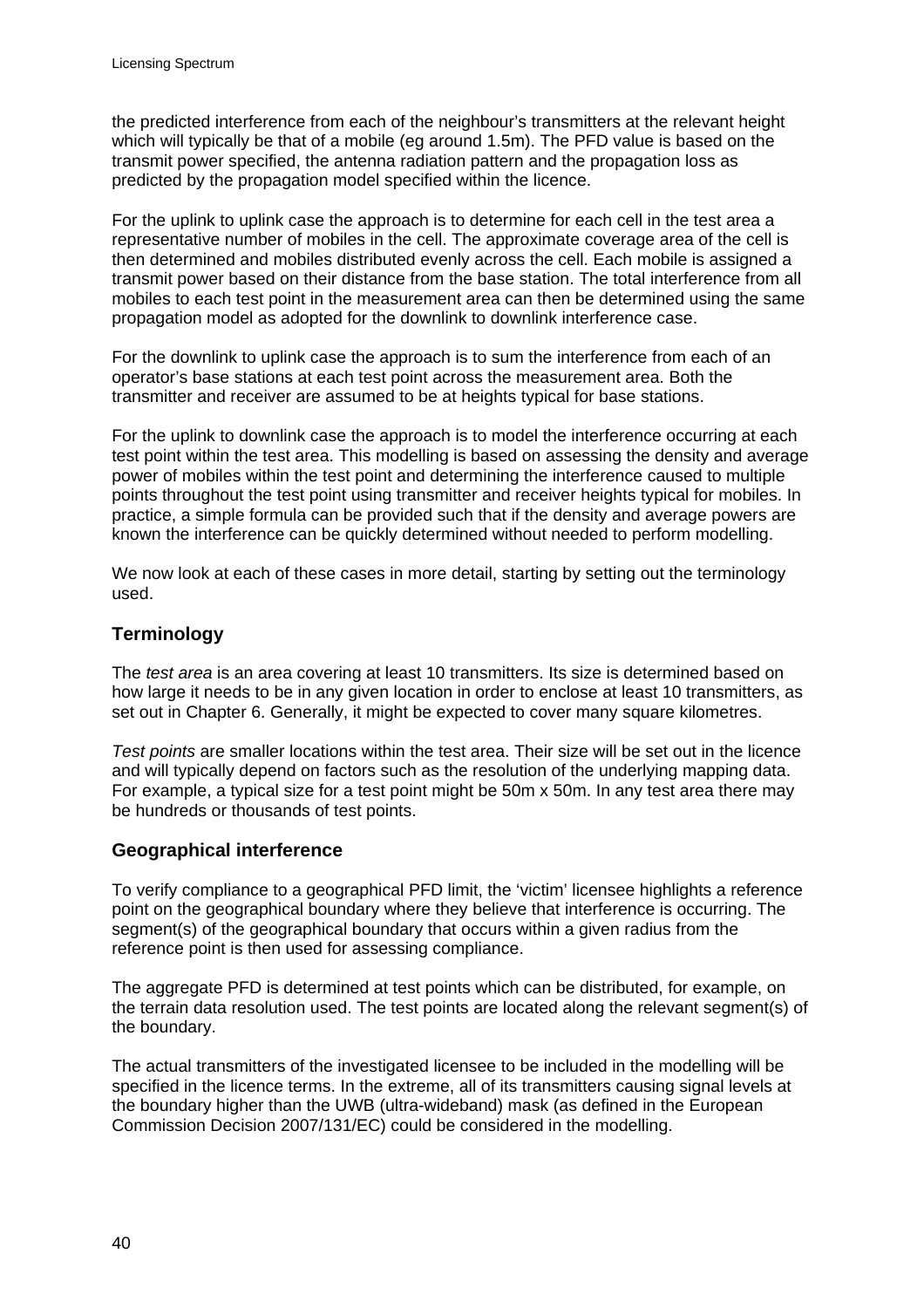#### **Downlink to downlink**

To verify compliance to an in-band PFD limit due to a downlink type of service (excluding Time Division Duplex), information such as transmitter location and transmit power is requested from investigated licensees. A simulation is then run over a test area, in a location chosen by the 'victim' licensee. Only the neighbouring licensee's transmitters in the test area need be considered in the modelling. At each of the test points distributed uniformly across the test area, an aggregate PFD value is calculated based on the sum of the predicted interference from each of the neighbour's transmitters at the relevant height which will typically be that of a mobile (eg around 1.5m). The PFD value is based on the transmit power specified, the antenna radiation pattern and the propagation loss as predicted by the propagation model specified within the licence.

#### **Uplink to uplink**

To verify compliance to an in-band PFD limit due to a mobile uplink type of service (excluding Time Division Duplex), the first step is to approximate the number of mobiles and their transmit power. Generally, it is either not possible, or extremely difficult to determine the actual number of mobiles as this varies continuously depending on factors such as mobile location, services used (eg voice or data) and overall interference levels. Hence, we estimate at the time that the licence is written, what a typical maximum<sup>[19](#page-43-0)</sup> number of mobiles per channel would be. For example, for a 3G system we would estimate the maximum number of voice calls that can typically be supported in a cell on a 5MHz carrier. This would be written into the licence as an assumption and no attempt would be subsequently made to verify it in practice. If, through technological progress, the number actually supported on the network increased over time, the regulator would not automatically change the assumed number provided in the licence but might consult with all affected parties to understand whether they wished to see any change.

In some cases it may be necessary to take into account frequency reuse – ie the fact that not all frequencies are in use in all cells. This can be done by dividing the capacity per channel by an assumed frequency reuse factor. The simplification can then be made of assuming all frequencies are in use in all cells.

The next step is to determine the coverage area of each of the cells in the test area. At each test point the signal strength from each cell is predicted. If the path loss from at least one cell is less than a maximum set in the licence then the cell providing the strongest signal is taken to be the "serving cell" for that test point, otherwise the test point is considered not to have coverage. The coverage area of a cell is then the sum of all the test points in the test area where it is the serving cell.

The mobile terminals served by a cell are then evenly distributed within its coverage area. This is done by dividing the number of test points where the cell is the serving cell by the number of mobiles (eg 650 test points divided by 60 mobiles = 10.8) and taking the closest integer value termed *n* (11 in this case). Then working across the test area in a conventional raster manner<sup>[20](#page-43-1)</sup> a mobile is placed at the centre of every  $n<sup>th</sup>$  test point. If n<1 then more than one mobile is placed at the centre of the test point as needed. For example, if there were 60 test points and 90 mobiles then alternately one and then two mobiles would be placed at the centre of each cell. Where multiple mobiles are placed they are assumed to be collocated.

<span id="page-43-0"></span> $19$  This is the maximum number of users that can be supported assuming a fully loaded network across the test area ie all cells in this area are at optimal load points to maximise capacity across the area.

<span id="page-43-1"></span><sup>20</sup> Starting in the top left corner, moving across the top row the returning to the left hand side of the second row and moving across that, etc.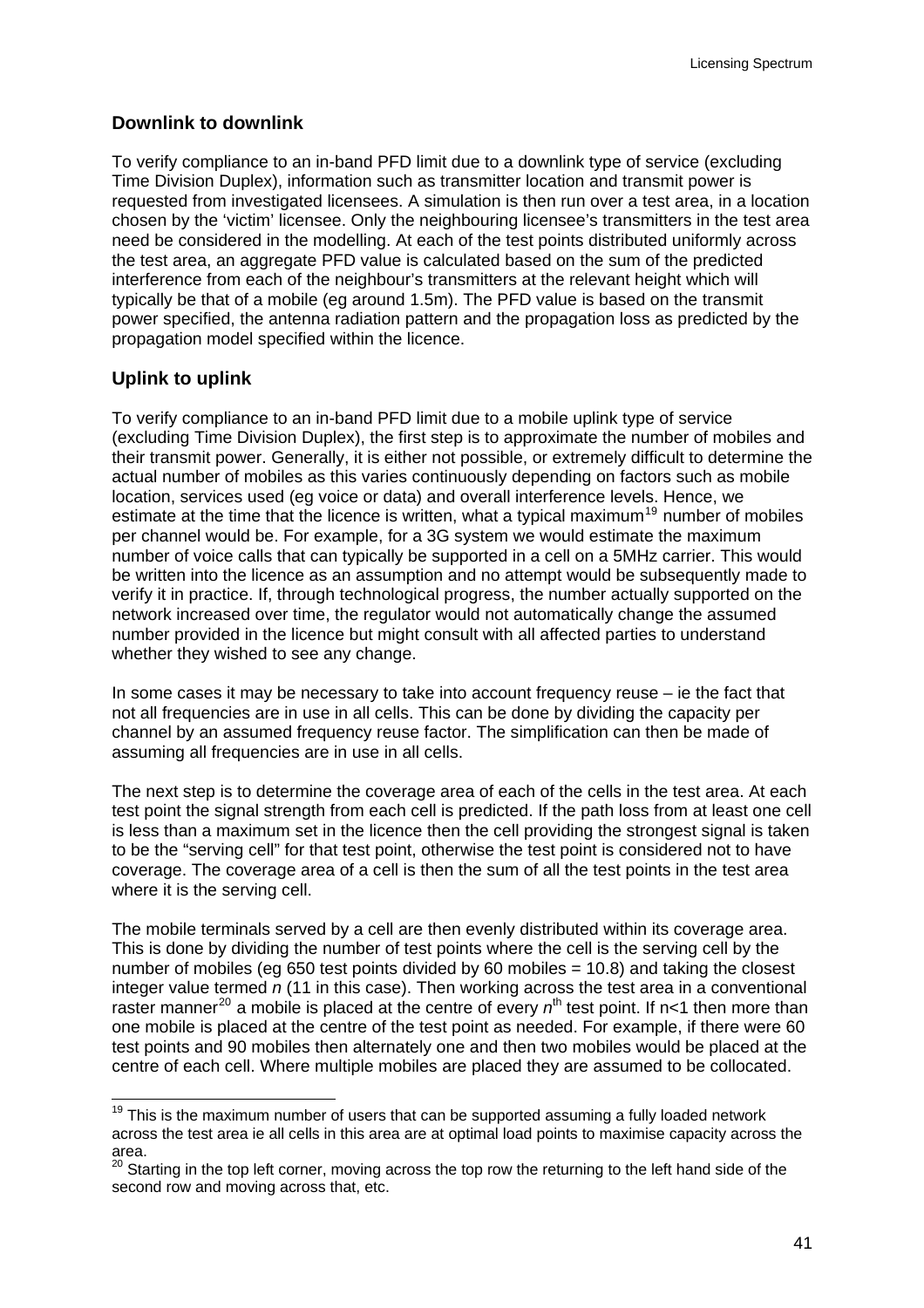Each mobile is assigned a transmit power level based on the predicted path loss to the serving cell. In the licence the assumed maximum transmit power and maximum path loss will be provided. The transmit power is then reduced by the difference between the actual path loss and the maximum path loss. For example, if the maximum transmit power was 25dBm at a path loss of 150dB then if the path loss at a test point was 130dB a mobile transmit power of 5dBm would be used.

At each test point within the test area, the aggregate PFD at the height of the base station due to the mobile terminals is calculated using an appropriate propagation model as stated in the licence. Due to reciprocity, this model can typically be the same as the one used for the downlink to downlink interference case. If there is one or more mobiles within the test point under consideration (so that they would be very close the a base station in practice) then the distance used in the propagation model for this mobile is set to half the width of the test point resolution (eg if the test point is 50x50m resolution then the distance is set to 25m).

In practice, it is unlikely to be necessary to model the propagation from each mobile since the received signal level will be predominantly composed of the signal from a small number of nearby mobiles. Hence, approximations such as only considering the five closest mobiles could be adopted if desired.

To verify compliance to an out-of-band PFD limit, the out-of-band PFD can be derived from the in-band PFD according to a method specified in the licence. In some cases, if appropriate, this can be based on the Adjacent Channel Leakage Ratio (ACLR) or the transmitter spectrum mask or other attenuation mask as specified in the relevant standards or alternatively it can be based on actual measurements of a few transmitters.

# **Mixed downlink and uplink**

There may be situations when it is necessary to consider the interference caused by neighbours operating links of different directions. For example, one operator may be using a band as a downlink while their neighbour is using their band as an uplink. Or the neighbour might be using time division duplex (TDD), effectively using their band as both an uplink and a downlink simultaneously. This section sets out proposals to model these situations to ensure compliance with SUR levels.

Note that in general significant interference can occur if uplinks and downlinks are operated close to each other in frequency terms. When deriving SURs appropriate PFD levels will be set to reflect this. For example, the PFD that an uplink user is allowed to generate into the receiver of a downlink user might be set to very low levels. As a result of this, the uplink user may create a guard band or take other action to enable them to deliver an economic service while still meeting their PFD limits.

We firstly consider the two cases of uplinks interfering with downlinks and downlinks interfering with uplinks. We then show how these, coupled with the downlink to downlink and uplink to uplink modelling processes can be used for the case of TDD.

# **Uplink to downlink**

Imagine the situation where two adjacent operators, OA and OB, are both using their bands for downlink transmissions with given SUR levels. OB now decides to change their downlink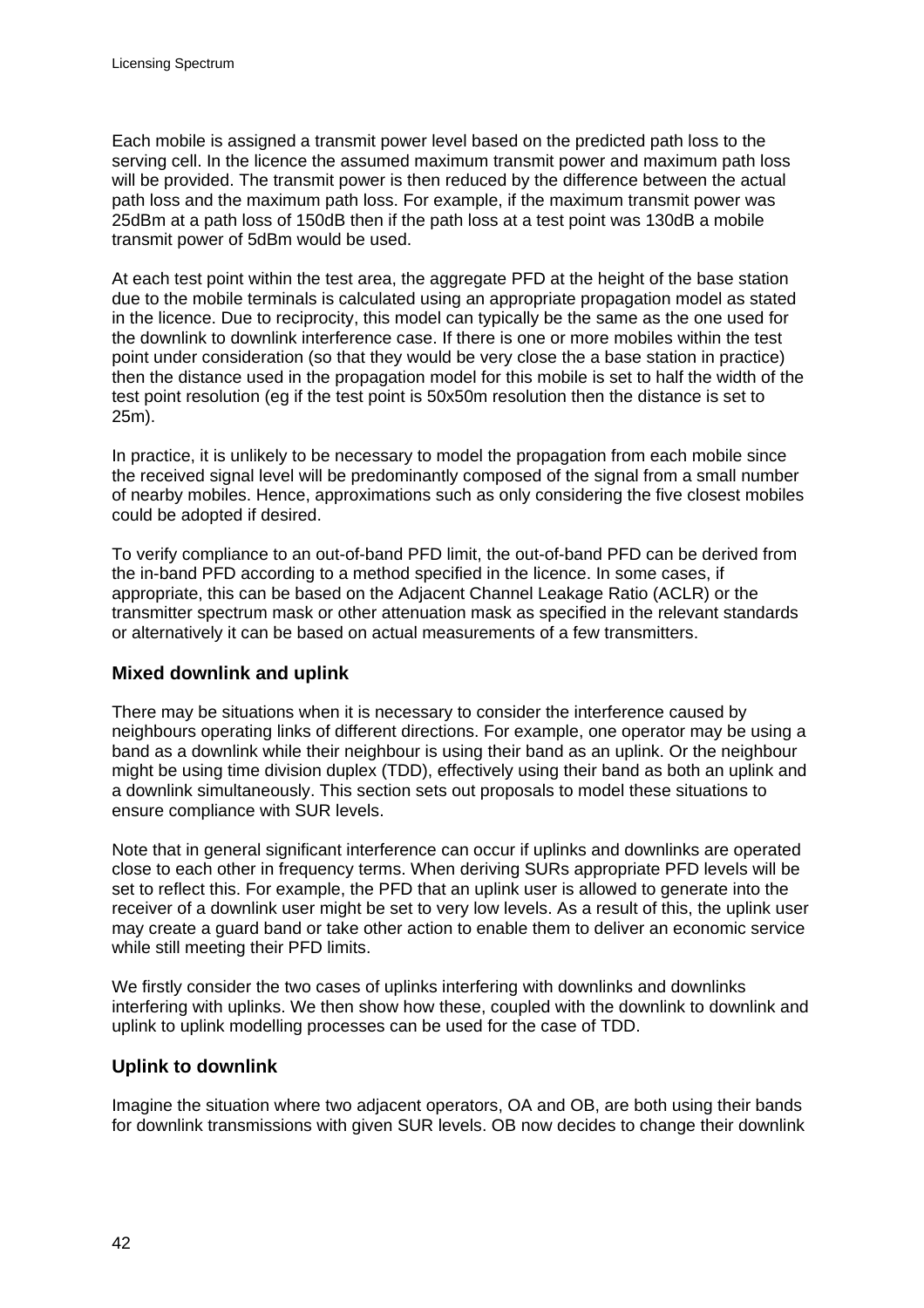to an uplink<sup>[21](#page-45-0)</sup>. In doing so they must respect their SUR levels, ensuring that OA suffers no more interference than would be the case if their link was used as a downlink<sup>[22](#page-45-1)</sup>. The interference mechanism relevant to operator OA is now the interference from OB's transmitting mobiles into OA's receiving mobiles.

In outline, the way to model this interference is to determine a representative distribution of OB's mobiles, assign a transmit power to each mobile and then model the interference to a set of locations. Because mobile density can vary from location to location, this process needs to be performed at multiple locations across a test area. This process is now described in more detail.

The process starts in an identical fashion to the general uplink to uplink case described above by establishing a test area. Operator OB is then requested to provide details of all their base stations within this area. As with the uplink to uplink interference process, a representative number of mobiles will be specified in the licence<sup>[23](#page-45-2)</sup>. Then, as with the uplink to uplink case, the mobiles are distributed evenly across the coverage area of the cell and assigned a transmit power based on the modelled path loss. It is at this point that the process departs from the uplink case.

Processing then proceeds on a 1km x 1km tile basis. For each tile the number of mobiles within that tile and the average power of those mobiles are assessed. At the time that the licence is issued the regulator can supply a formula to convert mobile numbers and power levels to PFD numbers. This can simply be used to derive the PFD limits for that tile. This completes the process that would be followed by licence holders. Some additional notes are provided below as to the reasoning that was used to develop this approach.

The first point of note is that taking the average mobile power within a given tile is a simplification. In practice, mobile power levels will vary, although the variation within a 1km grid square will be less than across larger areas. Modelling suggests that the error associated with taking the average mobile power compared to modelling individual mobiles with different power levels is around 4dB. However, taking average power levels allows the licence holder to make use of the pre-defined formula rather than having to simulate each grid square themselves.

The second point is that this approach does not model the "clustering" of subscribers that can sometimes occur in a cell – for example if there is a sports venue within the cell then on a few occasions a week a high mobile density might be experienced in that area. Modelling the effect of such clustering suggests that if around 80% of the subscribers cluster in 20% of the cell that the PFD limits differ by around 1dB from the case of an even distribution. With a more extreme clustering of 90% of subscribers in 10% of the cell the difference only rises to 2dB. Given that clustering will not occur in all cells, and where it does occur it may only be for limited periods of time, it does not seem appropriate to increase the complexity of the modelling in order to accommodate it.

<span id="page-45-0"></span> $\overline{a}$  $21$  The analysis that follows also applies to an auction where there is a boundary between uplink and downlink usage.

<span id="page-45-1"></span><sup>&</sup>lt;sup>22</sup> Note that in practice meeting these SUR requirements will impose severe operational restrictions on using the band as an uplink, and an operator would likely seek agreement with their neighbour for modified SURs or choose to set aside some of their band as a guard band.

<span id="page-45-2"></span> $23$  If this has not been specified, for example, because the licence was initially intended for downlink usage, then the licence holder OB would firstly need to request that Ofcom add this information to their licence.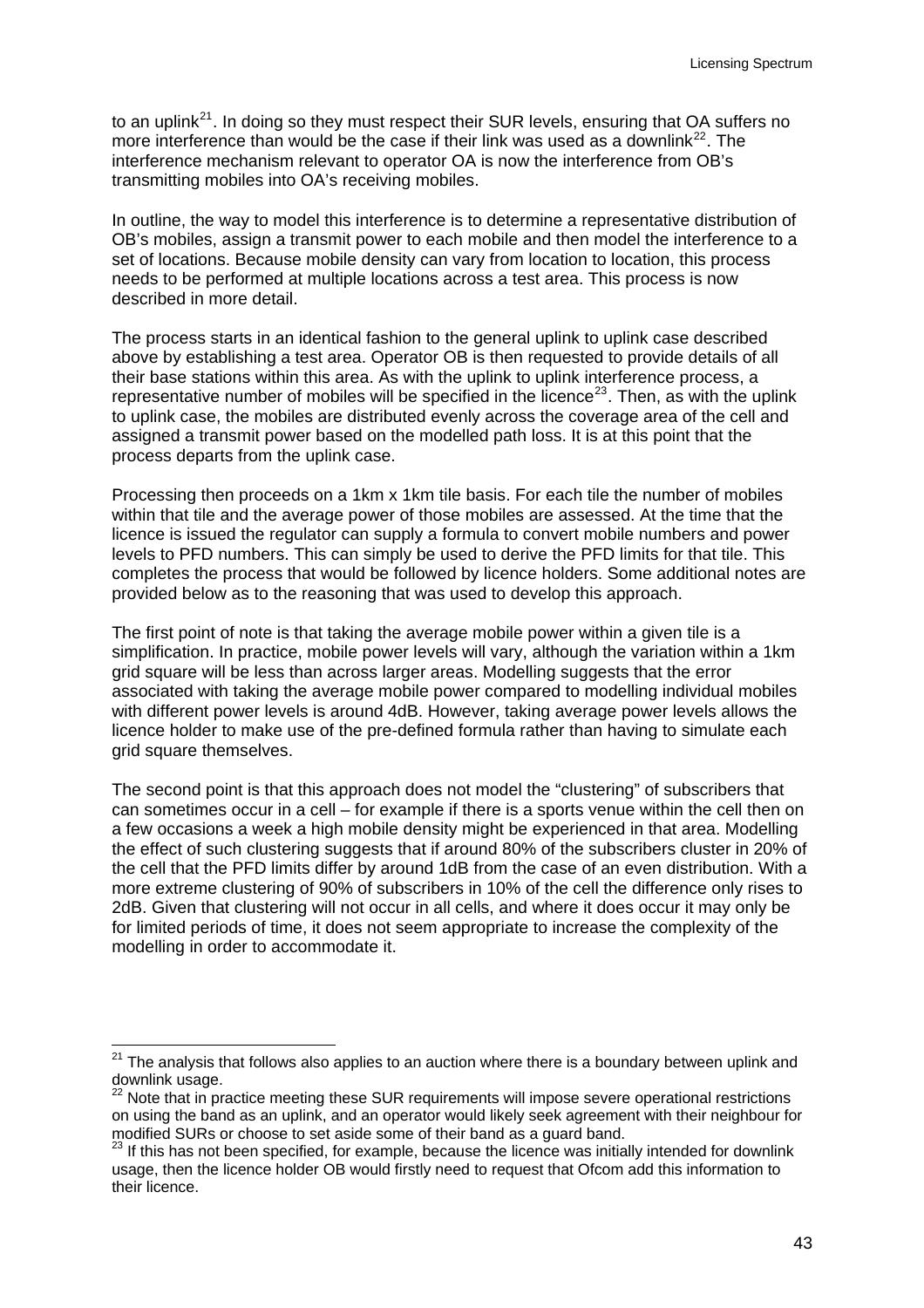It is not necessary for a licence holder to understand the process that follows to determine the equation relating mobile density to PFD levels, but this process is described here in outline for completeness.

The mobiles are firstly distributed evenly across the 1km grid square. A measurement point is then "walked" across the test point in a manner uncorrelated with the mobile distribution process<sup>[24](#page-46-0)</sup>. At a suitable number of evenly spaced points along this walk, the interference from all the mobiles in the grid square is calculated in a manner described shortly. This then gives a distribution of PFD levels. A single value is then taken from this distribution at an agreed level of probability, eg the 95% percentile point. This process is then repeated for different mobile density levels.

The mobile-to-mobile interference is calculated by determining the distance from the measurement point to each mobile in the grid square and then using an appropriate propagation model to determine the path loss. Coupled with the assumed transmit power, the interference can then be found.

For example, such a curve is shown as the solid line for one particular case<sup>[25](#page-46-1)</sup> below. This could readily be approximated by a straight line shown as the dotted line in the figure below and the equation for this line supplied in the licence.





# **Downlink to uplink**

Consider the situation where adjacent operators OA and OB are using their bands for uplink. Operator OB now wishes to change their use to downlink. As before, OB must not exceed its SURs and so must not cause any more interference to OA than before it made this change. The interference mechanism of interest is now from the transmission of the base stations of operator OB into the receivers in OA's base stations.

<span id="page-46-0"></span> $24$  For example, if the mobiles are distributed on a square grid then the measurement point might be walked diagonally from one corner to another.

<span id="page-46-1"></span><sup>25</sup> This is based on 100mW transmissions at 2.6GHz.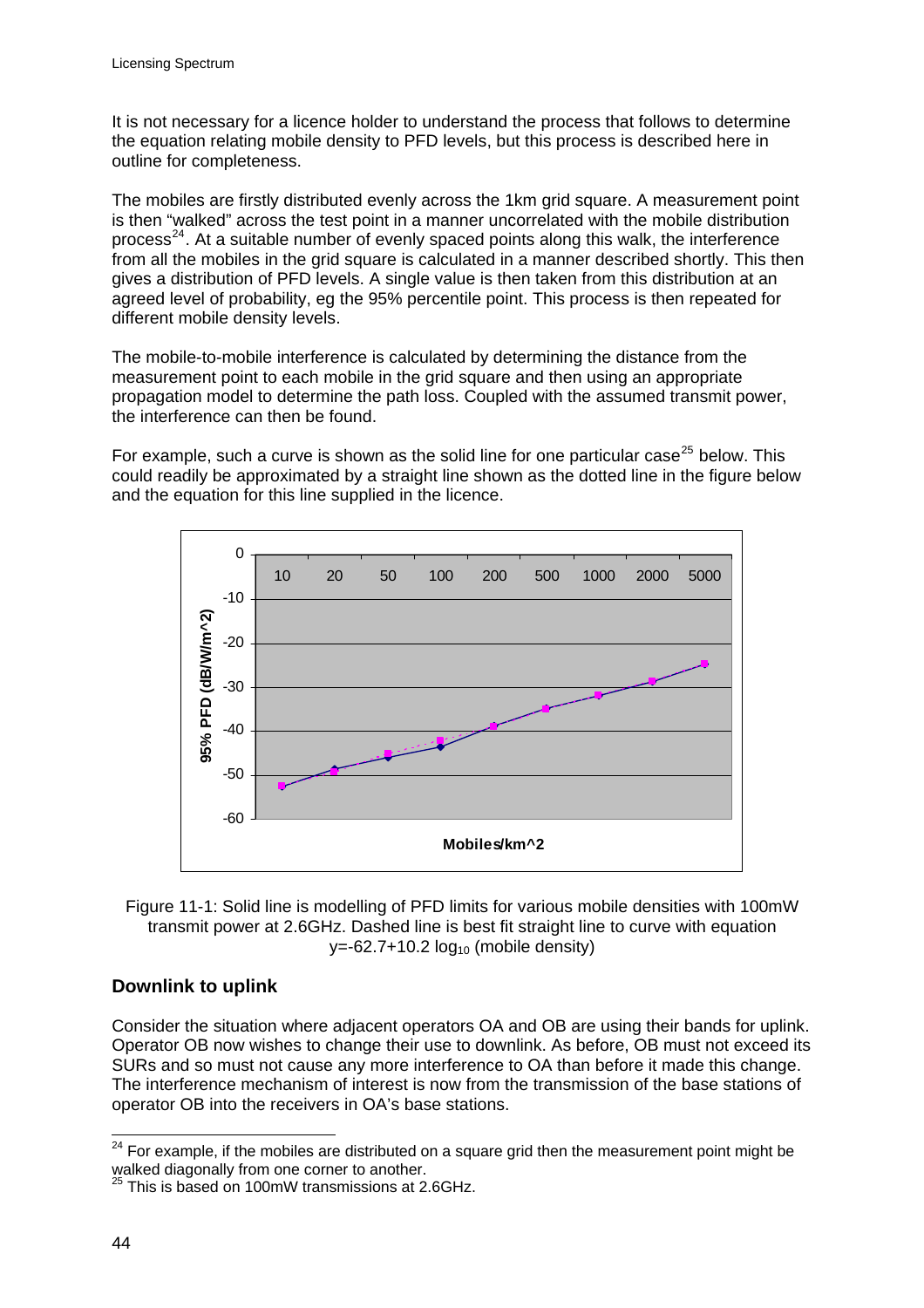As before a test area A is established. However, now operator OB is requested to provide the locations and transmit power levels of its base stations. At each test point across area A the interference from OB's base stations is established as follows.

The propagation loss from each of OB's base stations to the test point is firstly established. This would use a propagation model suitable for the situation where both ends of the link are generally above the clutter as is normal for base stations. The received signal level at each test point is then determined based on the sum of the transmit power and path loss for each base station. This process is repeated for each test point and a distribution of interference obtained from which the SUR parameters can be verified.

#### **Changing an uplink or downlink to TDD**

Now consider the case where operator OA is operating a downlink and operator OB wishes to change their downlink to a TDD link. OB can now potentially cause interference by two mechanisms. The first is downlink-downlink interference and the second is uplink-downlink interference. Both of these can be determined according to the processes set out above and then added together for each test point.

Similarly, in the case where OA is operating an uplink and OB wishes to change from an uplink to TDD then the interference is comprised of uplink-uplink interference and downlinkuplink interference. As before, both of these can be calculated for each test point and added together.

When adding the levels of interference from the downlink and uplink components of the TDD transmission the average TDD downlink-uplink ratio should be used to ensure they are added in the correct proportions. For example, if the ratio is 50:50 then both types of interference are halved (to account for the 50% duty cycle) then summed. At the start of the investigation process operators would be requested to provide a typical duty cycle for their network.

# **TDD adjacent to TDD**

Finally there is the case of SURs for two adjacent TDD users. In this case each operator will be concerned about:

- The interference to the downlink portion of their TDD operation, which comprises downlink-downlink interference and uplink-downlink interference.
- The interference to the uplink portion of their TDD operation, which comprises uplinkuplink interference and downlink-uplink interference.

The modelling approaches set out above are sufficient to cover these cases.

#### **Directional and adaptive antennas**

There may be cases where antennas are used that do not illuminate the whole cell or sector but instead seek to direct a narrow beam at a receiver. These may be fixed in their direction and beamwidth, for example as used in fixed link systems, or they may be adaptive, changing direction and beamwidth in accordance with subscriber behaviour.

Directional antennas are also used at the receiver end, for example by rooftop TV antennas. Such an antenna will accentuate the interference received in its direction of pointing but attenuate the interference from other directions. If the interference was evenly distributed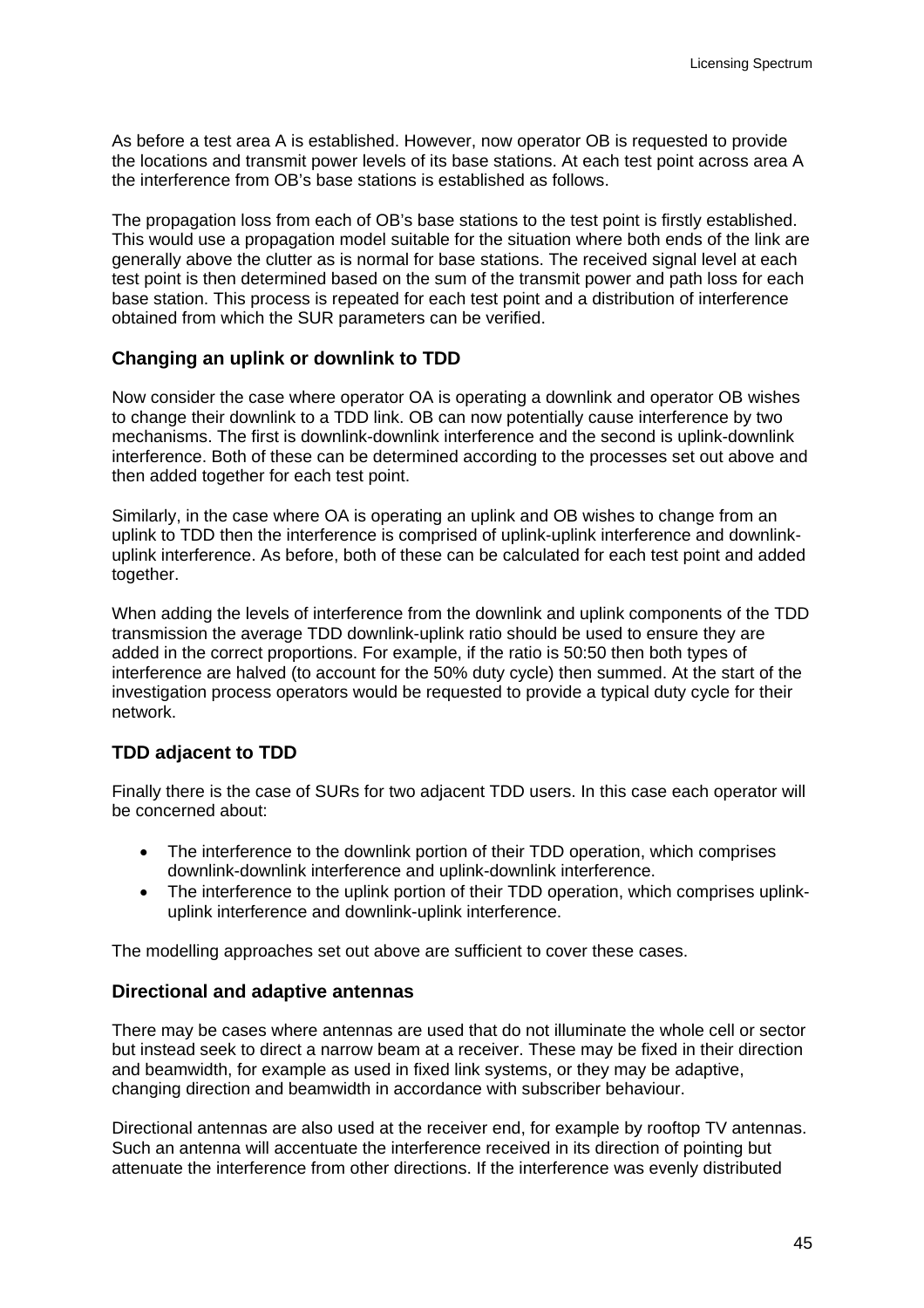around the antenna then the overall effect in terms of interference received by such a directional antenna would be no different from that of an omni-directional antenna. Because the modelling described is not sufficiently detailed to account for direction of pointing of receive antennas it is sensible to make the assumption that the interference is evenly distributed and hence the directionality can be ignored.

When modelling a conventional downlink the operator is requested to provide the transmitter power and also the antenna pattern of the antennas used such that the signal radiated in any direction can be determined. These antennas may actually be directive – for example they may illuminate a sector of a cell.

When modelling an adaptive antenna, the antenna is assumed, over a reasonable period of time, to provide even illumination across the sector of the cell which it is serving. The total power delivered into all the antenna elements is assumed to be radiated into this sector. Hence, an adaptive antenna is modelled as a non-adaptive sector antenna where the power radiated is determined based on the total power delivered to all antenna elements.

For such adaptive antennas the out-of-band power radiated is also determined in the same manner – namely the sum of the out-of-band powers delivered to all antenna elements.

#### **Mobile relay**

In this case a mobile network is using some mobiles to relay the signals from others. This might be, for example, mobiles out of coverage of a base station whose signal is relayed through mobiles within the coverage zone to the base station.

For simplicity, it can be assumed that the density of the transmitting mobiles outside of the coverage area is lower than that inside – if this were not the case then there would likely be insufficient relaying capacity from the mobiles at the edge of the network. Because the density is of these mobiles is lower then the transmissions from them are unlikely to affect the overall statistics materially, especially where a relatively high PFD percentage such as 95% is adopted. Therefore, such activity can be ignored for the purposes of SUR calculation.

#### **Mesh networks**

An extension of the situation set out above is a pure mesh network where there are no base stations and mobile devices communicate between themselves. It seems unlikely that such networks will be deployed in licensed spectrum. Instead they would be deployed in licenceexempt spectrum where SURs do not apply.

If an operator did decide to deploy such a network it would still need to meet its SUR requirements. In a pure mesh there appears to be no easy way to control the mobile density or transmitted power. Therefore, it appears that an operator could not change from an existing licence to this type of deployment and still be able to demonstrate that they met their SUR requirements.

#### **Indoor transmitters**

In some networks some of the base stations are located indoors. For example, cellular operators deploy some cells within airports, shopping malls, etc and might increasingly deploy femtocells within homes.

Modelling indoor cells is particularly difficult because the fabric of the building makes a substantial difference to signal levels. To model them correctly would require detailed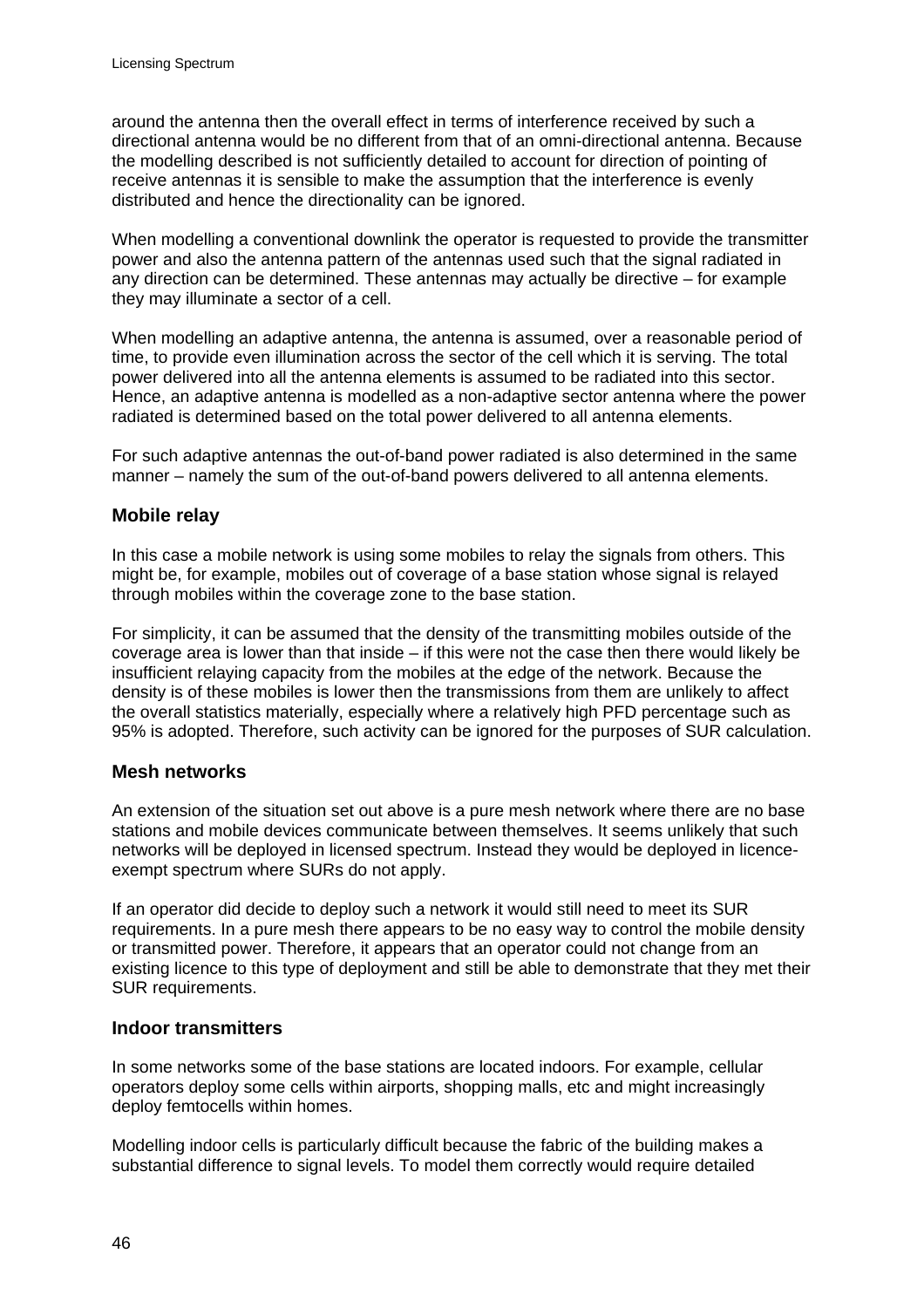building plans for each of the buildings within which the cell was located. Approximations could be used but will tend to be inaccurate.

Fortunately, in most cases the impact of indoor cells on total interference levels is small. This is because the cells themselves are typically relatively low power and because the building fabric will tend to attenuate the signal significantly as it leaves the building. There may be a few special cases where this is not true – for example within an airport each operator may have multiple cells and be concerned about the interference levels that their neighbours are causing.

Because of the complexity of indoor cells and the relatively small amount of interference that they cause, there is little merit in including them within the modelling approach. If neighbours are unduly concerned about particular special cases then they can put forward specific solutions that might work in those situations.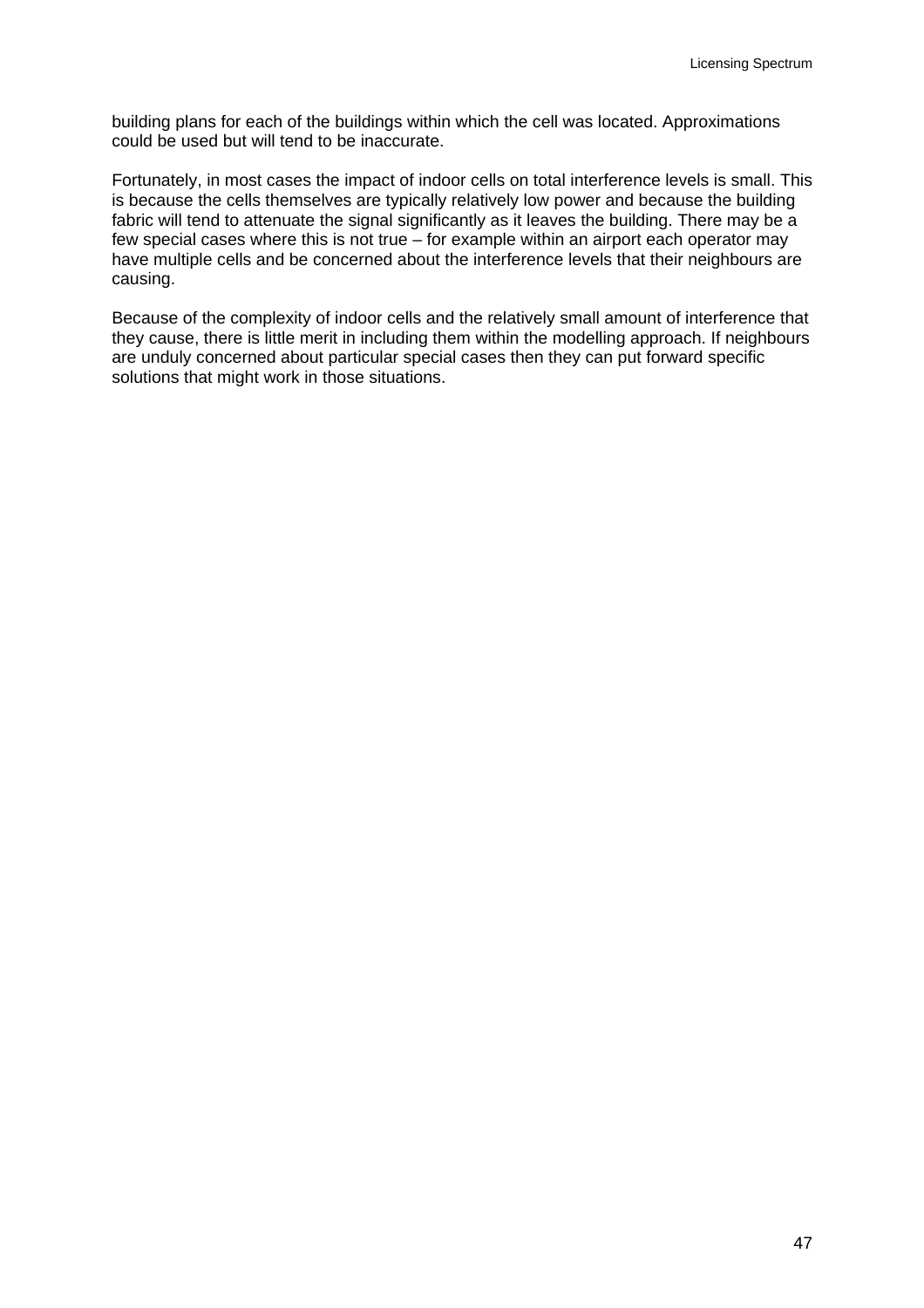# <span id="page-50-0"></span>12. Using SURs in practice<sup>[26](#page-50-1)</sup>

# **Introduction**

The section illustrates how an SUR would be used in practice in order to provide further clarity. While it does not present any new information above that in the previous chapters, it does present it in a different manner.

The key stages in an SUR "lifecycle" are:

- 1. Setting the SUR terms.
- 2. SURs and coordination.
- 3. Planning the network.
- 4. Verifying conformance.
- 5. Changing the terms.
- 6. Trading the licence.

Each of these is considered in turn.

# **Setting the SUR terms**

Once a band has been selected for auction and it has been decided that SURs will be used the next stage is to set the actual PFD limits as well as associated details such as the propagation model to be used, the measurement heights to be adopted and so on. Most of this activity is performed, or coordinated, by the regulator. A flowchart summarising the process is provided below.



<span id="page-50-1"></span> $26$  This section is based predominantly on Section 8 of the SUR Guide.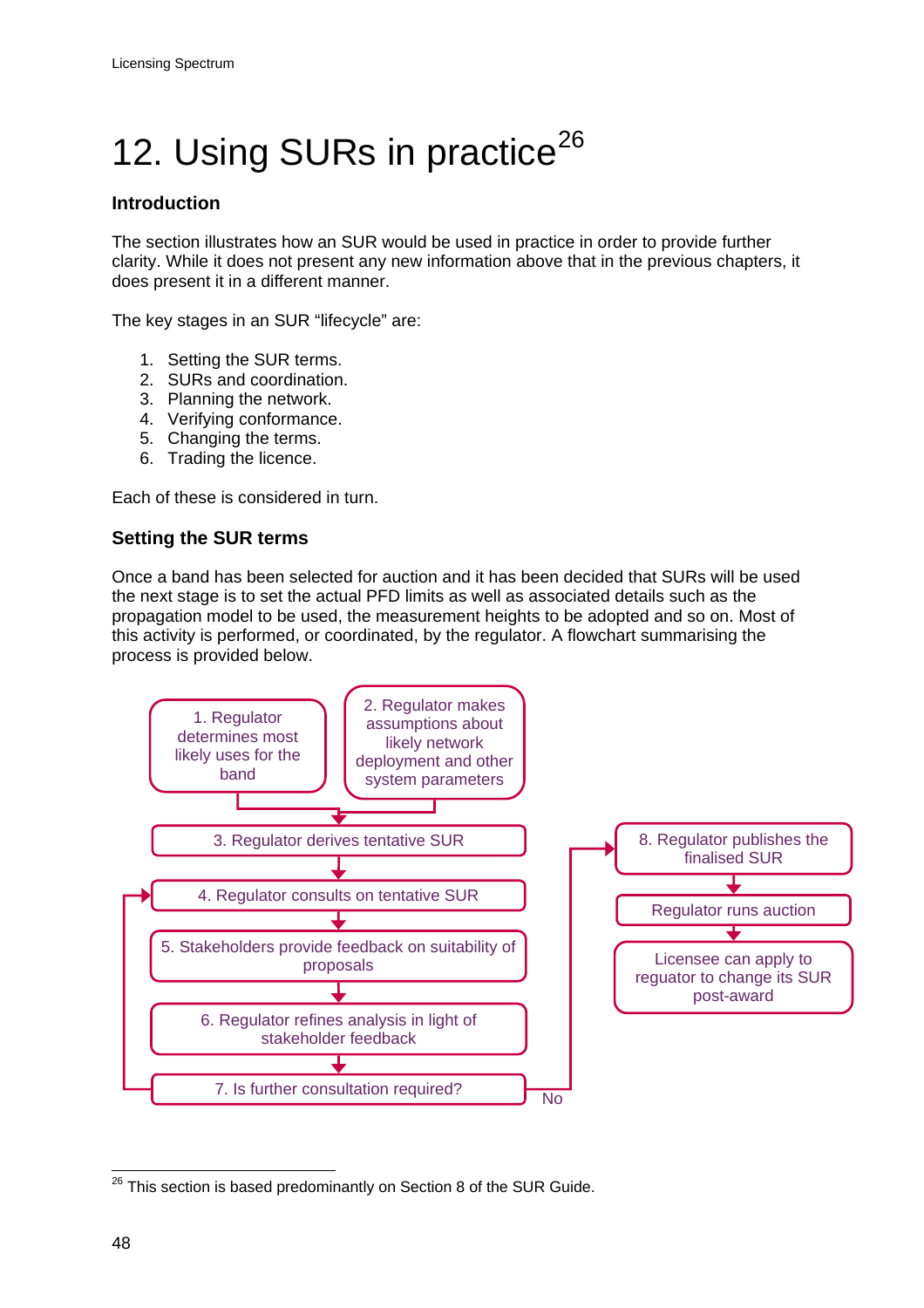#### Figure 12.1 – Flowchart showing the process for setting SUR parameters

The PFD limits should ideally be set so that they both allow flexible use of the band in such a way that the owner is not restricted as to their deployments while at the same time preventing significant interference to neighbours. Achieving both of these objectives is not always possible and a balance may need to be struck.

**Setting the limits for the owner**. Firstly the regulator determines the most likely use for the band. It may do this through consultation or study. There may be uncertainty about the most likely use in which case multiple SUR parameter sets might be derived, optimised to each possible different use. The auction process can then be used to determine the most valuable uses and the appropriate SURs attached to each.

Based on the most likely use, assumptions are made as to the technology that will be deployed and the network topography and density. For example, if it is assumed that the band will be used for cellular telephony then 3G technology deployed in the same manner as current 3G networks might be assumed. Appropriate propagation models and modelling approaches are also selected.

The regulator will then try to model the "worst case" part of the network – that is the deployment scenario that generates the greatest PFD values. For a cellular network this is typically in dense urban areas. This deployment is created within a model and the PFD limits that result are determined. The reason for selecting the worst case area is that, were a different area selected, the PFD limits derived would be insufficiently high for the worst case area, restricting the operator's network deployment. This then gives the PFD values that should allow the band owner flexibility in their deployment.

**Setting the limits for the neighbours**. There are two cases for neighbours – those that are already using the spectrum and those that will buy the spectrum at auction. For those already using the spectrum one approach is to estimate the levels of interference that would disrupt their service. This is often relatively simple – for example by looking at a typical transmitter-receiver link and understanding the signal-to-interference ratio needed for correct operation the problematic interference levels can be found.

For those neighbours also buying the spectrum generally the assumption will be that they will use the same technology and deployment scenario as others buying the spectrum. Here the interference levels will be those appropriate for two similar neighbouring deployments. Often the designers of the technology, such as the standards body responsible, will have considered this case when specifying the filtering needed for transmitters. The regulator can then simply take the difference in the transmitter mask within the band and out of the band and subtract this from the in-band PFD limits deduced. So, for example, if the transmitter mask allowed 30dBm in band but -10dBm out of band then the difference would be 40dB and the out-of-band PFD levels should be set 40dB below the in-band levels.

Where there are conflicting needs from the owner and the neighbours the regulator will need to determine the most appropriate compromise position, based perhaps on an estimation as to the relative value of the different services.

### **SURs and coordination**

It has long been known that radio services can be packed more closely together in frequency where they are alike and where the operators coordinate their deployments – for example by co-siting base stations – such that the most serious cases of interference are mitigated.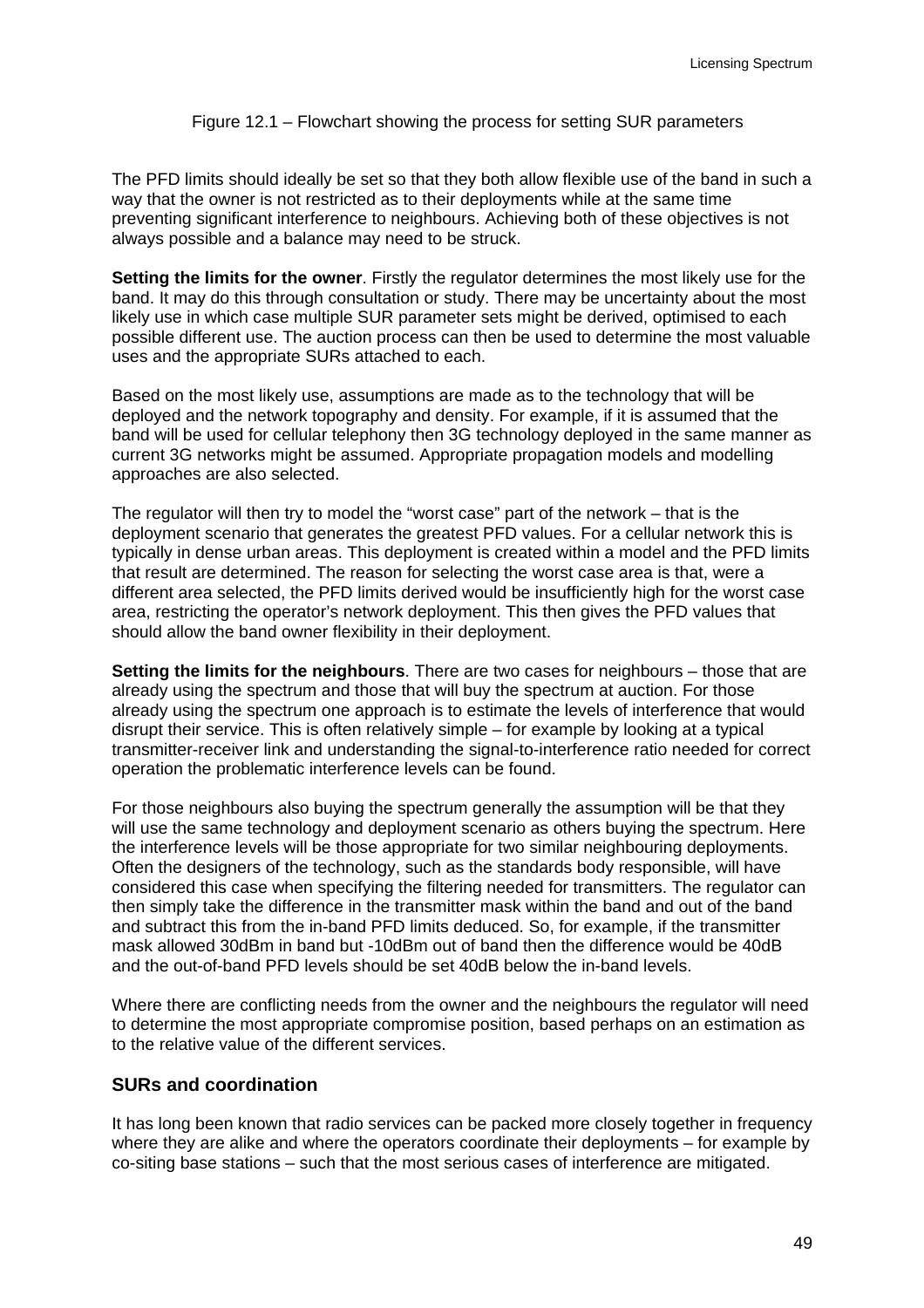In a "command and control" environment it is possible for the regulator to ensure that neighbours deploy like services with similar technologies and even to engineer coordination between them. For example, this occurs within the TV broadcast spectrum at UHF where international bodies with attendance from the broadcasters, regulators and others plans individual transmitter locations and frequencies such that interference between neighbouring channels does not occur.

With market forces, the regulator cannot ensure like services are deployed in adjacent channels; nor can they either provide or enforce coordination between neighbouring operators. Nevertheless, in many cases, neighbours will choose to coordinate in some manner because in doing so they will be able to increase their utilisation of the spectrum. For example, cellular operators often coordinate over deployment issues either at geographical or frequency boundaries despite the fact that there is no obligation for them to do so.

In general, a regulator setting licensing conditions must assume that coordination will not occur but would ideally allow for a change in conditions if it were to happen. This means that sometimes relatively conservative PFD levels are needed but that through the negotiation and licence change process operators can then modify these limits if they feel this is appropriate.

# **Planning the network**

An operator would typically plan a network using their preferred modelling tool – these are often proprietary or optimised versions of commercial tools. Alongside, or as part of the same tool they would need to implement the propagation model and modelling process agreed as part of the licence. Once they had planned their network using their own tool they would need to run a complete check, for every possible test area as to whether they were exceeding their PFD limits both on the downlink and the uplink, where applicable. If they were then they would need to modify their network plan accordingly and repeat.

The same process would be followed whenever changes were made to the network that were thought to be sufficiently material that the PFD levels might change enough to exceed the limits. However, the process only requires the invocation of a "checking function" on a propagation tool and should be simple and require minimal effort.

In case the operator exceeds the PFD limits in its licence, it will have to consider decreasing the number of subscribers being served in the area of interest or negotiating a higher limit with its neighbours.

# **Verifying conformance**

An operator may, at some point, suspect interference into their network. They may suspect this as a result of decreased network performance, notification of excessive dropped calls or as part of routine maintenance. It would be normal for the operator to perform a few checks to make sure that the fault was not their own before taking the matter further.

If the operator suspects that the fault is being caused by a neighbour they may choose to discuss the matter directly with them and may reach a resolution. Alternatively, they may involve the regulator. In many cases the problem may be relatively simply resolved – for example it may be caused by a jammer or faulty household device. If not, the regulator determines which operators may be at fault and requests from them the necessary network data. The regulator then uses their modelling tool to determine whether the operator is compliant with their licence terms. If they appear to be, but there is still evidence of interference, then the regulator may check that the network data provided is correct, for example by actually measuring the power output of a number of base stations. If these differ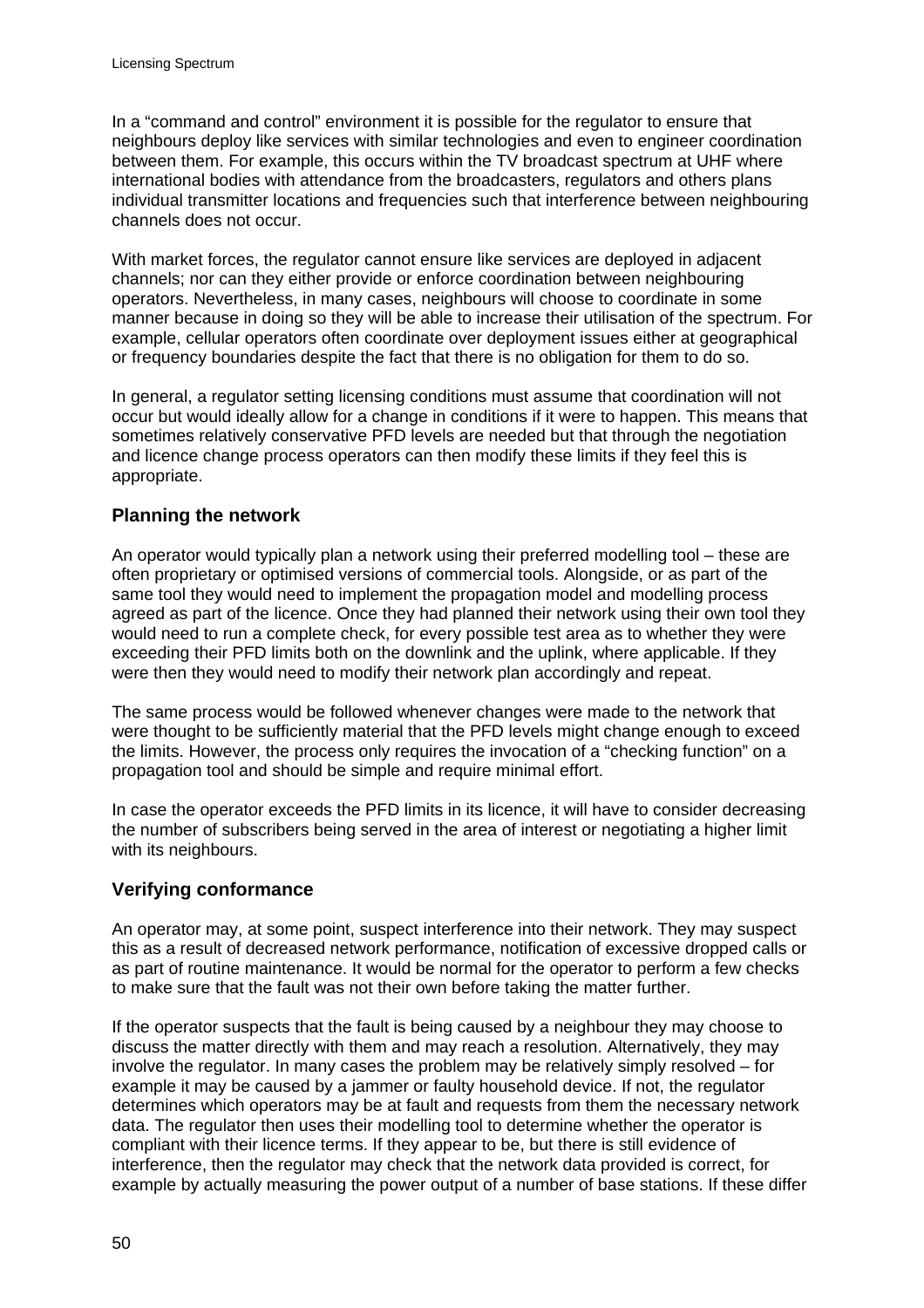from those provided by the operator then the model is re-run using the actual power levels measured. If the modelled results now exceed the licence terms then the operator will be required to make appropriate changes to their network. If not, further investigation may be needed until the cause of the problem is finally understood.

#### **Changing the terms**

At some point in the duration of the licence, the operator may wish to change the terms of their licence. This might be because:

- Along with a neighbour they have concluded that modifying the interference levels they can cause each other will allow them to use the spectrum more efficiently.
- They wish to deploy a new technology or service which cannot be accommodated within the existing SUR limits.

To make a change to their terms they need to gain the agreement of all affected parties as advised by the regulator. These will typically be neighbours in frequency and possibly neighbours in geography. Operators beyond the immediate neighbours might also be affected. How they reach this agreement is up to them, but it might, for example, involve making some compensatory payment or accepting a reciprocal change in a neighbour's licence terms.

Once they have this agreement the regulator can change the licence.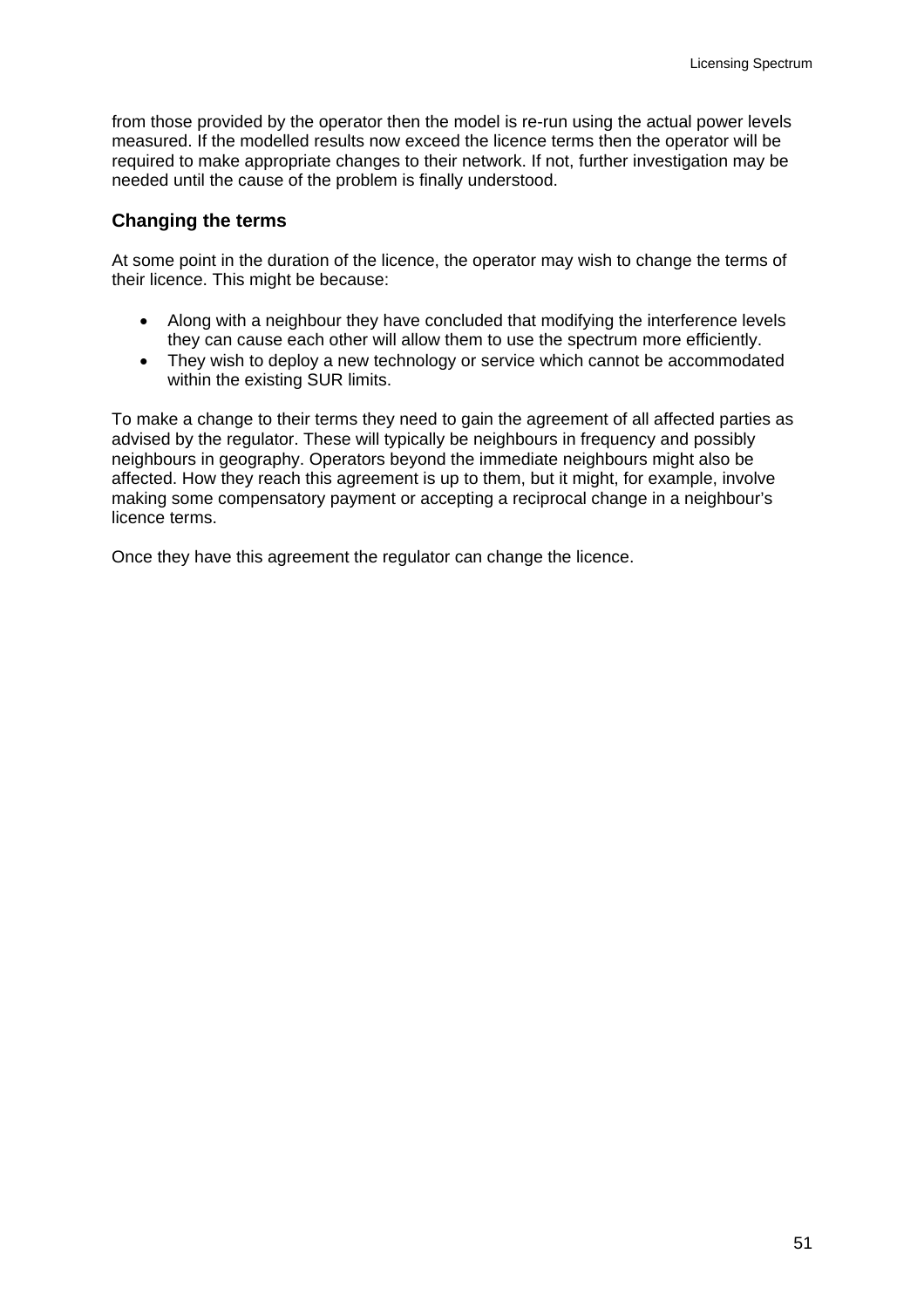# <span id="page-54-0"></span>13. Summary

# **Licenses are needed to restrict interference**

Without licences significant interference might result between spectrum licence holders. The terms of the licence should be set such as to limit the interference that one user can cause to another while at the same time allowing users the greatest degree of freedom to change their technology, usage or deployment. Transmitter-based licensing restrictions have broadly worked to date but with a change to more flexible spectrum use there is clear evidence that they will not do so in the future.

A key concern is to protect neighbours when a significant change of use occurs. For example, consider two operators A and B who both have deployed a terrestrial broadcast network. Because this broadcasts to directional antennas at rooftop level it has a relatively low average signal strength. Now imagine that B decided to change their network to a mobile TV usage. This requires a much greater signal strength in order to reach mobiles that are at street level and have small non-directional antennas. To achieve this B would typically deploy a much denser network of base stations. The resulting interference that A would experience would rise dramatically – by some 20 – 30dB. This could result in 10% of A's subscribers or more no longer being able to receive a TV broadcast. A licensing approach used in conjunction with a flexible approach to technology and usage should provide appropriate safeguards for such a situation.

#### **Restrictions can be set either on transmitters or interference levels caused**

All the approaches to licensing seek to control the interference caused to neighbours. They do so either by:

- Placing direct restrictions on the transmitters, resulting in indirect resulting restrictions on the levels of interference experienced by neighbours, or:
- Placing direct restrictions on the levels of interference experienced by neighbours (and as a result, indirectly restricting the transmitters).

We can term these transmitter restrictions and interference restrictions, respectively.

The reason that the approaches are different is because of the indirect linkage between transmitters and interference. There is clearly a linkage in that the interference can only be caused by transmitters and the more power a transmitter emits the higher the interference experienced by a neighbour. However, the linkage is indirect because the interference experienced depends on both the power transmitted and the propagation path between the transmitter and the victim. This propagation path in turn depends on the distance from the transmitter to the victim and the nature of any obstacles between them. So, if a neighbouring receiver is closer to a transmitter it might generally expect to receive more interference. The implication of this is that a licence holder could stay within its transmitter restrictions, such as the maximum power level, but by deploying a denser network of transmitters increase the interference experienced by a neighbour. In this case, the transmitter restriction provides only weak control over the interference experienced by a neighbour.

In outline, transmitter restrictions commence with a spectrum mask, or "block edge mask" (BEM) which sets limits on the power that can be transmitted both within the band owned and outside of it. Enhancements can then be added to provide greater protection against increased transmitter density such as a cap on the density of transmitters per unit area, or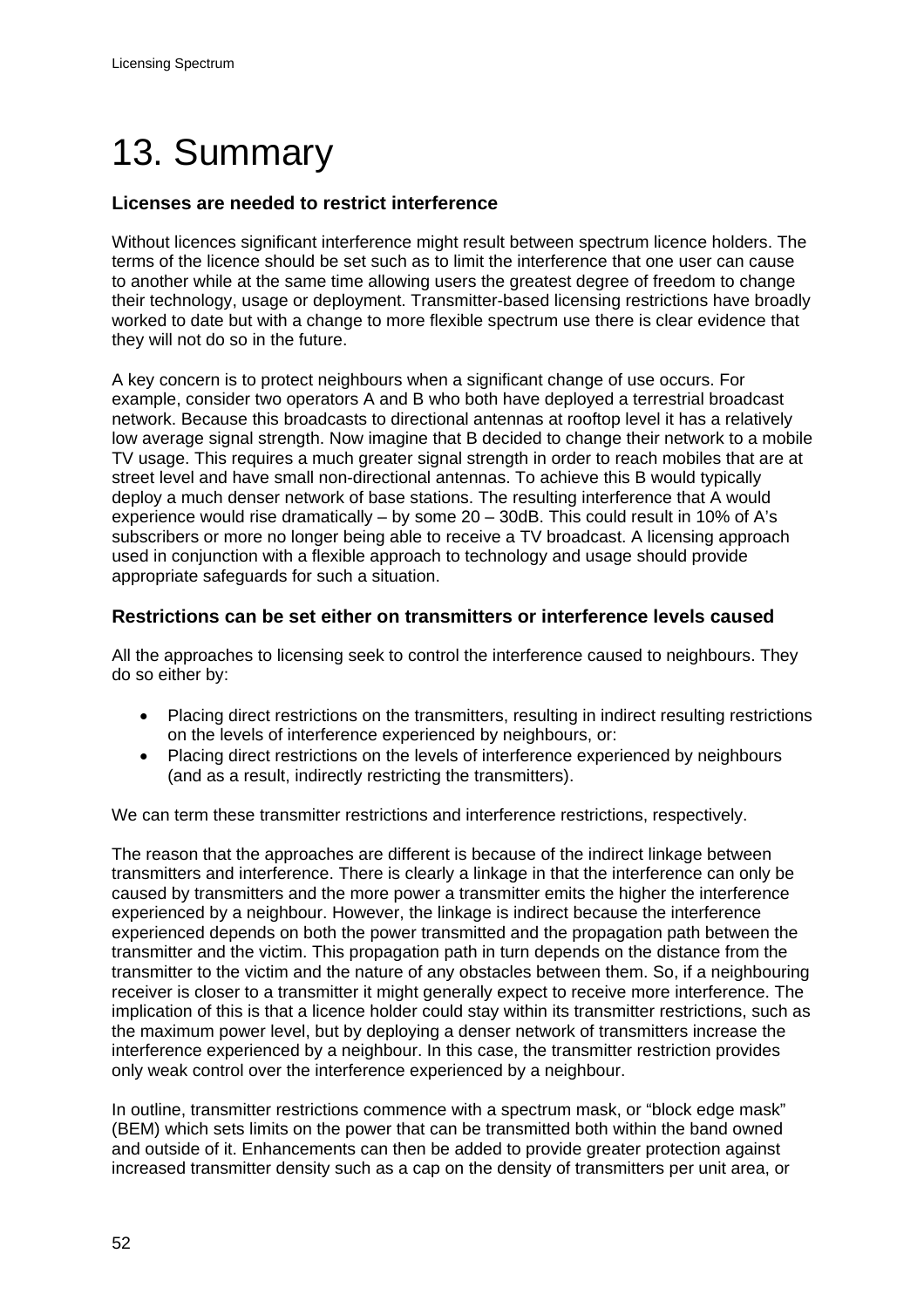better a cap on the total power transmitted by all the transmitters within a unit area. These enhancements go some way towards more directly controlling the interference but add additional complexity.

Transmitter power caps can be further evolved by adding in propagation. They then become interference restrictions which set limits on the amount of interference that can be caused across geographical boundaries, within the band owned and outside of this band. These limits are specified in terms of power flux density (PFD) levels that can only be exceeded in a certain percentage of locations. They are best verified through modelling. The methodology behind this can be somewhat complex but can be automated within a modelling tool such that this complexity is hidden from the licence holder. In fact, the different licensing schemes can be seen as a progression from masks to interference restrictions as shown in the figure below.



Alternatively a licence-exempt of light licensing approach can be adopted where the regulator makes little attempt to directly control interference. This is not considered in detail in this document.

# **Comparisons**

A comparison of the different approaches against some key variables is provided below.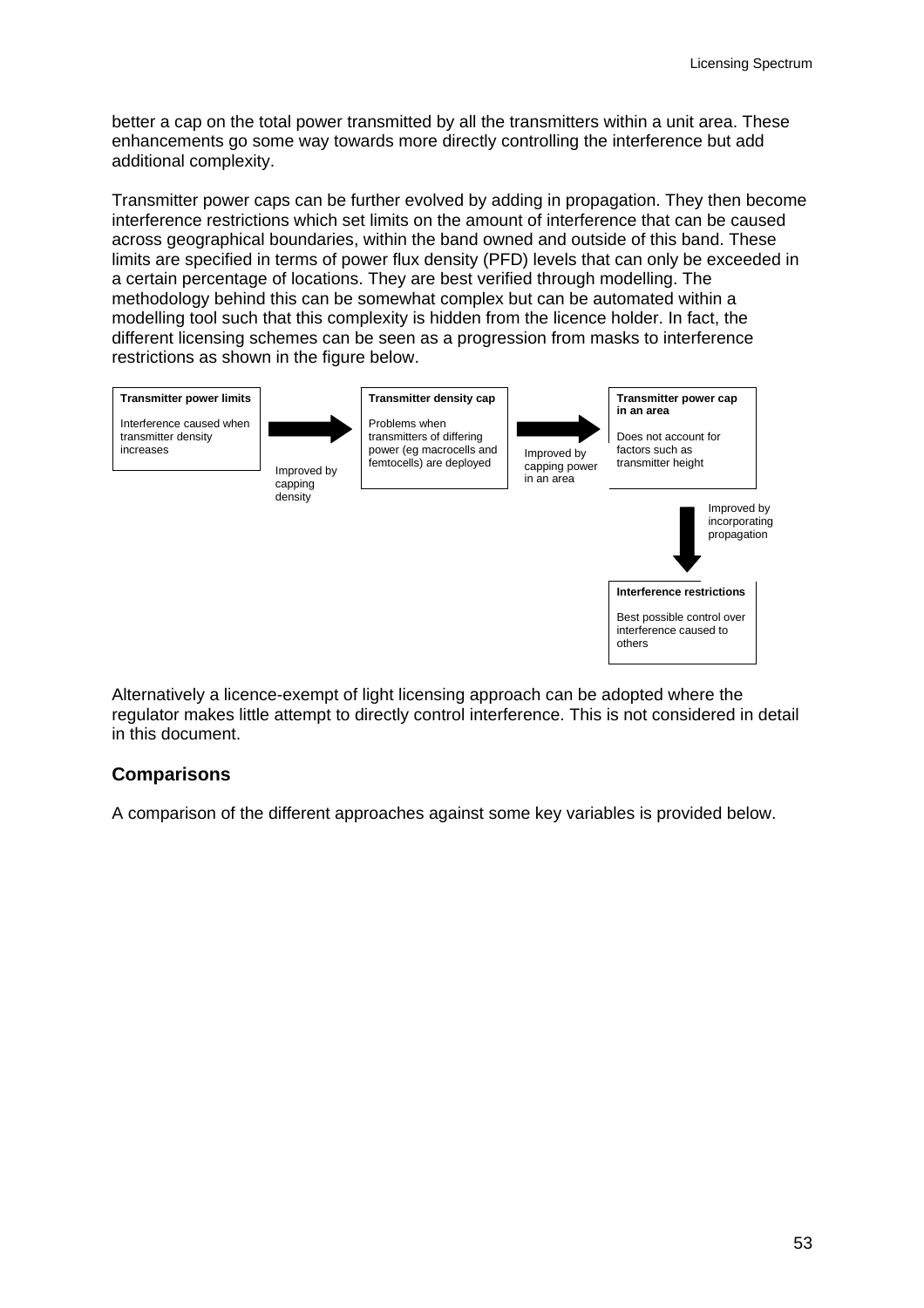| Approach                                  | <b>Risk that licence</b><br>holders might<br>suffer<br>interference | Ease of use                                          | Can be modified<br>if neighbours<br>negotiate        | <b>Control of</b><br>holes        |
|-------------------------------------------|---------------------------------------------------------------------|------------------------------------------------------|------------------------------------------------------|-----------------------------------|
| <b>BEM</b>                                | High                                                                | Very simple                                          | <b>No</b>                                            | Size limited<br>but not<br>number |
| <b>BEM</b> with<br>transmitter<br>density | Moderate                                                            | Moderate                                             | Density cap can<br>be relaxed                        | Size and<br>number<br>limited     |
| Transmitter<br>power per unit<br>area     | Moderate                                                            | Moderate                                             | Power cap can be<br>relaxed                          | Size and<br>number<br>limited     |
| Interference<br>restrictions              | Low                                                                 | Complex                                              | Interference level<br>can be changed                 | Total area<br>limited             |
| Coordination                              | High unless<br>coordination is<br>effective                         | Depends on<br>agreement                              | Depends on<br>agreement                              | Depends on<br>agreement           |
| Licence-<br>exempt / light<br>licensing   | High                                                                | Depends on<br>scheme<br>selected,<br>normally simple | Generally not as<br>there are too<br>many neighbours | None                              |

As the table shows, there is generally a trade-off between the level of interference control achieved and the ease of use of the scheme.

#### **Different types of restrictions are appropriate for different cases**

Interference control is less of an issue where

- All the users in a band are already using networks that deliver high PFD levels and therefore a change of use of their neighbours to a network causing an even higher PFD level is not plausible. This would be the case typically for cellular networks.
- All the users in a band are using similar networks and there is no likelihood of a change of use.

The first situation might occur in bands used entirely by cellular operators, such as the existing 900MHz, 1.8GHz and 3G bands, and likely in the 2.6GHz band after auction. It is less clear where the second might occur since it would be difficult to be certain that a change of use would not occur over the next 10-20 years that some licences last. In these cases the simpler transmitter licensing approaches might be most appropriate. In other cases it might be preferable and less risky to adopt a receiver restriction or SUR approach.

These conclusions refer to licences that cover substantial areas – perhaps the whole of a country or region. However, there are some applications where users only require a single transmitter or a small number of transmitters. These include private radio systems such as those used by taxi companies and fixed links used to provide a connection between two individual points.

While it is possible to licence individual transmitters using any of the approaches discussed so far it tends to be excessively complex and expensive. Where a single transmitter has been authorised no "change of use" that impacts on deployment is possible (because only a single base station is allowed) and the transmitter power tends to be capped. Other users can then be carefully planned around this transmitter using modelling tools to understand